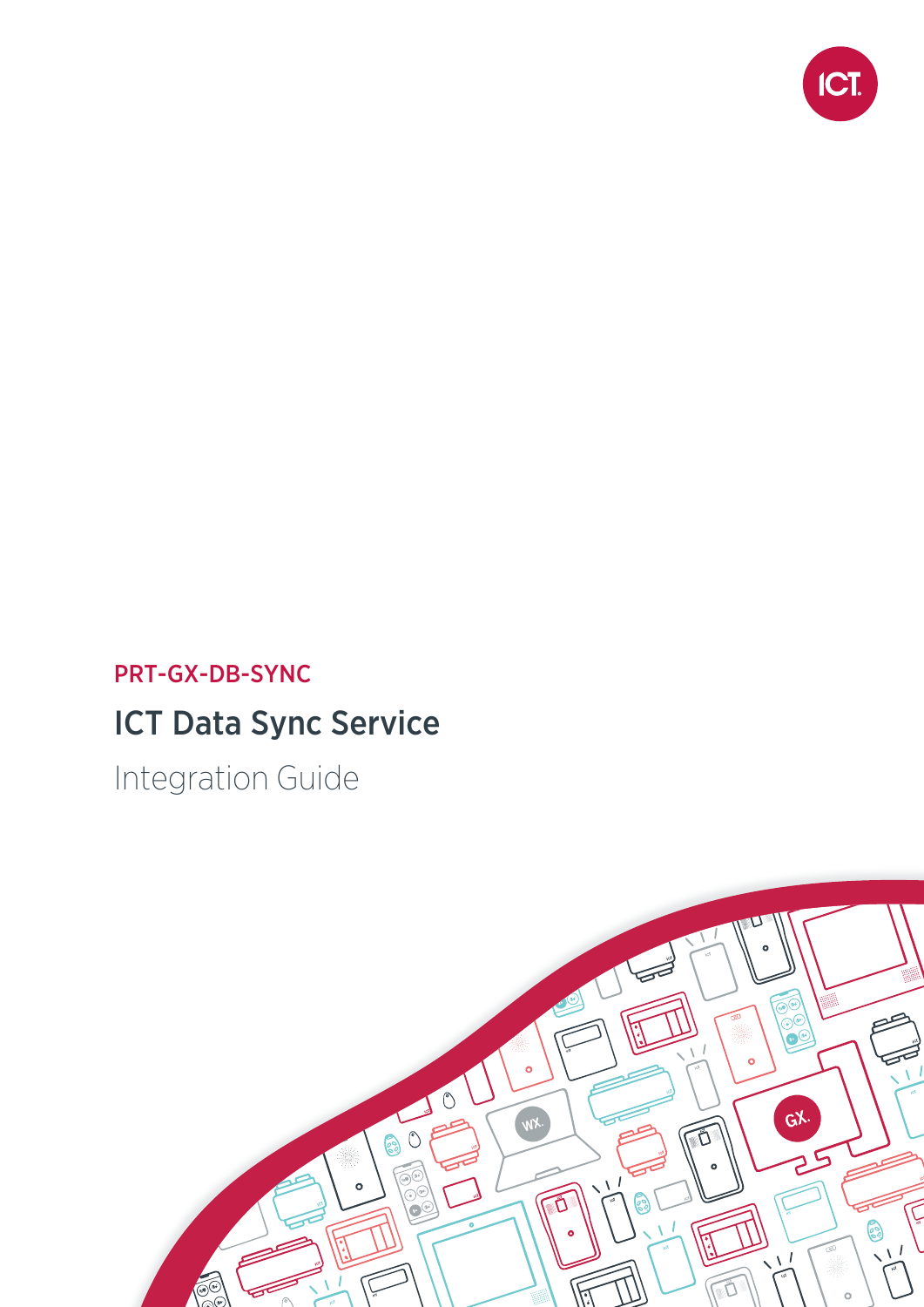The specifications and descriptions of products and services contained in this document were correct at the time of printing. Integrated Control Technology Limited reserves the right to change specifications or withdraw products without notice. No part of this document may be reproduced, photocopied, or transmitted in any form or by any means (electronic or mechanical), for any purpose, without the express written permission of Integrated Control Technology Limited. Designed and manufactured by Integrated Control Technology Limited, Protege® and the Protege® Logo are registered trademarks of Integrated Control Technology Limited. All other brand or product names are trademarks or registered trademarks of their respective holders.

Copyright © Integrated Control Technology Limited 2003-2022. All rights reserved.

Last Published: 10-Jun-22 10:11 AM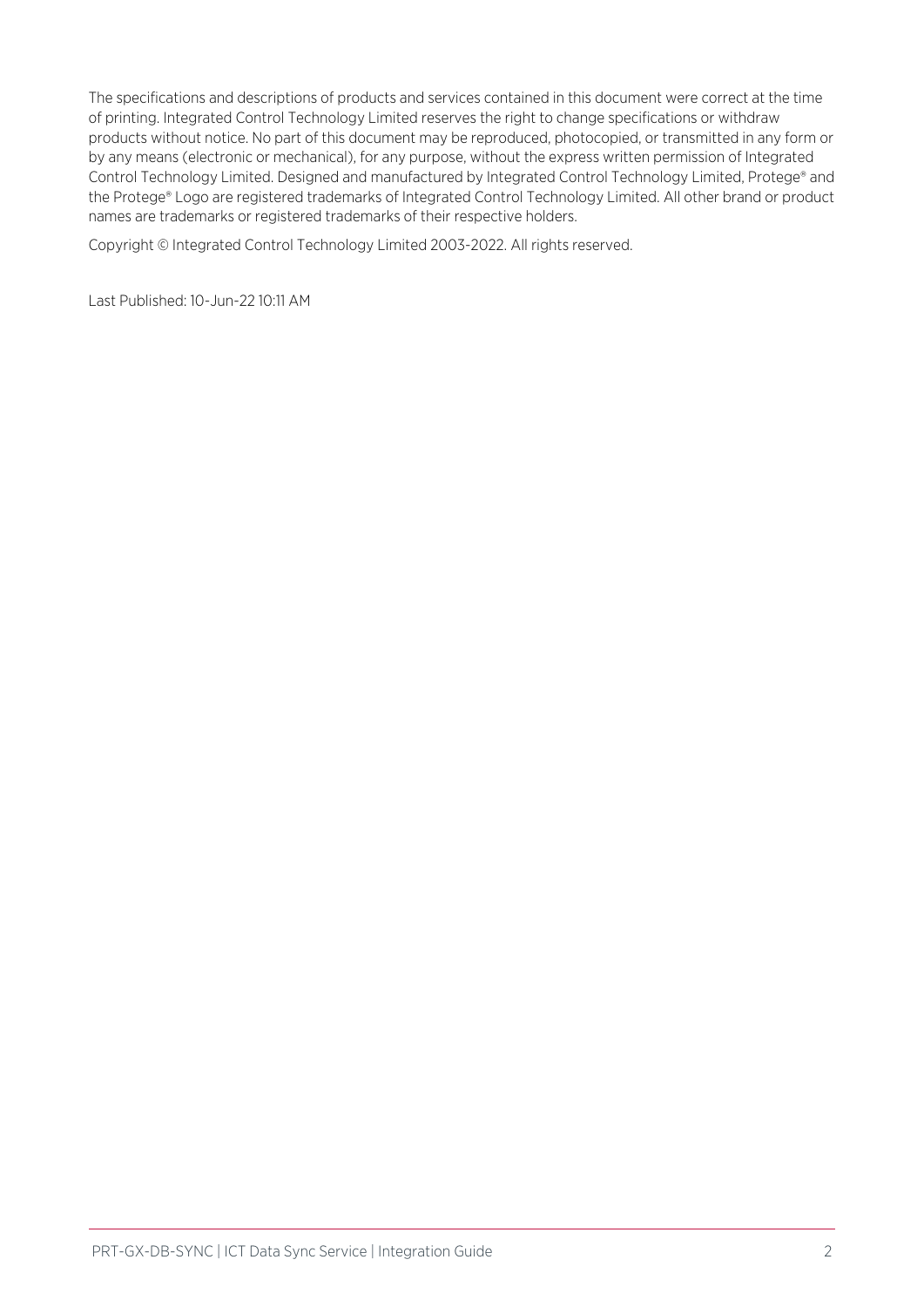# **Contents**

| 34  |
|-----|
| _36 |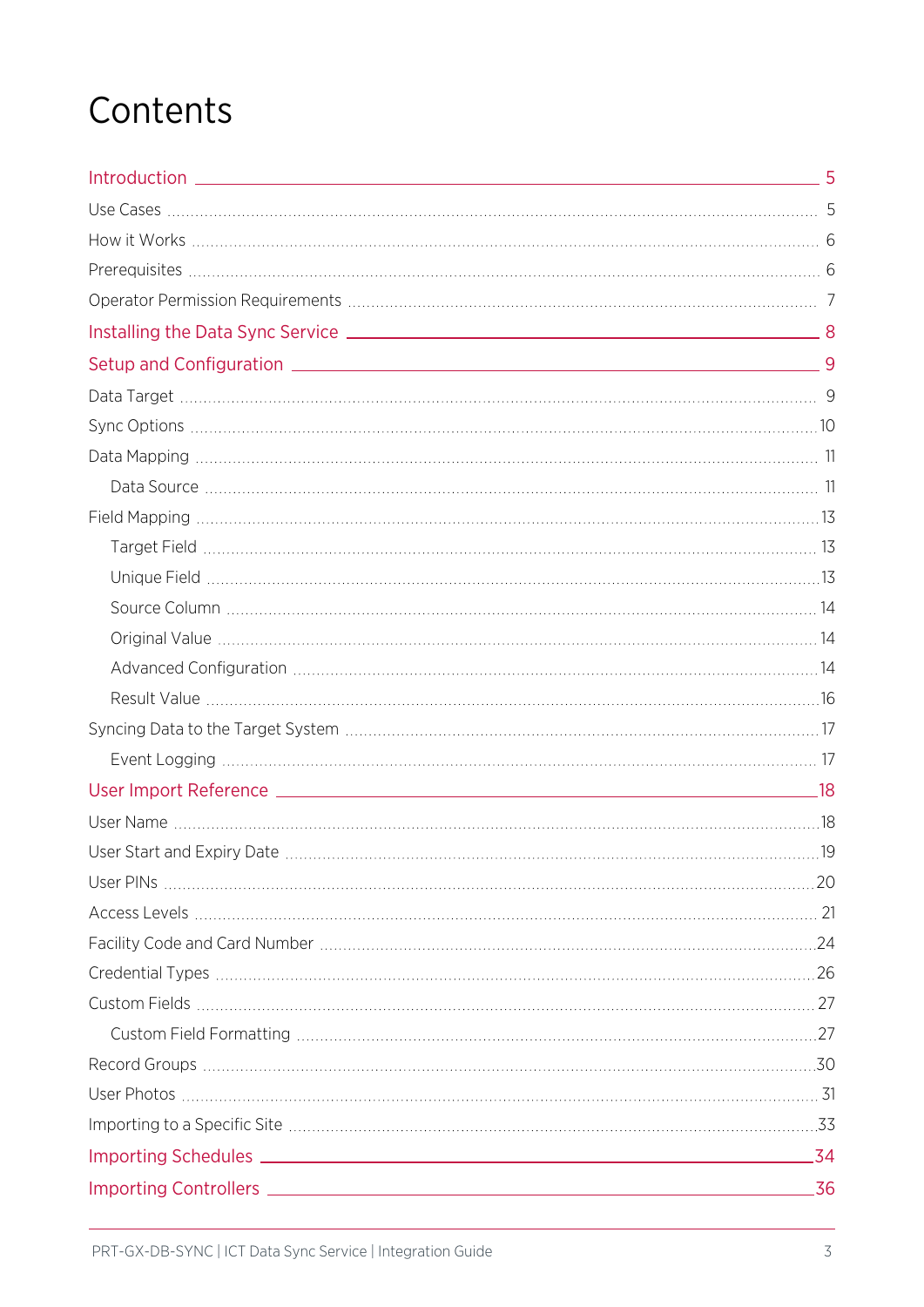| 52 |
|----|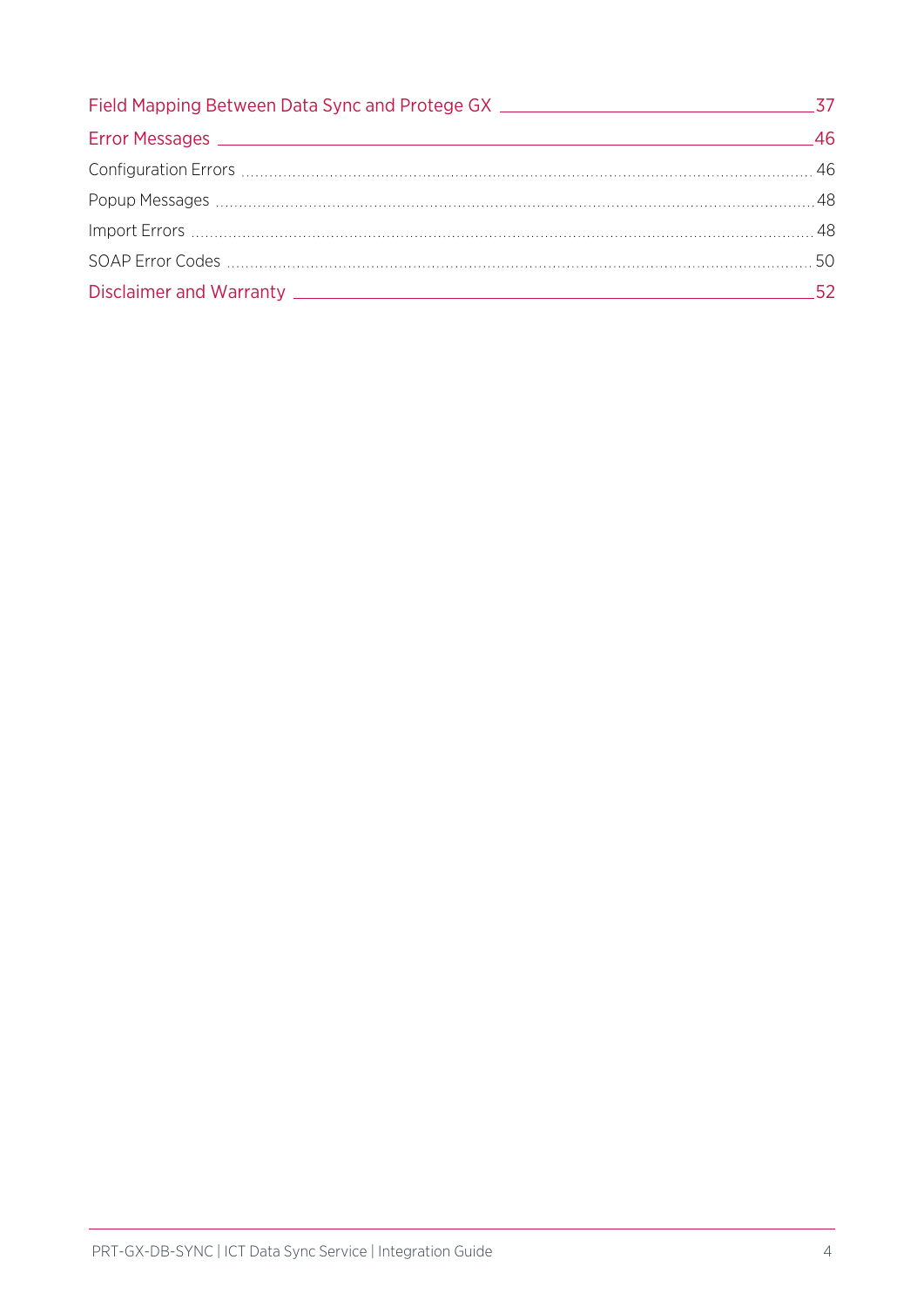# <span id="page-4-0"></span>Introduction

The ICT Data Sync Service combines the power of Protege GX's enterprise level integrated access control, intrusion detection and building automation system with external data sources. The ability to synchronize data between the systems reduces management time and administration, while providing single data entry and enhancing accuracy and efficiency.

The ICT Data Sync Service incorporates the Protege GX SOAP Service to facilitate importing the required data. Using the Protege GX SOAP Service enables access to the power and functionality of Protege GX.

Ideally suited for a variety of applications, including 24-hour gym and fitness centers, sports clubs and facilities, university student databases, human resource systems and more, the data sync service provides a flexible approach to exchanging data between systems, allows you to synchronize user data and events, and makes automating membership and temporary visitor access simple.

If you were previously using the Protege GX Data Sync Service, you can easily upgrade to the ICT Data Sync Service using the Data Sync Upgrade Tool during initial configuration. For more information, refer to the ICT Data Sync Service Upgrade Guide available in the release package. We strongly advise that you read that document thoroughly before proceeding with the upgrade.

## <span id="page-4-1"></span>Use Cases

### Visitor Management

The data sync service is ideal for administering temporary access for visitors, including tradespeople and contractors. Details are extracted from the visitor management system and are used to grant access for the duration the visitor will be on site.

### HR Systems

HR databases store a wealth of user data including roles, departments and hours of work. Using data sync, this information can be used to create user records and assign the relevant access levels. This reduces data entry and administration time, since you no longer need to manage and update two separate databases.

### Gyms and Fitness Centers

Many fitness centers have websites where members can sign up online. Data sync can use this data to automatically create user records, including access details and membership period. The site may also allow members to book facilities such as a squash court or private sauna. Data sync can manage these bookings by assigning a temporary additional access level for the duration of the booking to allow access to the area.

### Freight / Delivery Services

In situations where delivery trucks are required to enter a controlled gate, data sync can be used to automate temporary visitor access for truck and courier drivers. Drivers won't have access cards, so the service is used to take booked jobs from the database and create users with PINs that match the job number. Access levels are assigned with an expiry date that matches the expected time on site.

### University Campuses

Data sync can be used to generate access for students based on information stored in a student management system. Access levels are assigned to match the duration of the course the student is enrolled in and grant access to the areas they need entry to. When the study period ends, access is removed automatically.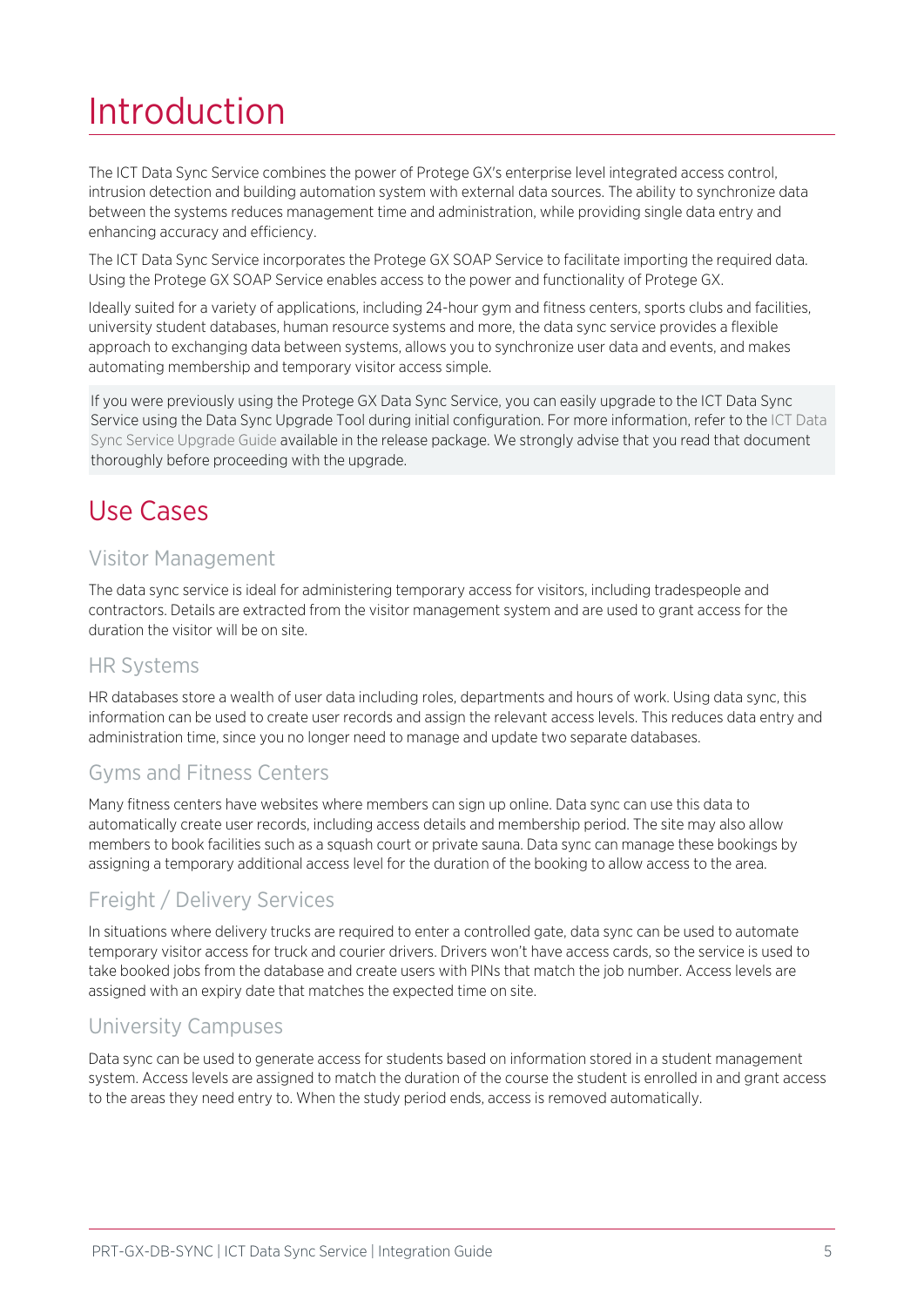## <span id="page-5-0"></span>How it Works

Data is extracted from the third party system and saved to a shared network folder.

Once configured, the data sync service monitors this folder and automatically imports the relevant data into Protege GX, creating records (including users, access levels, areas, doors, schedules, controllers and so on) for each matched entity. If information in the import file changes, the service updates the record in Protege GX.

## <span id="page-5-1"></span>**Prerequisites**

It is recommended that you use the latest versions of all software when using the ICT Data Sync Service. The minimum versions required are outlined below.

### Software Requirements

| 4.2.214 or higher                                                                                          |  |
|------------------------------------------------------------------------------------------------------------|--|
|                                                                                                            |  |
| 2.0.0.0 or higher                                                                                          |  |
| If using Protege GX SOAP version 1.5.0.17<br>1.5.0.19 or higher<br>only users and schedules can be synced. |  |
|                                                                                                            |  |

\* If using a version of the ICT Data Sync Service prior to 2.0.6.3 and a version of the Protege GX SOAP Service prior to 1.5.0.27, a Protege GX client connection must be available for use by the service.

For information on how to install and configure the Protege GX SOAP Service, refer to the Protege GX SOAP Service Installation Guide

### Licensing Requirements

| License                       | l Order Code ' | Notes                                    |
|-------------------------------|----------------|------------------------------------------|
| ICT Data Sync Service License | PRT-GX-DB-SYNC | 1 license required per Protege GX server |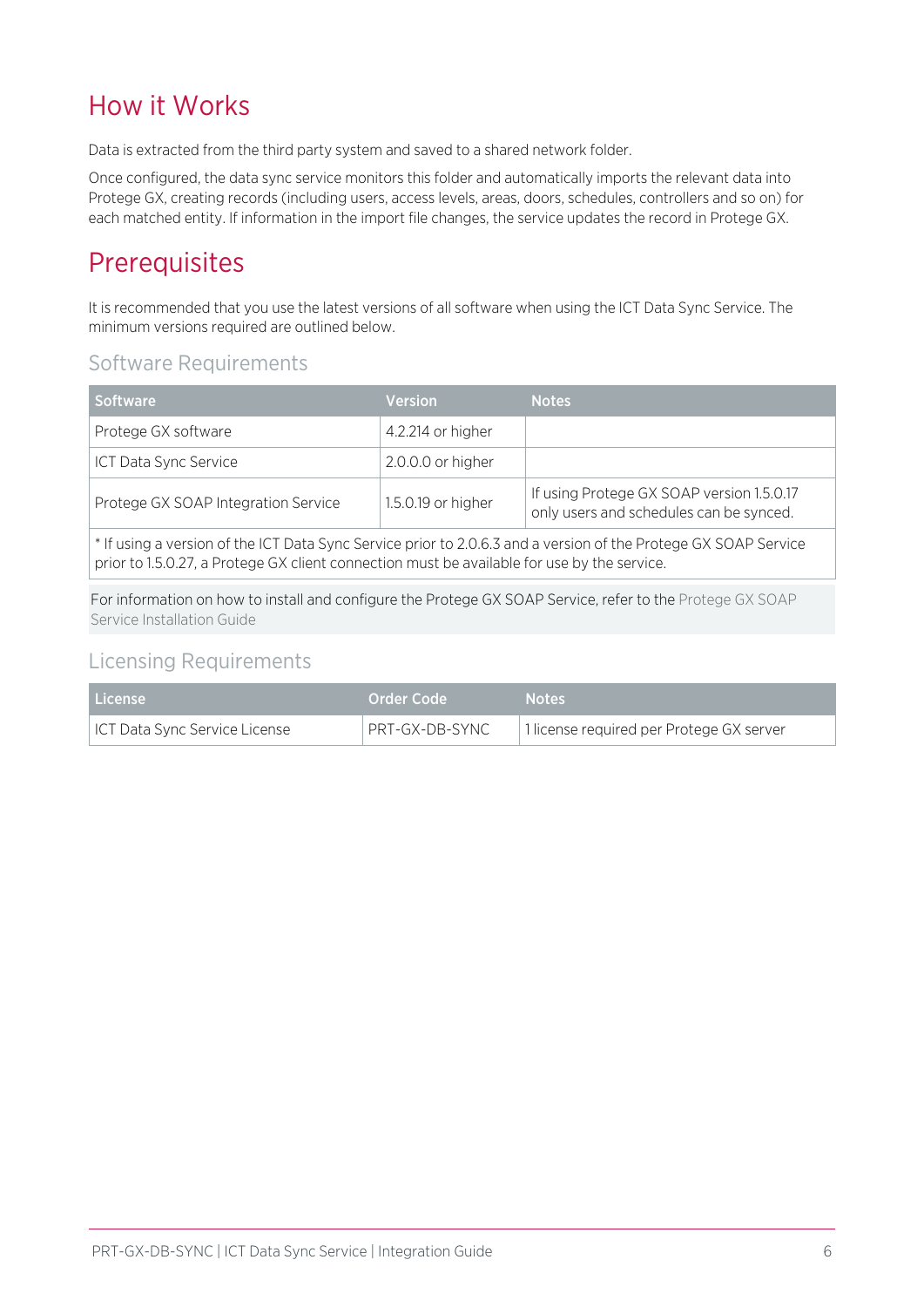## <span id="page-6-0"></span>Operator Permission Requirements

To access Protege GX data records, the data sync service requires a Protege GX operator login. This operator must meet specific minimum access permissions to provide the data sync service with access to the required Protege GX data. Without the correct access permissions, imports will fail.

You can create operators in Global | Operators and add roles with custom access permissions in Global | Roles.

It is recommended that a Protege GX operator is added solely for importing through data sync.

### Minimum Data Sync Service Operator Permissions

- Read-only access to the **System** table.
- ⦁ Read-only access to the site (or sites) the data sync is expected to import to.

A security level can be used to grant access to only a particular site.

- ⦁ Full access to any record types the data sync is expected to import.
- ⦁ Read-only access to any tables the data sync will reference.

(e.g. If assigning access levels to users, read-only access to the access levels table is required.)

Note: If the data sync service is importing users with a PIN assigned, the service operator requires full access to the Generate PINs option (Sites | Security levels).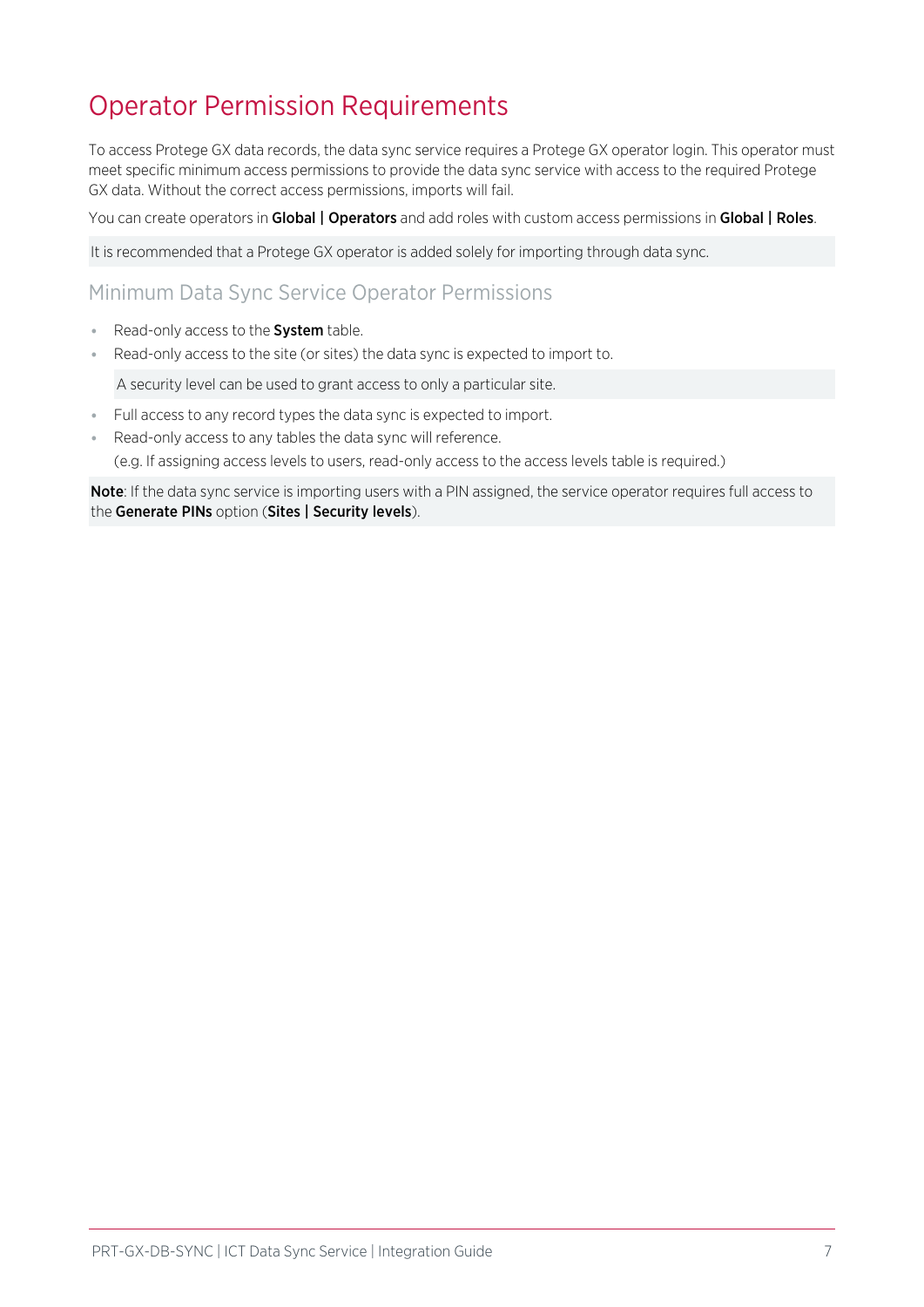# <span id="page-7-0"></span>Installing the Data Sync Service

- 1. Run the ICTDataSyncService.msi file to launch the install wizard.
- 2. Click Next to continue.
- 3. Select whether it is to be installed for everyone who uses the PC or just your user, then click Next to install to the default location (C:\Program Files (x86)\Integrated Control Technology\Data Sync Service).

If the service is to be installed in a different location, click **Browse** and navigate to the required directory.

- 4. Click Next to begin the installation.
- 5. Once the installation is complete, click Close.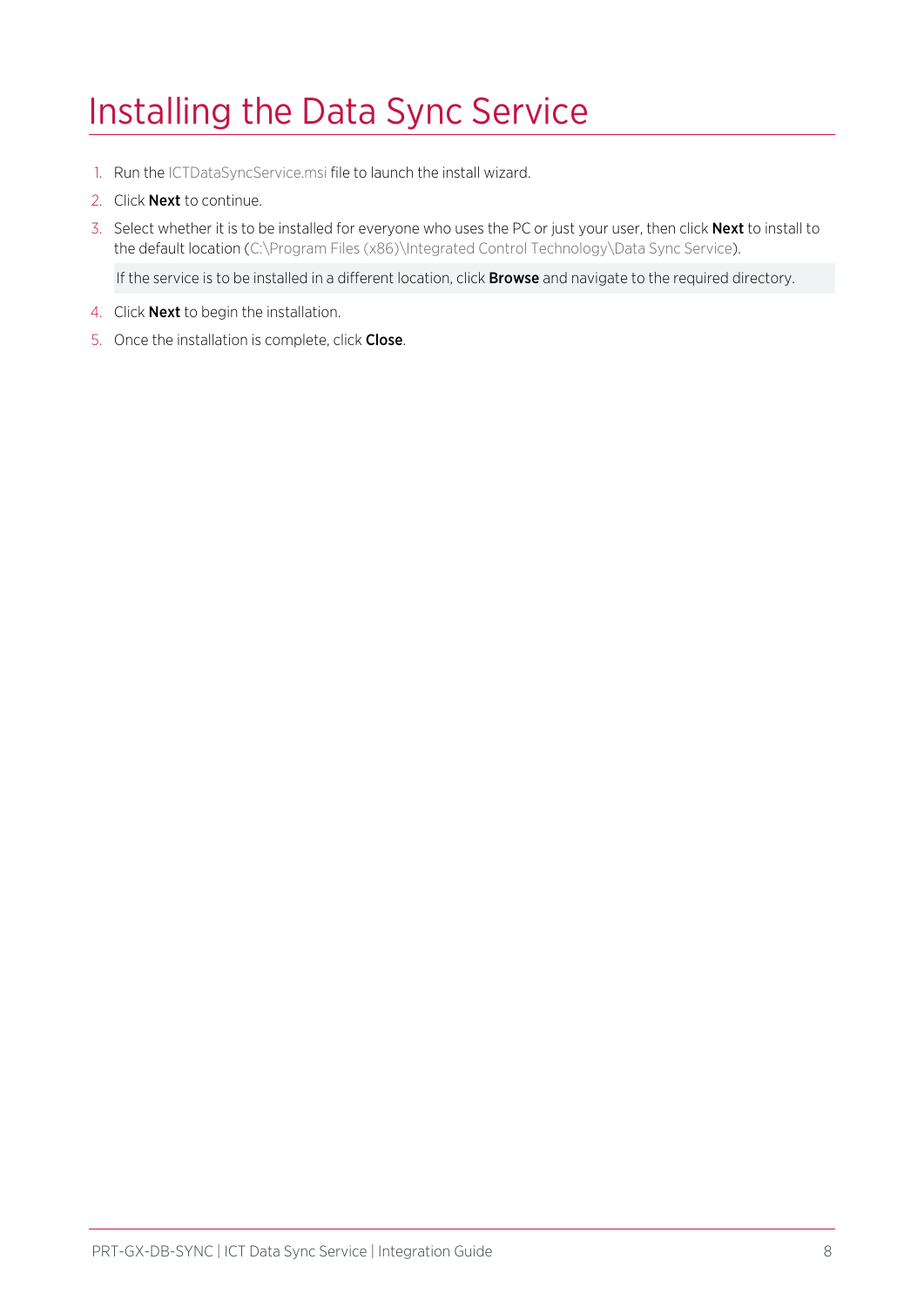# <span id="page-8-0"></span>Setup and Configuration

To run the ICT Data Sync Service Configuration Tool, double click on the ICT Data Sync Service shortcut on the desktop. Alternatively, navigate to the install location (if you accepted the defaults during installation, this will be C:\Program Files (x86)\Integrated Control Technology\Data Sync Service) and open the DataSyncServiceConfig.exe file.

When opening the application for the first time, you will be presented with the following message: "If you were previously using the Protege GX Data Sync Service (version 1.X.X) and wish to import the previous settings into the ICT Data Sync Service, click YES. Alternatively, if you wish to use the ICT Data Sync Service from new, click  $N$ <sup>"</sup>

If you are upgrading from the Protege GX Data Sync Service (1.X.X) to the ICT Data Sync Service (2.X.X), refer to the ICT Data Sync Service Upgrade Guide available in the release package for more information on the upgrade tool.

<span id="page-8-1"></span>Click **NO** to continue to the configuration tool.

## Data Target

The **Data Target** section contains details on the system being synced to.

- **Target System**: The system that the data is to be imported to. This should be Protege GX.
- **SOAP Server Address:** The address of the target system. If you are using Protege GX this is the address of the SOAP server (default is http://localhost:8030/ProtegeGXSOAPService/Service.svc).

It is strongly recommended that you update the SOAP address so that the data sync service connects to SOAP over HTTPS. The HTTPS address takes the form:

https://<pcname>.<domainname>:<HTTPSportnumber>/ProtegeGXSOAPService/Service.svc.

The default HTTPS port is 8040. The computer's name and domain name must be used in place of localhost for HTTPS connections.

- **Data Server Address**: If the data sync service is installed on a different machine to the Protege GX Data Service, this field must contain the IP address and port number of the Protege GX Data Service, separated by a colon (e.g. 10.2.14.15:8005).
	- IP Address: If SOAP is installed on the local machine you can use localhost before the colon. If SOAP is installed on a different machine, use the IP address of the machine the SOAP service is installed on.
	- Port Number: The Protege GX Data Service Net TCP port number. The default port used during installation of Protege GX is port 8000.

This field does not need to be configured when using ICT Data Sync Service version 2.0.6.3 or higher with Protege GX SOAP version 1.5.0.30 or higher, as all communication with Protege GX is configured within the SOAP service.

**Username**: The operator username required to access the target system (by default this is set to admin).

Operators require specific minimum permissions for the necessary data sync access (see [page 7\)](#page-6-0). It is recommended that a Protege GX operator is added solely for importing through data sync (and that this operator is assigned a secure password). This ensures that you can easily identify the records that have been added/modified/deleted by data sync.

- Password: The password associated with the Username entered above.
- Site: The site that the records are to be imported to. All sites that have been added in Protege GX will be available in the dropdown list.

If the records in the import file(s) are to be imported to more than one site you can override the global  $Site$ selection by mapping the SiteID field for each record type. This allows different records to be imported to multiple sites within a single sync.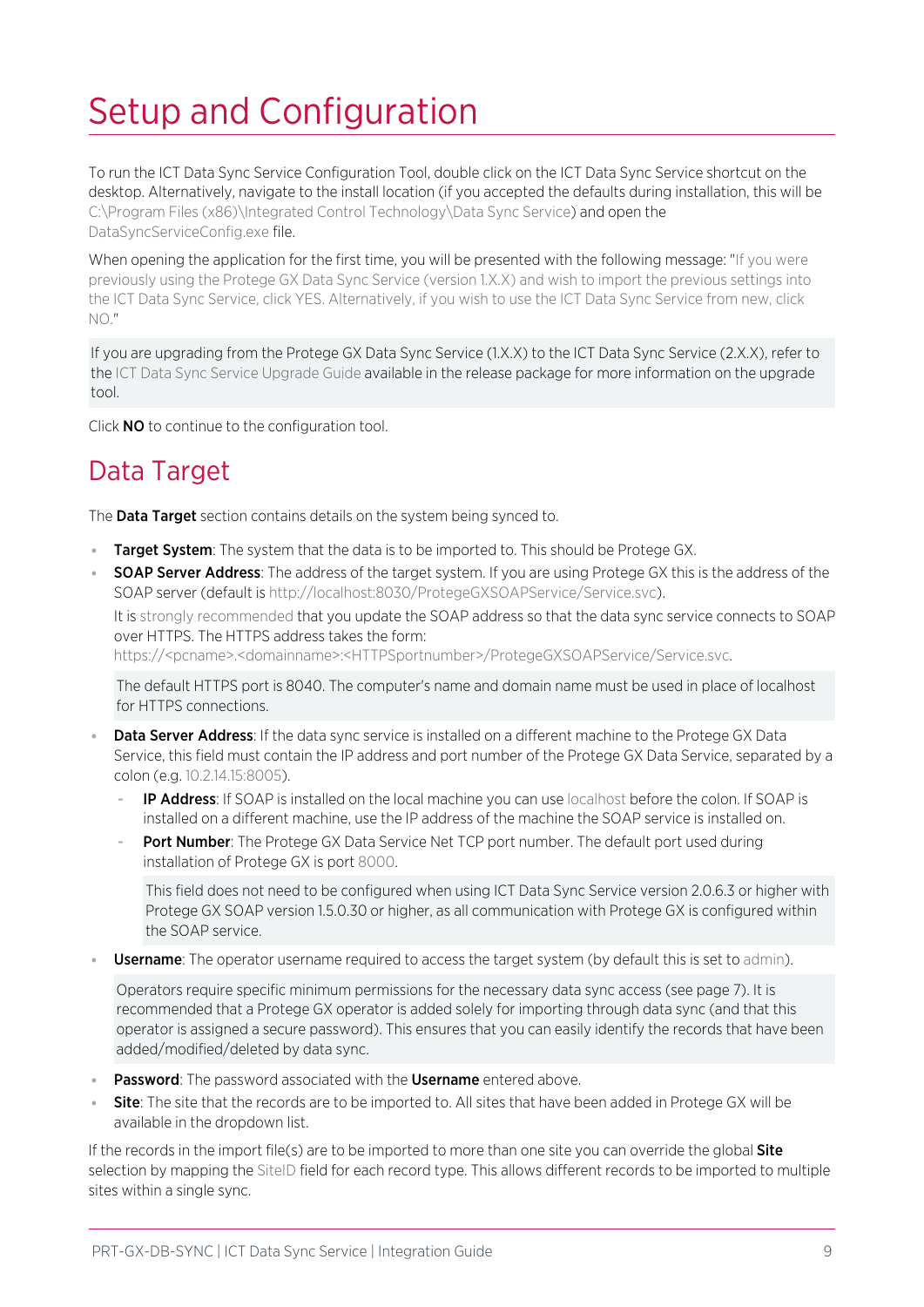<span id="page-9-0"></span>The remaining fields in the **Configuration** window are disabled until a valid **Server Address, Username, Password** and **Site** have been entered.

## Sync Options

The Sync Options section allows you to configure how data sync synchronizes the selected import file.

- Resynchronize Every <value> <units>: Data is synchronized repeatedly for the selected time interval (the default is 1 minute). After a sync has finished the service will wait for the selected time to elapse before restarting. If any changes have been made in the import file the updated data will be synced to the target system when the service restarts.
- Delete Import File When Complete: When enabled, the import file is deleted after every row in the file is synced successfully.
	- **Move Files on Error**: When this option is enabled, files that generate an error during the sync will be moved to a separate file directory, so that they will not be resynced until the operator addresses any problems.
- . Import Expired Records: When enabled, records are imported to the target system even if the mapped end date is in the past.
- Delete Expired Records: When enabled, records that have expired (based on the end date in the import file) are deleted from the target system.

For examples of usage of the Import Expired Records and Delete Expired Records options, refer to the User Start and Expiry Date section (see [page 19\)](#page-18-0).

- **Enable Event Logging**: When enabled, events are logged in the Windows Event Viewer and written to a text file in the logs folder of the installation directory.
- **Open Log Folder:** Click this button to open the log file directory.
- Log Errors Only: When enabled, only errors are logged. Events at an 'Information' or 'Warning' level will not be logged.
- **Enable Time Zone**: This option is only required when the Protege GX server is located in a different time zone to where the data sync service is installed. If this is the case, enable this option and select the time zone in which the server is located.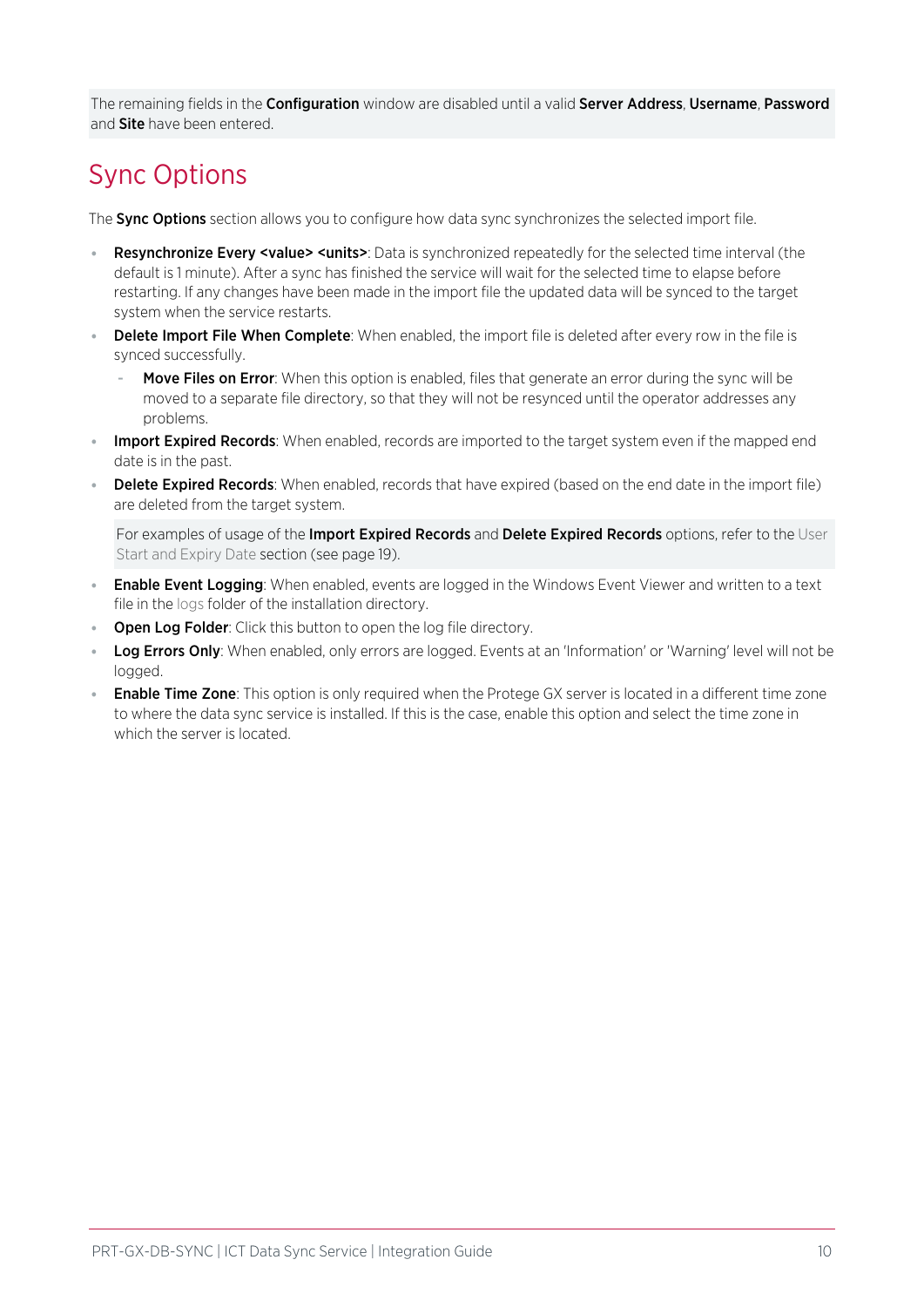## <span id="page-10-0"></span>Data Mapping

The **Data Mapping** section allows you set which type of record will be imported to the target system.

- Record to Sync: Select which type of Protege record is being imported to the target system.
	- Multiple record types can be configured to import within a single sync by saving one configuration, then changing the option selected in this field to enter another configuration. Ensure the current mapping is saved before proceeding to the next.
	- Different record types are synced in the order in which they are saved. If multiple record types are being synced and the data in one record type references another, care must be taken in the order in which each record type is saved. For example, if both access levels and users are configured for import, the access levels must be saved before the users so that the access levels exist in Protege GX before the user sync begins.

<span id="page-10-1"></span>If using Protege GX SOAP version 1.5.0.17 only users and schedules can be synced.

### Data Source

The **Data Source** section defines the file(s) used for import.

- **File Directory**: Defines the location of the import file(s). Click on the ellipsis button and navigate to the path where the import files are located.
- **Import File**: When enabled, this option is used to import a single file. This field can accept a regular expression, provided there is a double slash ( // ) on both sides of the regular expression.

To import all files in a particular file directory, leave the Import File setting disabled.

- **File Format:** Defines how the file is to be split into individual records and fields.
	- **Delimited:** A file where each value within the import file is separated by some delimiter (symbol). For example, a CSV file is a delimited file where the column delimiter is a comma.
		- Row Delimiter: The character that separates rows in the import file.

To view the row delimiters, you can open the file with Notepad++ and navigate to View | Show **Symbol | Show All Characters**. The row delimiter will be shown at the end of each row. Common line ending options are provided in the dropdown menu; however, any row delimiter can be entered into this field.

- **Column Delimiter**: The character that separates columns in the import file. If data is being imported from a CSV, select {Comma}.
- **Fixed Width:** A file where each field is a fixed width and the column width is measured in units of characters.
	- Row Delimiter: Same as above for the delimited format.
	- **Column:** A series of numbers separated by commas, where each number represents the length of each respective column in the import file.
- Text Qualifier: If the import data contains a text qualifier, enable this option and select the qualifier from the dropdown menu. This option is only available for files using a delimited file format. A text qualifier is placed around a field so that the content within the qualifier is interpreted as a single field.

For example, the field "4 Example Avenue, Erewhon, Metropolis, 1234" contains double quotation marks as the text qualifier so that the entire address is interpreted as one field and is not separated into several fields by the commas.

**Group Data Before Import**: When enabled, data is grouped by the **Unique Field**. This option should be used when the import file contains entries for the same record in one or more rows. For example:

Unique Field,Name,Access Level 100,Joe Bloggs,Office 101,John Doe,Office 100,Joe Bloggs,Warehouse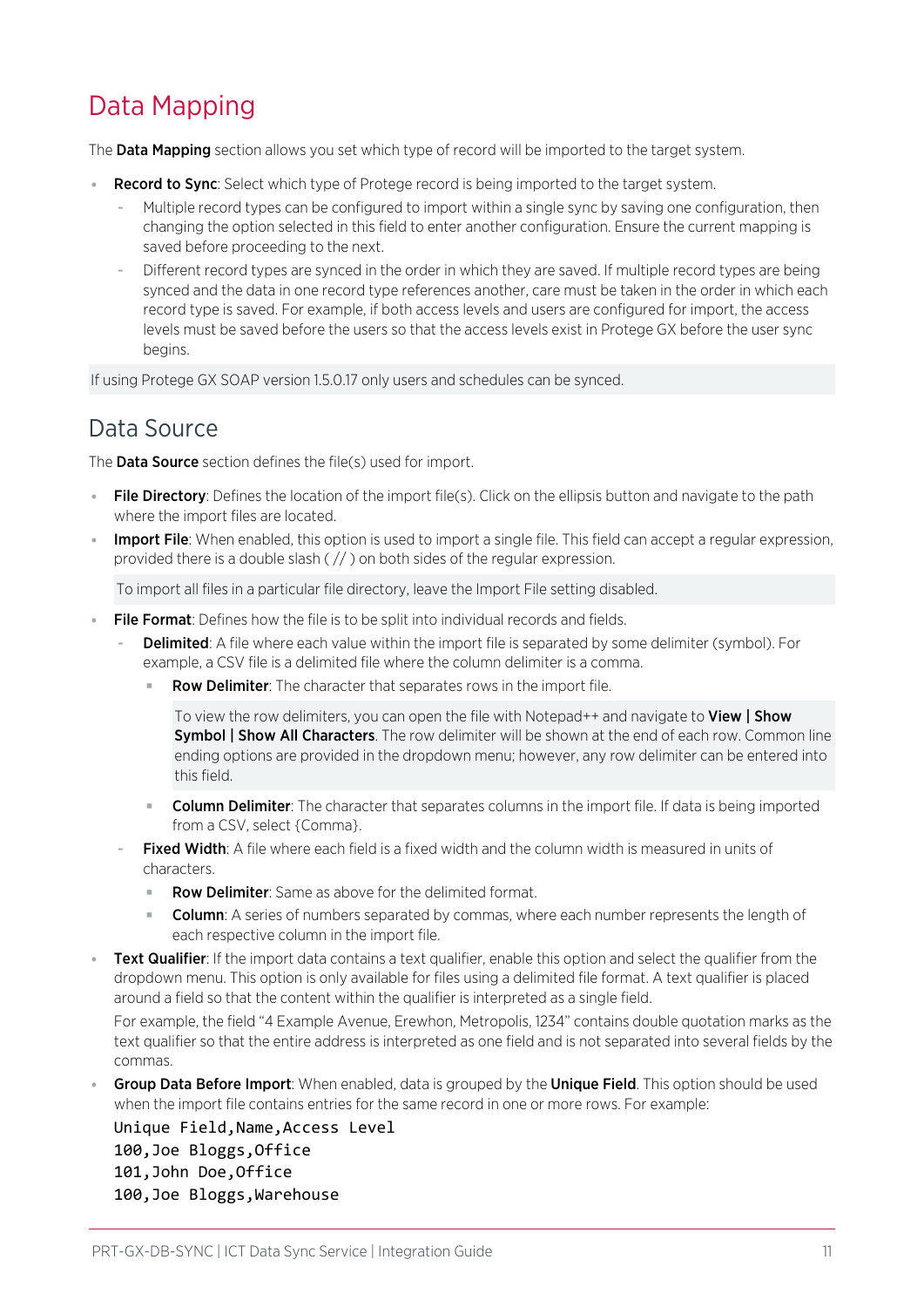The record with a **Unique Field** of 100 is entered twice in the import file, with a different access level in each row. To import both access levels for this user (rather than overwriting the first access level), enable the Group Data Before Import option.

This option cannot be used in conjunction with the Validate Against Last Sync or Delete Records Not Present in Import File options.

- **Start Import**: If you do not need to import the entire file, enable this option to skip data at the beginning of the file.
	- At Row: The import will include data in the specified row number and all of the rows that follow.
	- After: The import will exclude data before and within the specified text and only sync the data that follows.
	- With: The import data will begin at the line where the specified text is found.
	- **End Import:** If you do not wish to import the entire file, enable this option to skip data at the end of the file.
	- **Before**: End the import before the specified text is found.
	- With: End the import at the location where the specified text is found.
- **Skip Rows That Contain**: When enabled, this option allows you to skip rows within the import file. This option is useful when the import file contains comments. Once enabled, enter the character that the row begins with (e.g. a hash). This field can also accept a regular expression.
- Validate Import Files Contain: When enabled, data sync validates that the text entered in this field is present in the import file. If this check fails the data is not imported and an event is logged.
- Validate Against Last Sync: When enabled, the data that is currently being imported is compared to the data that was imported on the last sync. This results in a faster sync process because every time the service restarts, any rows in the import file(s) that have not been modified are not processed.

When this option is enabled, records that are deleted from Protege GX will not be re-imported, even if the record remains in the import file. This option cannot be used in conjunction with the Group Data Before Import option.

- Delete Sync History: Click this button to delete the sync history generated by the Validate Against Last Sync option. This allows you to perform a fresh import of the entire dataset.
- Delete Records Not Present in Import File: When enabled, if there are any records that were in the import file on the previous sync but not in the current sync, these records are deleted from Protege GX. This provides a simple solution for removing outdated records.

This option cannot be used in conjunction with the **Group Data Before Import** option.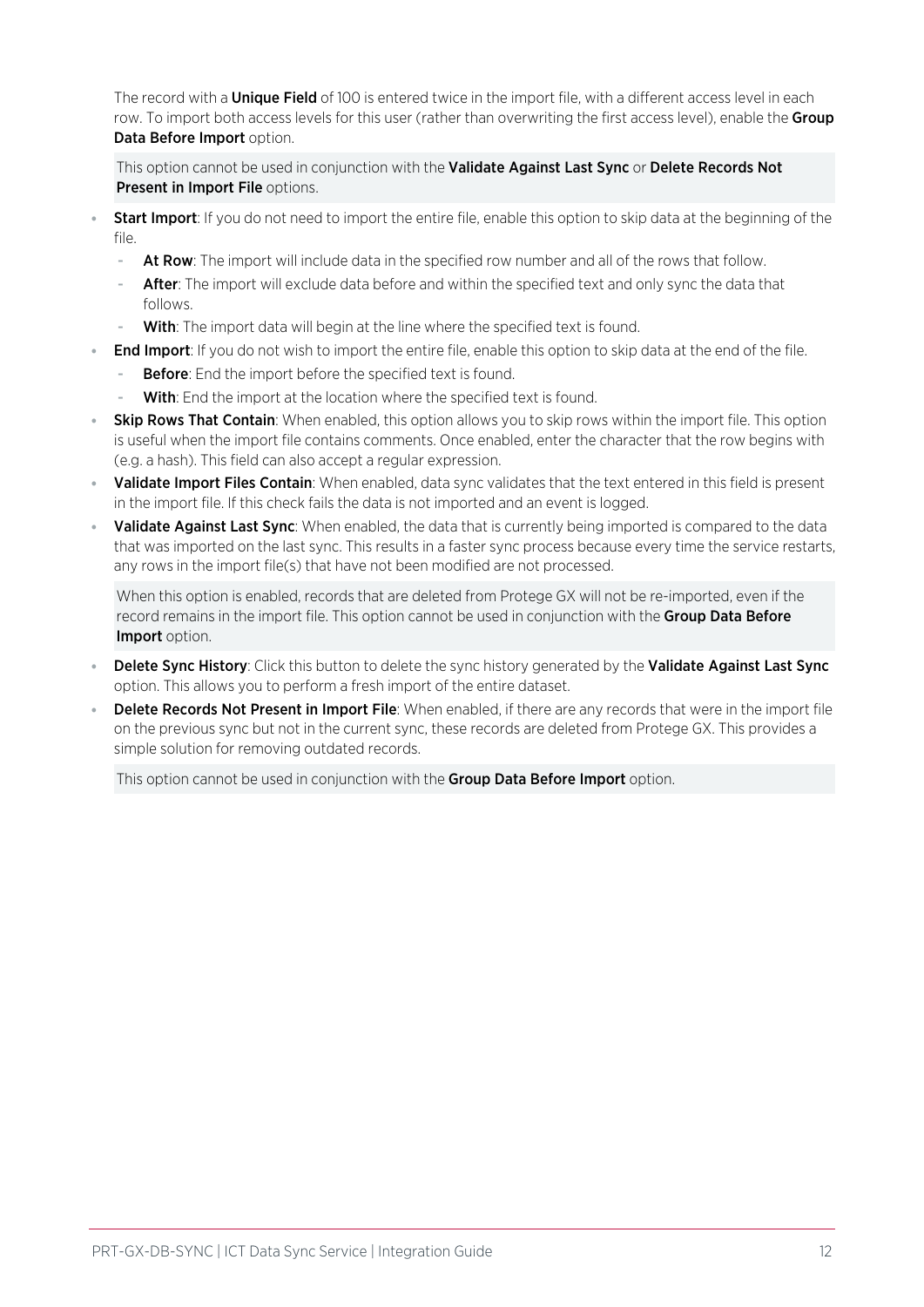## <span id="page-12-0"></span>Field Mapping

The field mapping panel enables you to configure which line of the import data maps to a specific field in the target system.

The most efficient way to map data is to:

- 1. Select a Target Field.
- 2. Check the **Unique Field** option for the field that is to be used to identify the record.
- 3. Select the corresponding **Source Column** which contains the data for the assigned field.
- <span id="page-12-1"></span>4. Configure any Advanced options if required.

### Target Field

The Target Field is the field in Protege GX that the specified column in the import file will be imported to. Click on a blank button in the Target Field column to begin.

- The Target Fields window is populated with fields based on the Record to Sync and are retrieved from the SOAP service.
- If there is a column in the import data that you do not wish to import, leave the Target Field blank. If you have already chosen a Target Field but do not wish to import it to the target system, click Do Not Import and it will be removed.
- ⦁ You cannot select fields ending in GroupData as they are only group headings for a set of data.
- Fields ending in GroupDataData select an entire group of data and you cannot select the linked fields individually. If there is a field within the selected group that is not required for import, set the corresponding **Source Column** value to Skip.
- ⦁ Data sync does not allow you to select the same field more than once, unless it is a field ending in GroupDataData. These fields can be mapped multiple times as they allow assignment of a record in a one-tomany relationship (e.g. one user can be assigned many access levels).

Users can be assigned the same access level twice if the schedule is different. In this case, enable the Use This Field As The Group Data Identifier option in the advanced configuration (see next [page\)](#page-13-2) on both the AccessLevel and Schedule fields. Failing to do so will result in only the second instance of the access level being assigned to the user.

### Delete Record

The **DeleteRecord** field deletes the record from the target system when prompted by the import file. For example, the import file may contain the following row:

#### 101,Jay Gatsby,false

If the entry in the third column is changed to true (in lower case) the record is deleted from the target system when the service restarts.

⦁ If this field does not contain a true or false (e.g. contains a Y or N or is in upper case) you must use a conversion. For information on **Conversions**, refer to the Advanced Configuration section (see next [page\).](#page-13-2)

To configure a conversion for the **DeleteRecord** field you only need to map the field that results in true as data sync searches the file for true and if it is not found it is assumed the record is not to be deleted.

<span id="page-12-2"></span>**If a column mapped to the DeleteRecord** field contains a true flag on the first sync the record will not be imported and a record already deleted event will be logged.

## Unique Field

Each record type must contain a minimum of one **Unique Field** for the import to be successful.

- . The Unique Field is used by the service to identify which record is to be added/updated/deleted.
- By default this option is enabled on: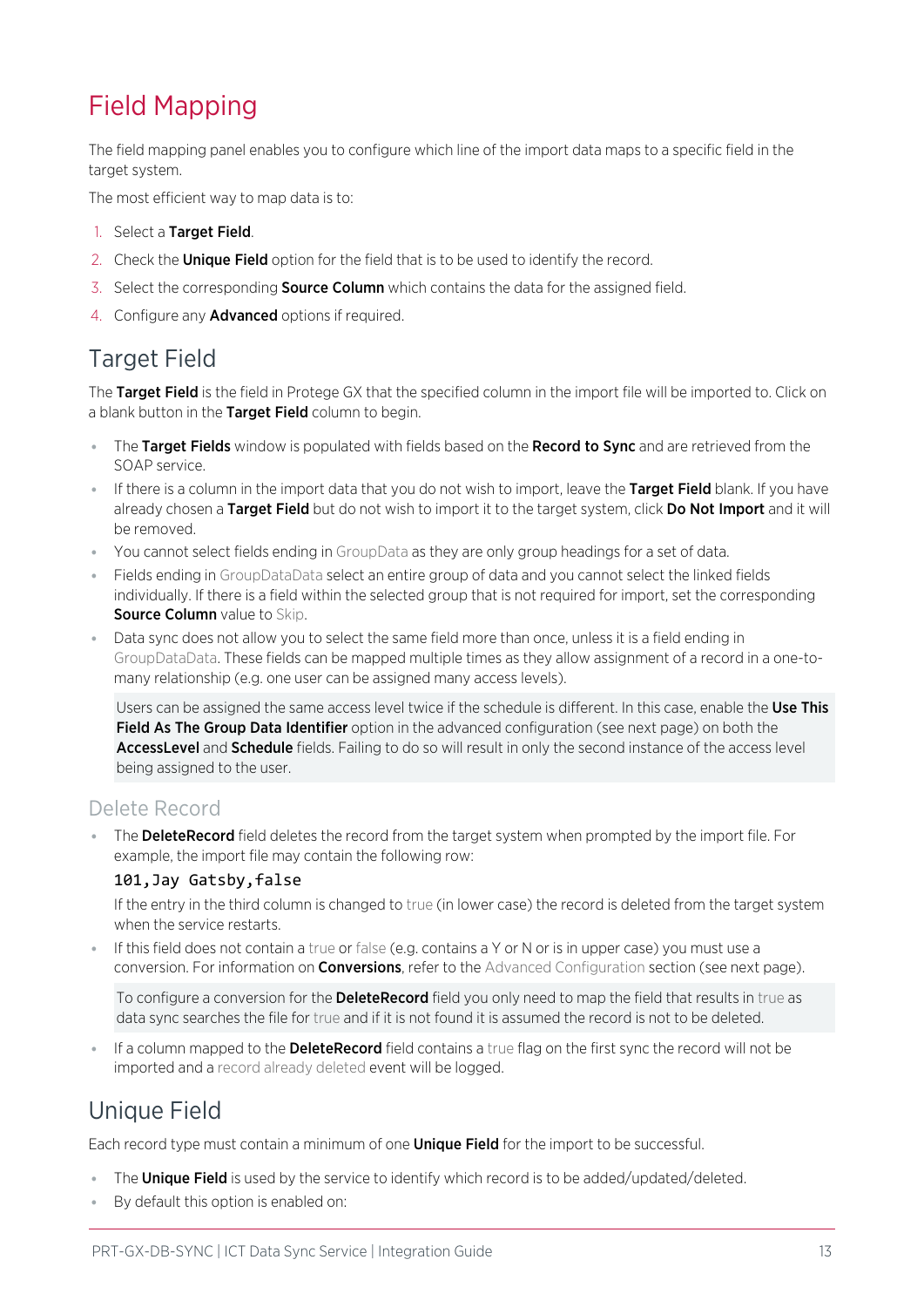- **CustomField1 (for users)**: For files that have been exported from third-party systems there is often a unique numeric ID associated with each user that can be used to populate this field.
- Name (for every other record type): When importing doors for example, it is convenient to refer to each door by its name.
- You can select more than one **Unique Field**. This configuration would be used in a situation where a single field cannot be guaranteed to be unique, so multiple fields together must be used to identify the record. For example, when syncing areas there may be areas with the same name that are linked to different controllers. In this scenario **Unique Field** should be enabled on both the **Name** and **ControllerID**.

Any records where the **Unique Field** contains a duplicate in the import file will result in the record being overwritten and an event being logged. Only the last instance of the record with that unique field will remain in the target system once the sync is complete.

### <span id="page-13-0"></span>Source Column

This is a numeric field that corresponds to each column in the import file.

- Set the **Source Column** to the numeric value for the column that corresponds to the data for the associated Target Field.
- ⦁ You can set a default value for data that does not exist in the import file by:
	- Selecting a Target Field.
	- Setting the **Source Column** to Not From Import File.
	- Setting the Default Value (in the Advanced Configuration window) to the value to be assigned to that Target Field for every record.
- <span id="page-13-1"></span>**• Setting the Source Column to** Skip will result in that field being ignored during the sync process.

### Original Value

<span id="page-13-2"></span>This column is read-only and provides a preview of the data in the import file to ensure the Target Field is mapped to the correct Source Column or Default Value.

### Advanced Configuration

To open the advanced configuration window, click the ellipsis [...] button in the **Advanced** column. It provides a series of options for configuring date/time fields, grouped data and conversions.

You cannot open the advanced configuration window before selecting a Target Field and Source Column.

### Default Value

This field is used to sync data that is not in the import file and it is assigned to every record that is synced.

To configure a default value for a field:

- 1. Select the Target Field to import the data to in Protege GX.
- 2. Set the **Source Column** to Not From Import File.
- 3. Set the **Default Value** to the required data.

This field is often used to sync custom fields where the CustomFieldID has its Default Value set to the name of an existing custom field, or credential types where the UserCredentialType has its Default Value set to the name of an existing credential type in Protege GX. This allows the data in the import file to be assigned to a custom field or a credential type that may not be relevant to the third-party system that the file is exported from.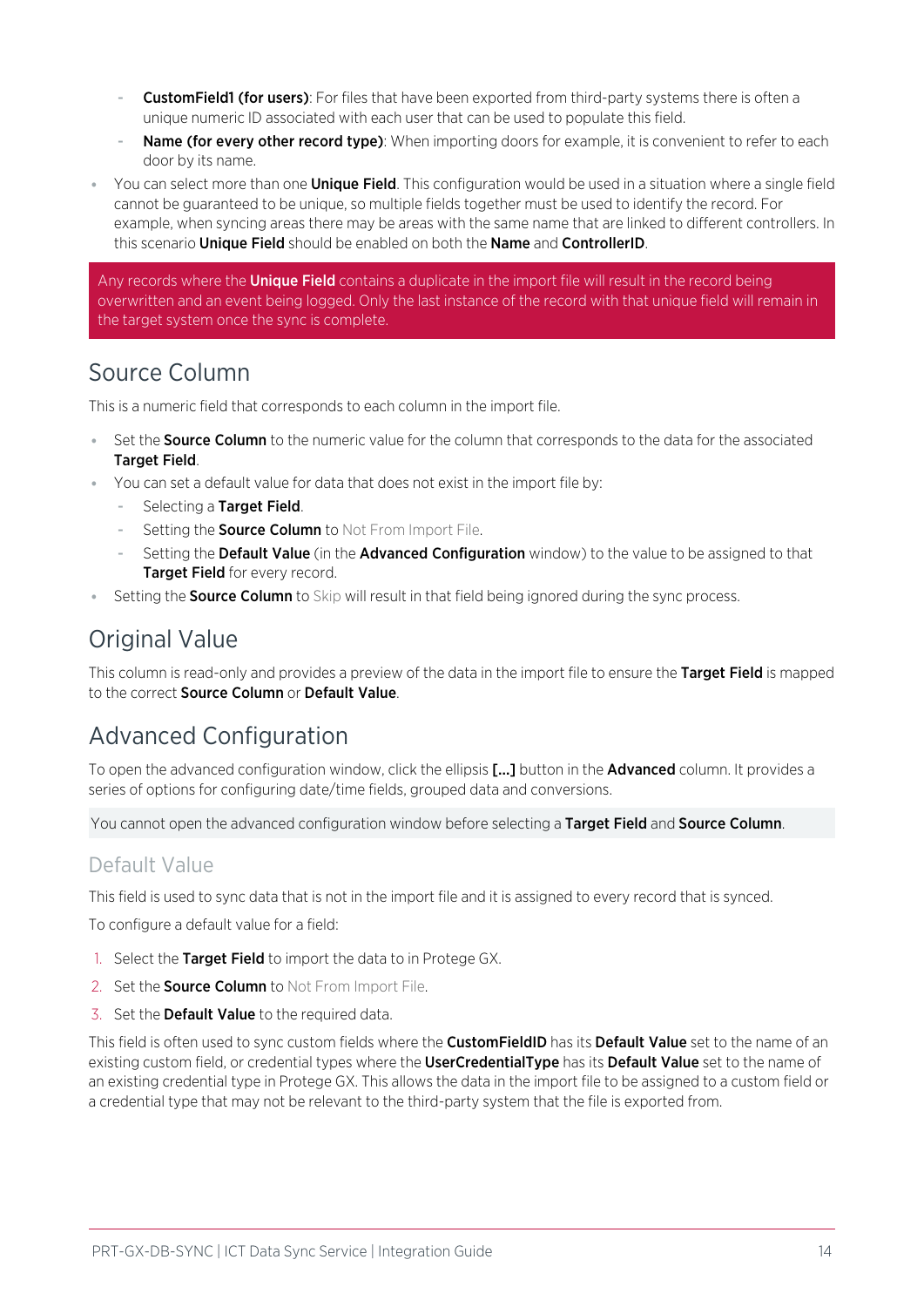### Pattern

This field uses a regular expression to handle special cases in the import data. For example, a field that is padded with characters or text such as F UniqueID ^1677^^ requires a Pattern to strip the unnecessary characters from the data.

### Conversion

This option is often used when the import data contains a field that data sync is not expecting, and is most often used to set the state of a checkbox or assign a value to the DeleteRecord field.

Where a Boolean value is being assigned, data sync expects a true or false result. This is case sensitive.

For example, if the **DisableUser** column in the import file contains a Y this must be converted to true. In the Original Value field, enter the data contained in the import file and in the Resulting Value field enter the value that data sync is expecting. Some common conversions that may need to be configured include:

| <b>Original</b><br><b>Value</b> | <b>Resulting</b><br><b>Value</b> |
|---------------------------------|----------------------------------|
| Υ                               | true                             |
| Yes                             | true                             |
| Delete                          | true                             |
| 1                               | true                             |
| Ν                               | false                            |
| No                              | false                            |
| Ω                               | false                            |

### Group Data Options

#### Use This Field as the Group Data Identifier

This option must be enabled for the field that should be used to uniquely identify a linked record, and is used to determine whether to update a record or assign a new record on resync. Consider the following example:

⦁ Assigning Credentials to a User.

If the value of a user credential is modified in the import file:

- To update an existing credential for a user, the Use This Field as the Group Data Identifier option should be enabled for the UserCredentialType field.
- To assign a new credential to a user, the Use This Field as the Group Data Identifier option should be enabled for both the UserCredentialType and UserCredential fields.

#### Grouping Type

This section handles import data where a single column contains data that is to be imported to more than one field. In the Delimiter fields you can select an option from the dropdown or enter the symbol directly.

These settings are only available for target fields that belong to a GroupDataData field.

There are three different Grouping Type options:

- Singular Data: Default configuration where the column in the import file maps to a single Target Field.
- Paired Data: Assigns multiple records that are mapped to a single Target Field.

For example, if a column contains the data Office; Warehouse where both the Office and Warehouse access levels are to be assigned to a user:

In the advanced data configuration window for the UserAccessLevel field, the Grouping Type should be set to Paired Data and the **Pair Delimiter** should be set to a semicolon character. When the user is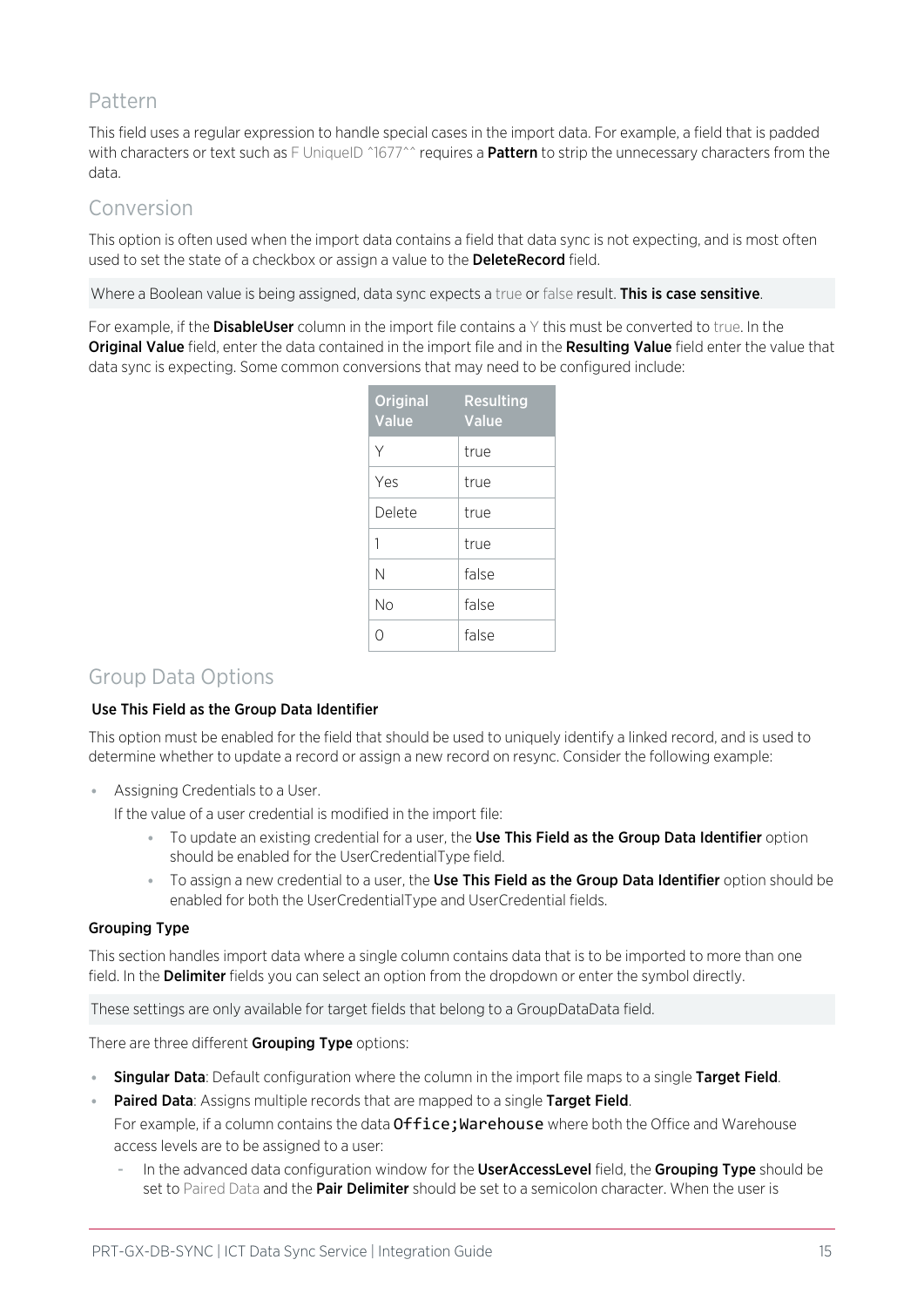imported to Protege GX they will be assigned both access levels.

**Grouped Paired Data**: Assigns multiple records that are mapped to one or more Target Fields.

If a column contains the data 1:15; true;1:16; true where both cards are to be assigned to a user:

- In the Advanced Data Configuration window for the FamilyNumber, CardNumber and CardDisabled fields, the Grouping Type should be set to Grouped Paired Data, the Group Delimiter should be set to a semicolon character, and the **Pair Delimiter** should be set to a colon character. Additionally:
	- For the FamilyNumber, the Index should be set to 1.
	- For the **CardNumber**, the **Index** should be set to 2.
	- For the **CardDisabled**, the **Index** should be set to 3.

### Find ID

Enable this option if the data in the associated Target Field is another record in Protege GX and the value supplied is the **Name** of the record to be assigned. For example, if assigning an access level to a user, the UserAccessLevel would need this option enabled with the dropdown set to **Access Levels**. This tells the data sync service to locate an access level by the **Name** provided in the data and assign it to the user record being synced.

If the value provided is the Database ID of the access level, this option does not need to be configured.

### Date Time Options

- Date and Time Format: If the field contains date/time data, enable the Date and Time Format option and enter the date/time format of the data in the import file. The dropdown provides a few common date/time configurations; however, if the format contained in your import data is not displayed, simply enter it.
- **Use This Field for Expiry Date Check**: This option must be enabled when the Import Expired Records or Delete Expired Records options are enabled. This tells data sync to check the date/time data in this field to calculate if the record is expired, and determine if the record is to be imported or deleted.

### Data Preview

Provides a preview of the original and resulting data if any configuration has been set up that affects the data in the selected field.

For example, if a UserAccessLevel has been configured as Paired Data, the following will be displayed:

- Original Value: Office; Warehouse
- ⦁ Resulting Value: Office || Warehouse

<span id="page-15-0"></span>Where the pipe character denotes that the data has been split correctly.

### Result Value

This column is a read-only field that provides a preview of the data that will be imported to the target system.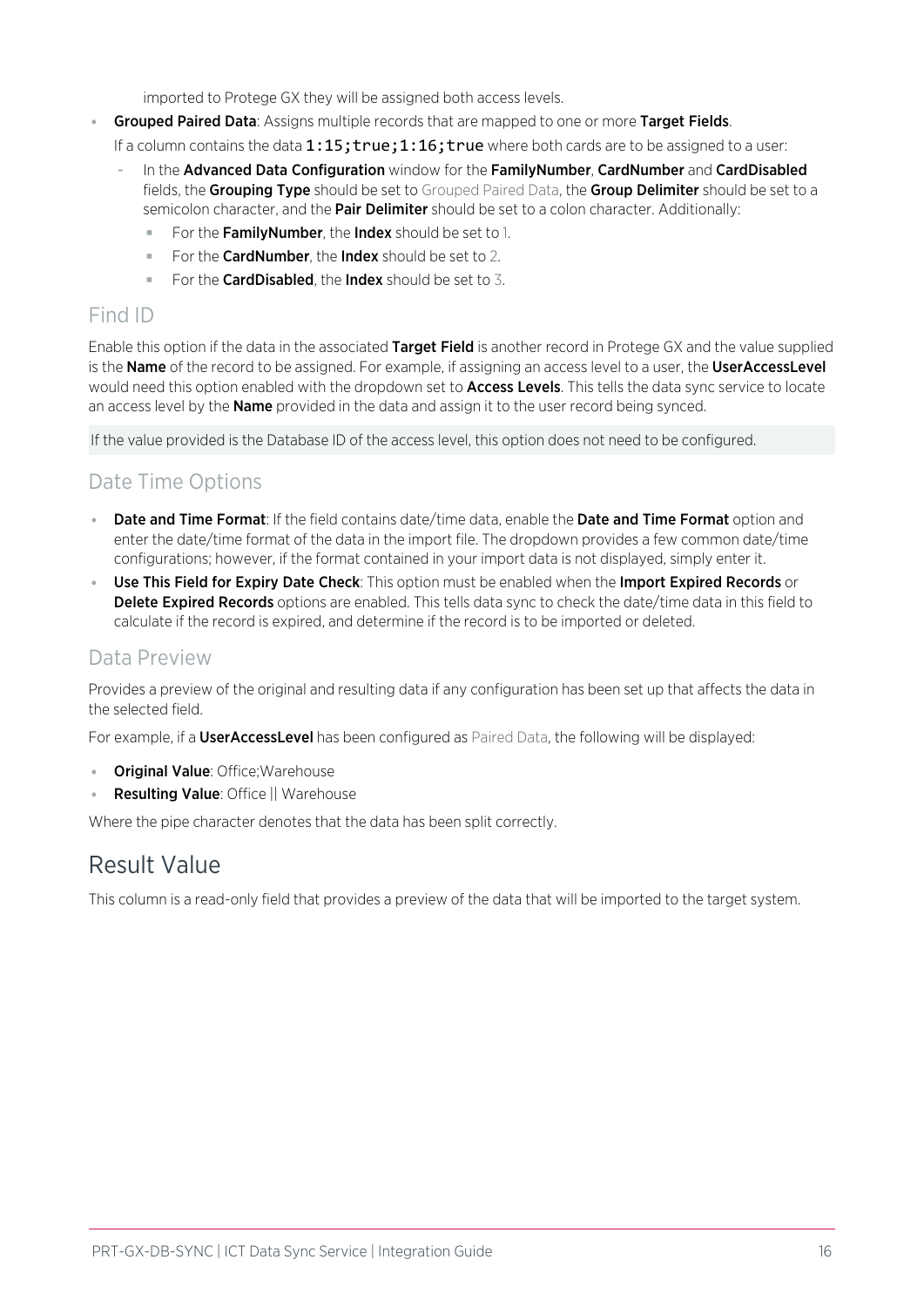## <span id="page-16-0"></span>Syncing Data to the Target System

- 1. Once the required settings and field mapping have been configured, click Save.
- 2. To begin the data import, click on the **Start** button at the bottom of the Configuration window.
- 3. Data will begin importing to the Target System. Data is synchronized repeatedly for the selected time interval. After a sync has finished, the service will wait for the **Resync Time** to elapse before restarting. If any changes have been made in the import file the updated data will be synced to the target system when the service restarts.

Note: If any necessary data is missing from the import file (for example, if a user is assigned an access level that does not exist in Protege GX), the import will 'soft fail': an error will be logged and the file will be imported with the faulty field left unassigned (e.g. the user will be imported without an assigned access level).

### <span id="page-16-1"></span>Event Logging

If the **Enable Event Logging** option has been enabled, all events that are generated by the data sync service are logged to both the Windows Event Viewer and a log file.

- . In the Windows Event Viewer, navigate to Application and Services Logs | ICT Protege GX to locate the events logged by the data sync service.
- In the data sync service installation directory, the logs folder contains text files that include the same events that are logged in the Windows Event Viewer.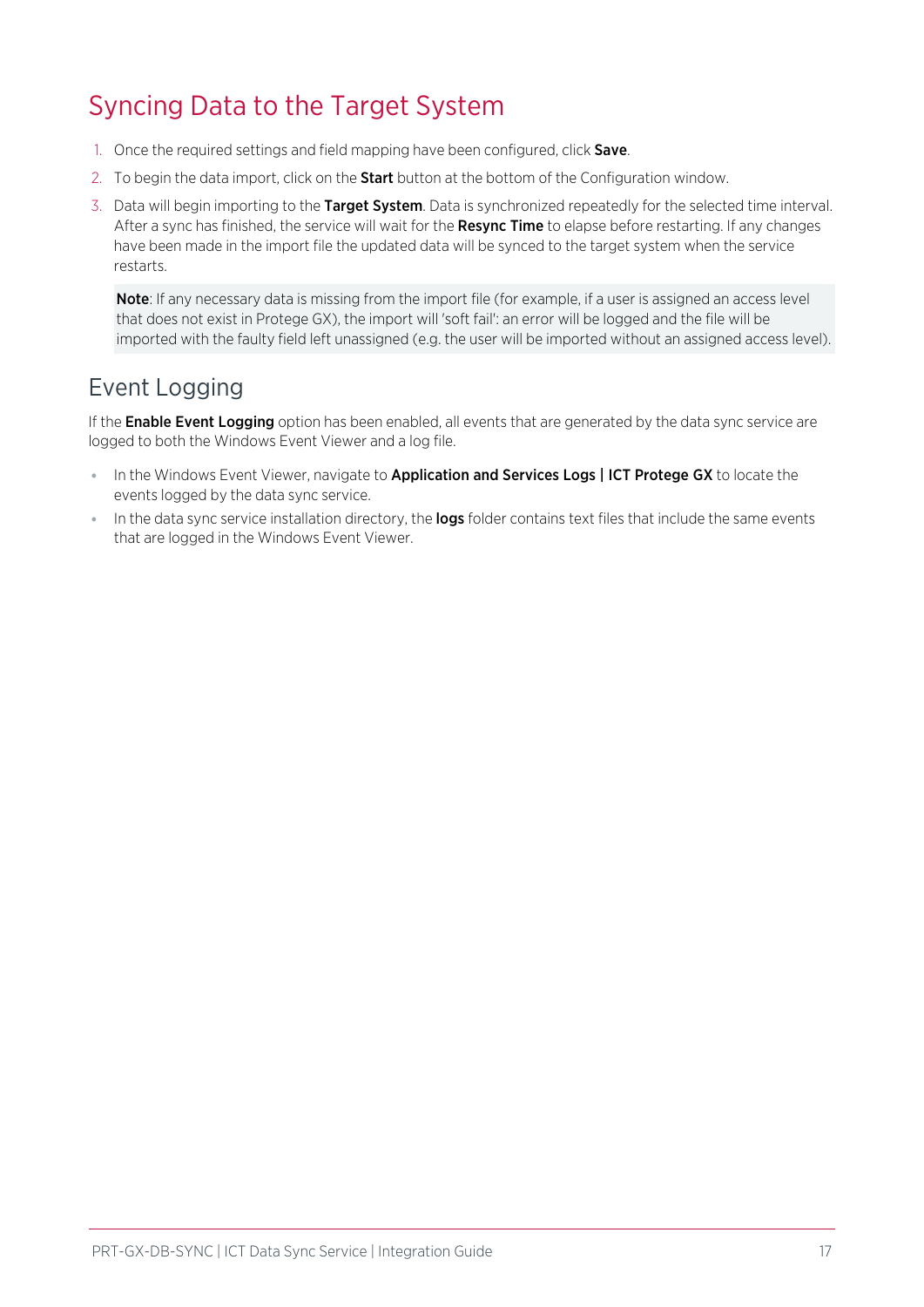# <span id="page-17-0"></span>User Import Reference

<span id="page-17-1"></span>This section outlines the steps required to map common user import fields using the ICT Data Sync Service Configuration Tool.

## User Name

Protege GX contains separate fields for a user's First name, Last name and Name (full name or display name). You can configure each of these separately in the import.

- 1. Click on a blank button in the Target Field column and select FirstName.
- 2. Set the **Source Column** to the first name column in the import file.
- 3. Click on a blank button in the Target Field column and select LastName.
- 4. Set the **Source Column** to the last name column in the import file.
- 5. There are two methods for setting the Name for imported users:
	- If you do not have a display name field in the import file, Protege GX will automatically populate the display name in the format [FirstName] [LastName].

This format is used regardless of the User display name auto format setting in Global | Global settings. This is a known issue.

- If you want to import a custom display name for each user, create a display name column in the import file with the relevant data and map it to the **Name** target field. Click on a blank button in the Target Field column and select Name, then set the Source Column to the display name column in the import file.
- 6. Click Save.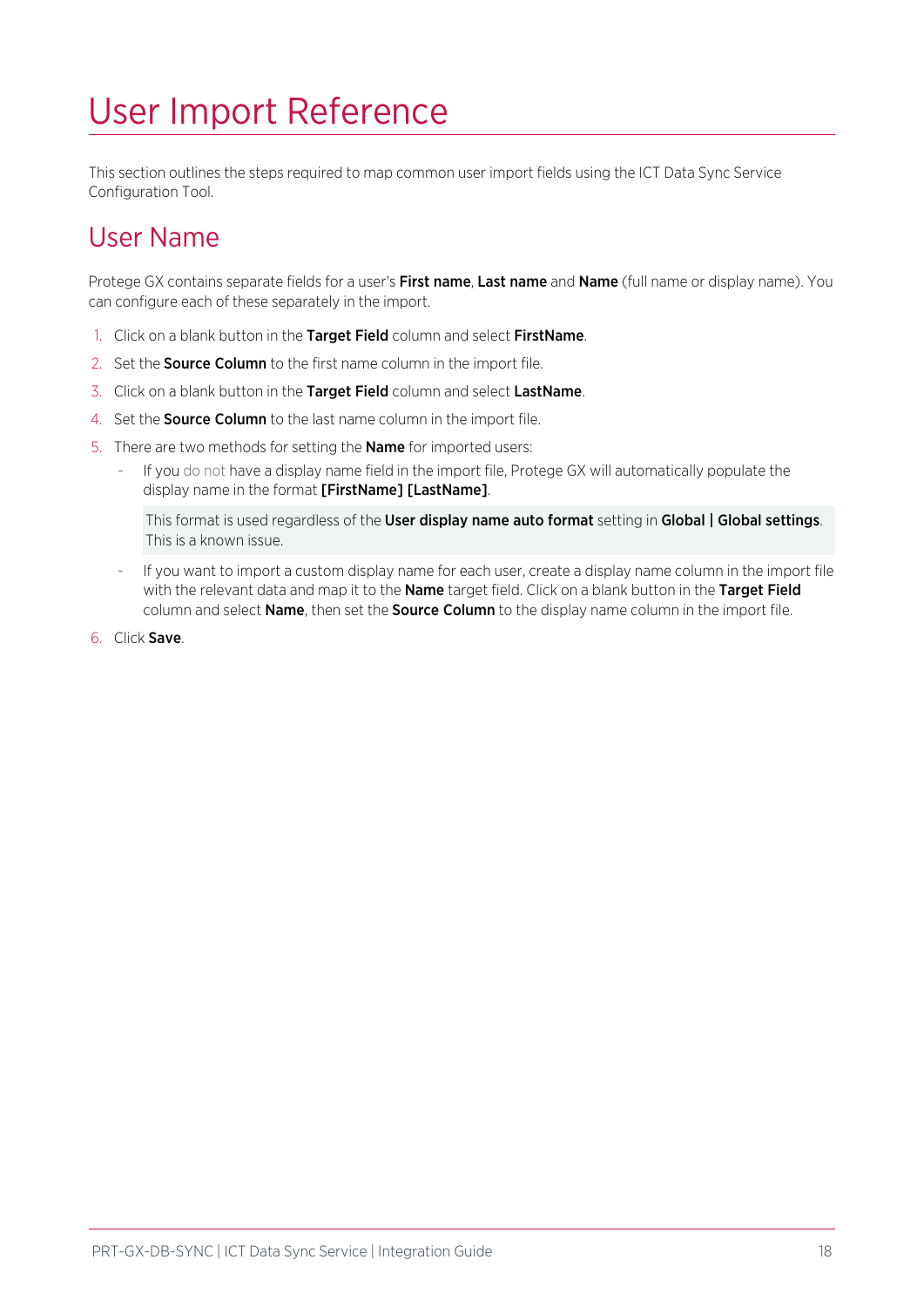## <span id="page-18-0"></span>User Start and Expiry Date

The steps below outline how to configure the user expiry date/time for a user import to Protege GX.

- 1. Click on a blank button in the Target Field column and select StartDate.
- 2. Set the **Source Column** to the column in the import file that contains the relevant date/time data.
- 3. Click on the Advanced button [...] to open the advanced data configuration window.
- 4. Enable the Date and Time Format option and enter the date/time format of the import data into the text box (by selecting from the dropdown or typing it in manually).
- 5. Click OK to exit the advanced data configuration window.
- 6. Click Save.
- 7. Repeat the process for the **ExpiryDate** field.

#### Preventing Import of Expired Records

In the advanced data configuration window for the ExpiryDate field, enable the Use This Field for Expiry Date Check option.

Allowing Import of Expired Records

- . In the advanced data configuration window for the ExpiryDate field, enable the Use This Field for Expiry Date Check option.
- In the Sync Options section of the main window, enable the Import Expired Records option.

#### Deleting Expired Records

- In the advanced data configuration window for the **ExpiryDate** field, enable the Use This Field for Expiry Date Check option.
- In the Sync Options section of the main window, enable the Delete Expired Records option.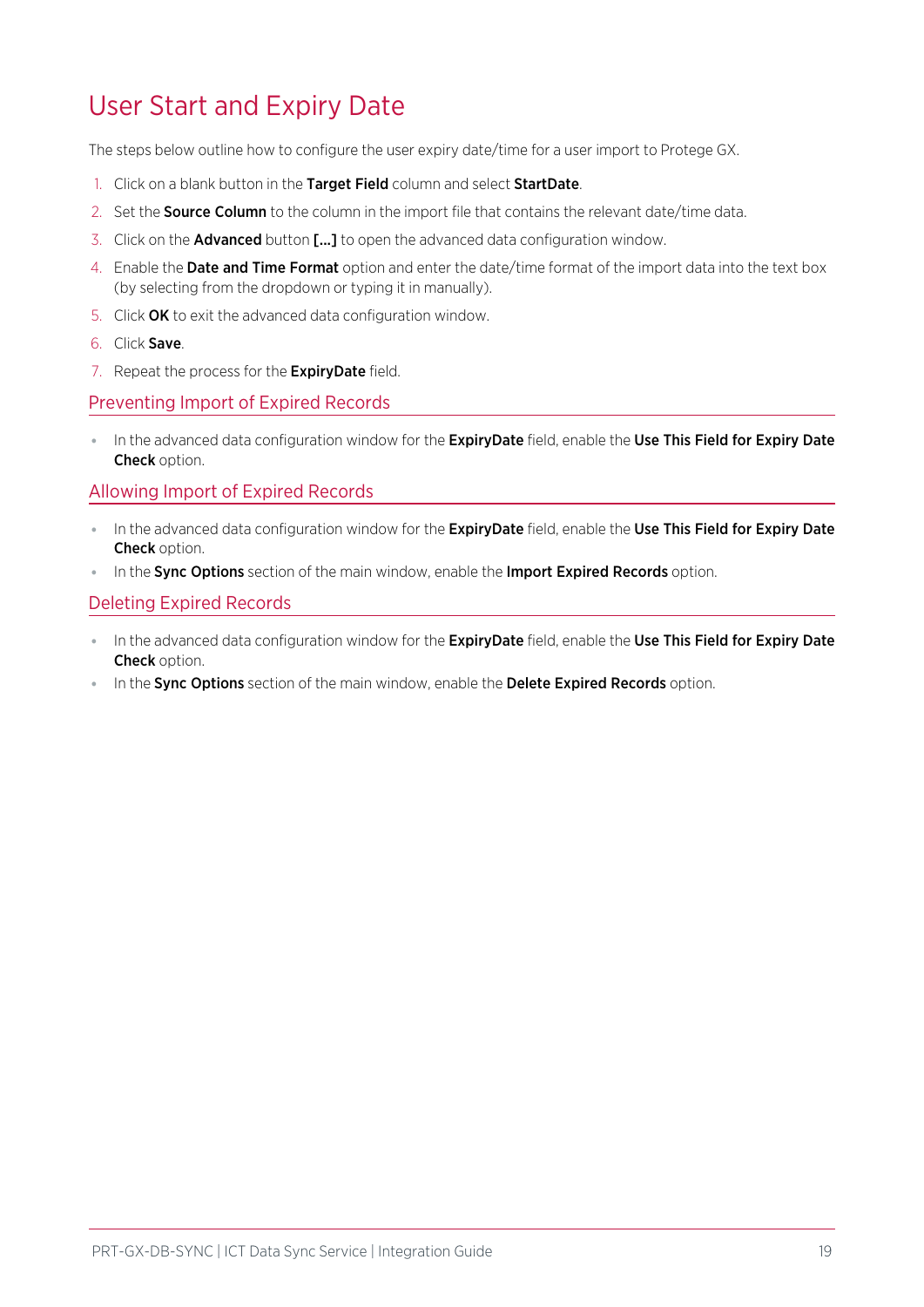## <span id="page-19-0"></span>User PINs

The steps below outline how to configure a user PIN import to Protege GX.

- 1. Click on a blank button in the Target Field column and select PINNumber.
- 2. Set the **Source Column** to the column in the import file that contains the relevant user PIN data.
- 3. Click Save.

### Rules for Syncing User PINs

● Syncing the PINNumber field is prohibited when the Encrypt user PINs option (Global | Global settings) is enabled in Protege GX.

If PIN encryption is enabled and the PINNumber field is added to the field mapping, a warning is displayed. The import will continue, but PIN records will be ignored.

User PINs will be updated on every sync when the Require dual credential for keypad access option (Global | Global settings) is enabled.

This is because operators cannot view user PINs when dual credentials are enabled, so the data sync service does not have access to compare PINs to check whether an update is required.

A warning is displayed at the start of the sync and recorded in the log file.

**User PINs will be updated on every sync if the data sync service operator does not have the Show PIN** numbers for users option (Global | Operators) enabled, as the operator does not have access to compare PINs to check whether an update is required.

A warning is displayed at the start of the sync and recorded in the log file.

• Duplicate PINs are not allowed when the Allow PIN duplication option (Global | Sites | Site defaults) is not enabled. Duplicate entries will fail to import and a 'Duplicate PIN' error will be generated (see [page 50\)](#page-49-0).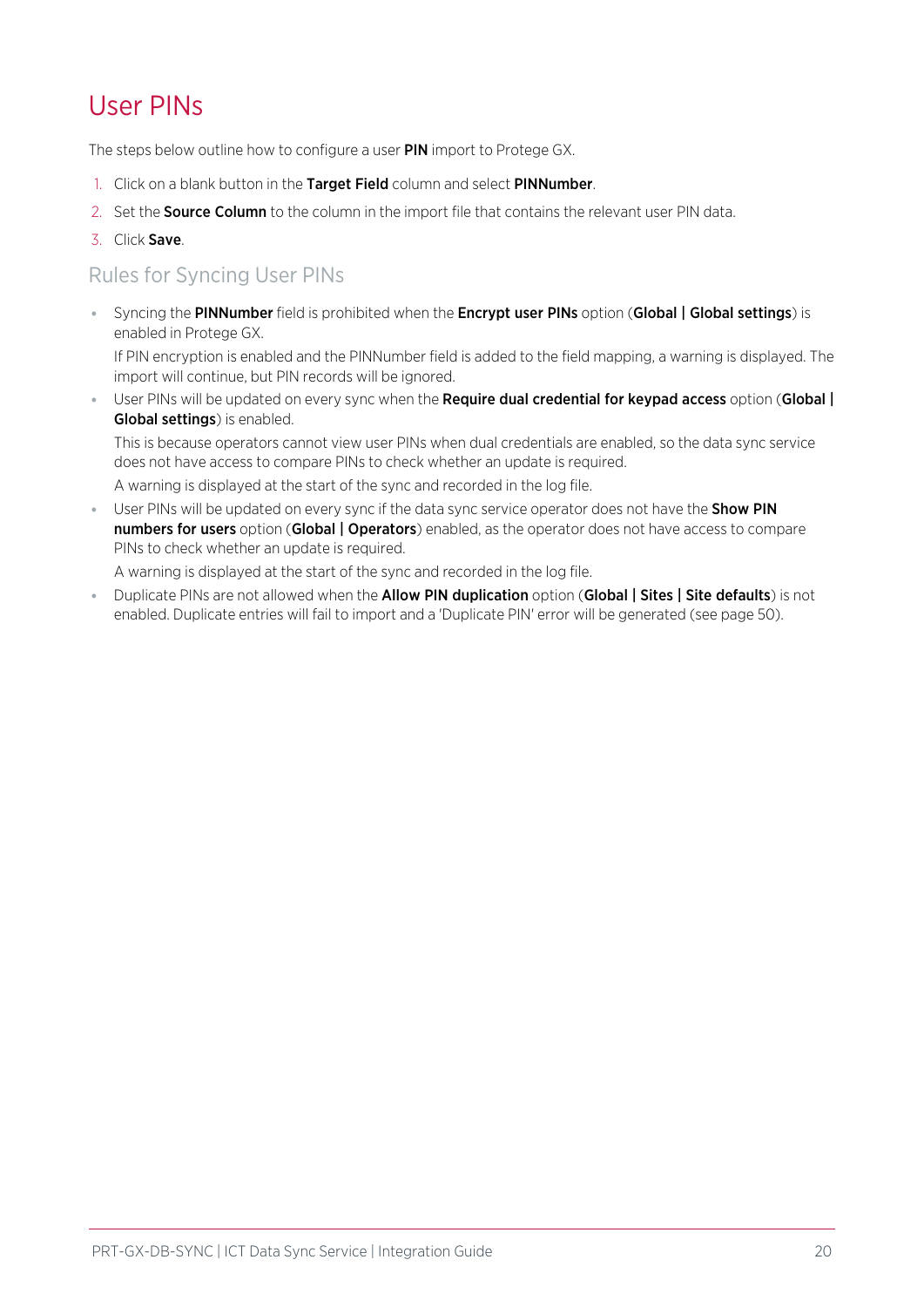## <span id="page-20-0"></span>Access Levels

The steps below outline how to set up data mapping to assign access levels to users for import to Protege GX.

#### A Single Access Level in a Single Column

Take the following import data as an example:

#### 105,John James,Main Office,Warehouse

- 1. Click on a blank button in the Target Field column and select UserAccessLevelGroupDataData. The Source **Column** is automatically set to Group and the linked fields are displayed.
- 2. Set the **Source Column** value for the **UserAccessLevel** field to the column in the import file that contains the name of the access level that will be assigned to the user.
- 3. Click on the **Advanced** button [...] to open the advanced data configuration window for the UserAccessLevel field.
- 4. Enable the Use This Field as the Group Data Identifier option.
- 5. Enable the Target Field Record Type option and set the dropdown to Access Levels.
- 6. Click OK.
- 7. Click Save.

The UserAccessLevelGroupDataData field can be mapped more than once, allowing multiple access levels to be assigned to a user. If the access levels are in separate columns in the import file simply repeat the steps above and set the **Source Column** accordingly. If the access level data is grouped and is in a single column in the import file, see the instructions below.

#### Multiple Access Levels in a Single Column

Take the following import data as an example:

#### 105,John James,Main Office;Warehouse

- 1. Click on a blank button in the Target Field column and select UserAccessLevelGroupDataData. The Source Column is automatically set to Group and the linked fields are displayed.
- 2. Set the **Source Column** value for the **UserAccessLevel** field to the column in the import file that contains the access level name. In this example the **Source Column** would be set to 3.
- 3. Click on the Advanced button [...] to open the advanced data configuration window for the UserAccessLevel field.
- 4. Enable the Use This Field as the Group Data Identifier option.
- 5. Set the Grouping Type to Paired Data.
- 6. Set the **Pair Delimiter** to a semicolon  $($ ;  $)$ . This states that each access level within the column is separated by a semicolon.
- 7. Enable the Target Field Record Type option and set the dropdown to Access Levels.
- 8. Click OK.
- 9. Click Save.
- 10. You will see the **Result Value** column displays only the access level name(s).

#### Multiple Access Levels with an Assigned Schedule in a Single Column

Take the following import data as an example:

105,John James,Main Office:General Access 9AM-5PM Mon-Fri;Main Warehouse:Extended Access 5AM-10PM Mon-Fri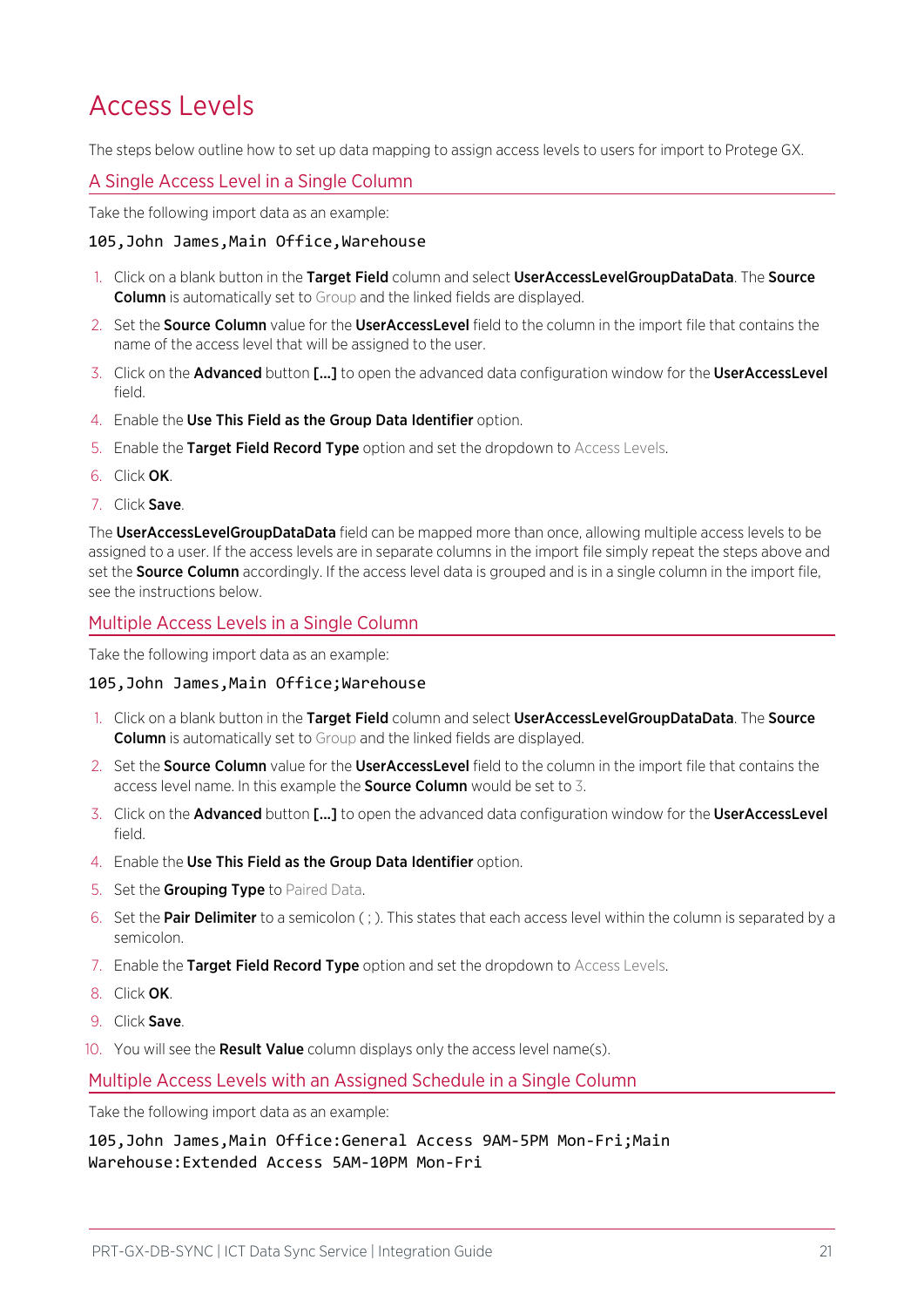- 1. Click on a blank button in the Target Field column and select UserAccessLevelGroupDataData. The Source **Column** is automatically set to Group and the linked fields are displayed.
- 2. Set the **Source Column** value for the **UserAccessLevel** field to the column in the import file that contains the access level data. In this example the **Source Column** would be set to 3.
- 3. As the access level and schedule are in a single column in the import file, set the **Source Column** value for the UserAccessLevelSchedule field to the same as that assigned to the UserAccessLevel. In this example the Source Column would be set to 3.
- 4. Click on the **Advanced** button [...] to open the advanced data configuration window for the **UserAccessLevel** field.
- 5. Enable the Use This Field as the Group Data Identifier option.
- 6. Set the Grouping Type to Grouped Paired Data.
	- Set the Group Delimiter to a semicolon (; ). This states that each group of access level data within the column is separated by a semicolon.
	- Set the **Pair Delimiter** to a colon  $( \cdot )$ . This states that each field within the group is separated by a colon.
	- Set the **Index** to 1. This states that the access level name is the first value in the pair.
- 7. Enable the Target Field Record Type option and set the dropdown to Access Levels.
- 8. Click OK.
- 9. You will see the **Result Value** column displays only the access level name(s).
- 10. Click on the **Advanced** button [...] to open the advanced data configuration window for the UserAccessLevelSchedule field.
- 11. Set the Grouping Type to Grouped Paired Data.
	- Set the Group Delimiter to a semicolon  $( ; )$ . This states that each group of access level data within the column is separated by a semicolon.
	- Set the Pair Delimiter to a colon  $( : )$ . This states that each field within the group is separated by a colon.
	- Set the **Index** to 2. This states that the schedule assigned to the access level is the second value in the pair.
- 12. Enable the Target Field Record Type option and set the dropdown to Schedules.
- 13. You will see the **Result Value** column displays only the schedule name(s).
- 14 Click **OK**
- 15. Click Save.

This structure provides a simple way to assign multiple access levels to each user.

#### Adding Start and End Dates

As a follow-on to the two scenarios above, if you also wish to import an **Expiry start** and **Expiry nd** for the access level:

You must have both an expiry start and expiry end for the access level for a successful import. You cannot assign just one.

- 1. Set the Source Column for the UserAccessLevelStart to the column in the import file that contains the access level start data.
- 2. Click on the Advanced button [...] beside the UserAccessLevelStart field to open the advanced data configuration window.
- 3. Enable the Date and Time Format option and enter the date/time format of the import data into the combo box (by selecting from the dropdown or typing it in manually).
- 4. Click OK to exit the advanced data configuration window.
- 5. Set the Source Column for the UserAccessLevelEnd to the column in the import file that contains the access level end data.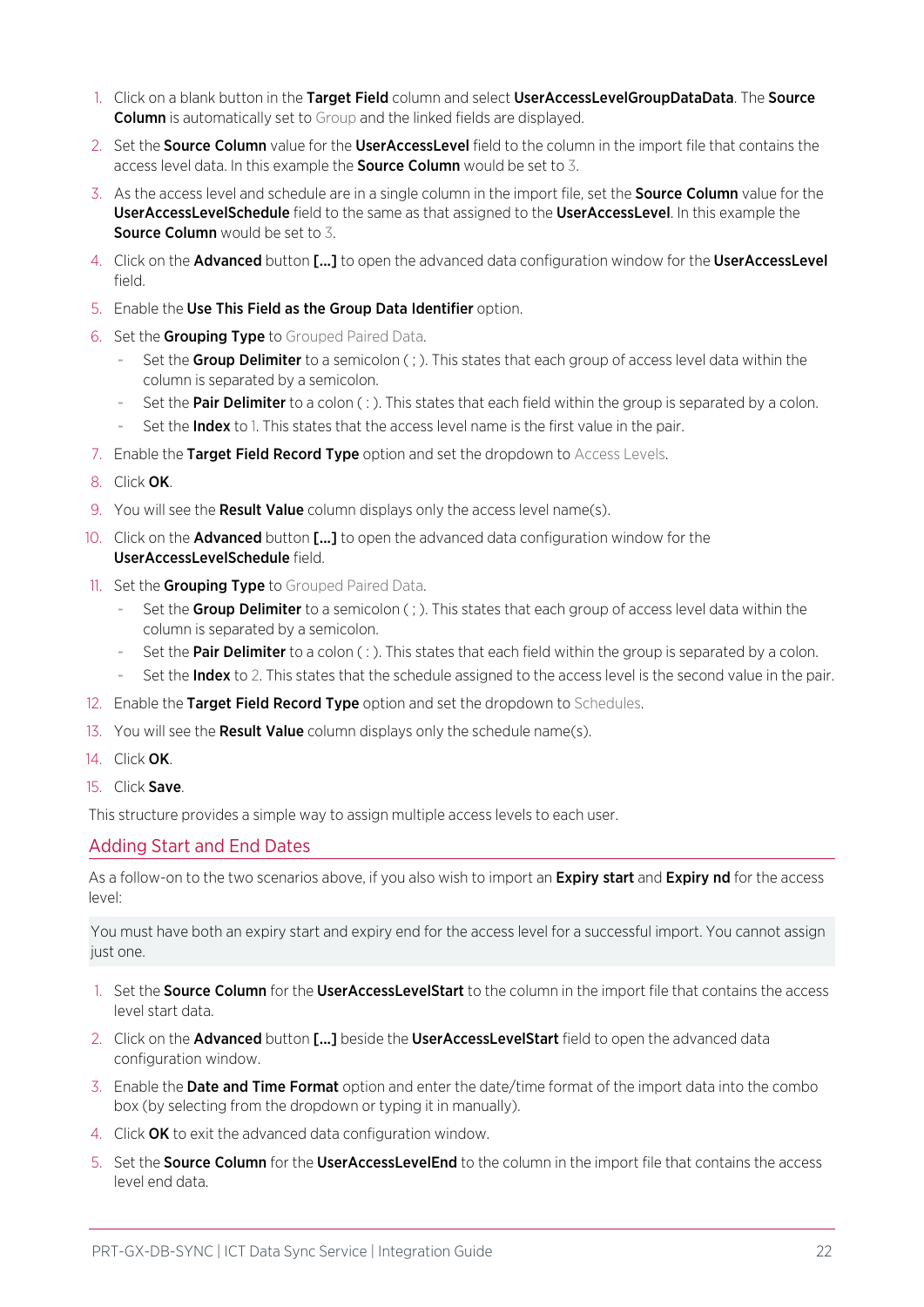- 6. Click on the Advanced button [...] beside the UserAccessLevelEnd field to open the advanced data configuration window.
- 7. Enable the Date and Time Format option and enter the date/time format of the import data into the combo box (by selecting from the dropdown or typing it in manually).
- 8. Click OK to exit the advanced data configuration window.
- 9. Set the Source Column to Not From Import File for the UserAccessLevelExpire field.
- 10. Click on the Advanced button [...] beside the UserAccessLevelExpire field to open the advanced data configuration window.
- 11. Set the Default Value to true.

This field must be entered exactly as shown. It is case sensitive.

- 12. Click OK.
- 13. Click Save.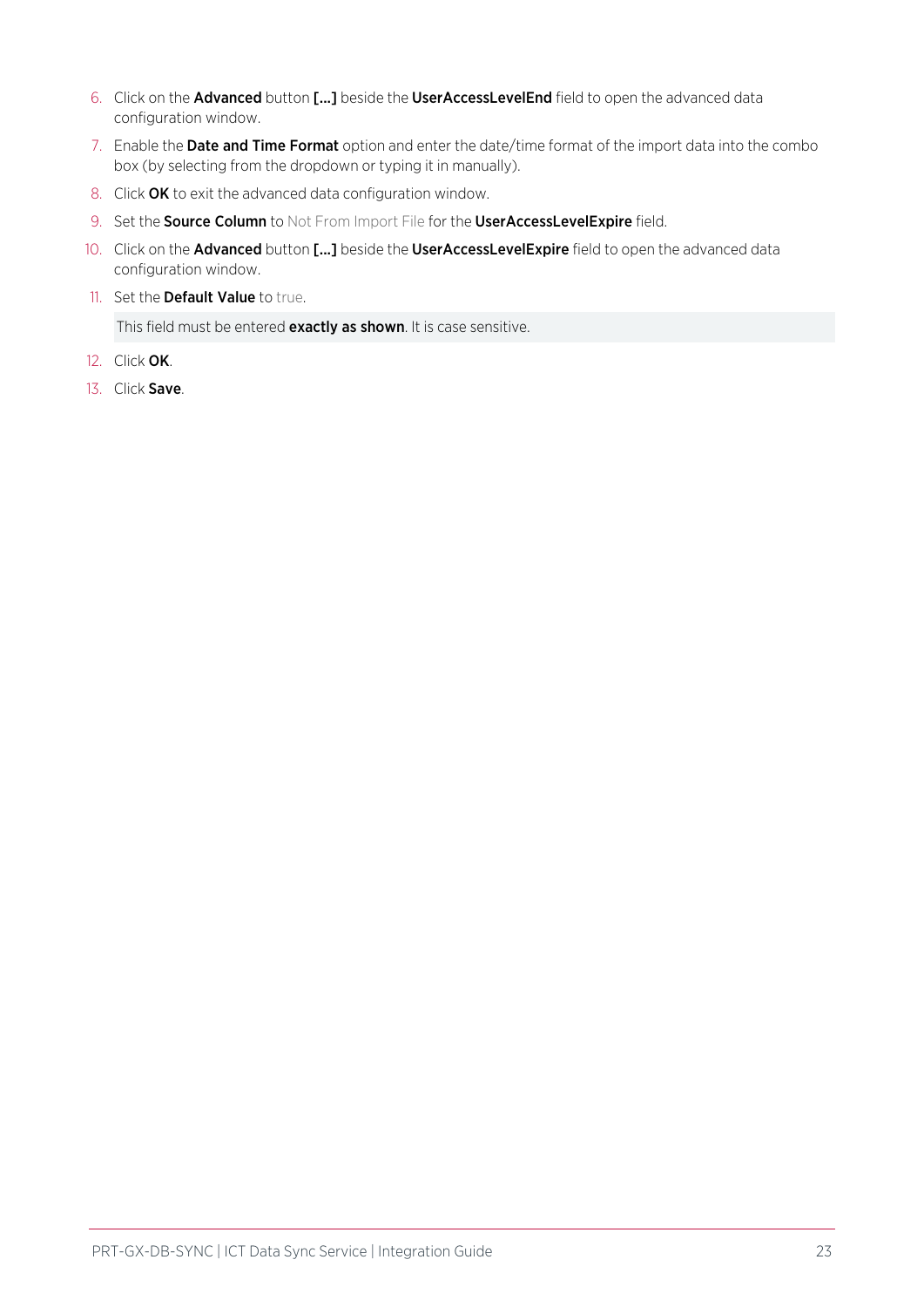## <span id="page-23-0"></span>Facility Code and Card Number

The steps below outline how to configure a facility code and card number in a user import to Protege GX.

The import does not require both a card number and facility code to succeed. Either is acceptable.

#### Each Facility Code and Each Card Number in Separate Columns

Take the following import data as an example:

#### 105,John James,1,15,1,25

- 1. Click on a blank button in the Target Field column and select UserCardNumberGroupDataData. The Source **Column** is automatically set to Group and the linked fields are displayed.
- 2. Set the **Source Column** value for the FamilyNumber field to the column in the import file where the facility code is located. In this example the **Source Column** would be set to 3.
- 3. Click on the **Advanced** button [...] beside the Family Number field to open the advanced data configuration window.
- 4. Enable Use This Field as the Group Data Identifier.
- 5. Click OK.
- 6. Click on a blank button in the Target Field column and select UserCardNumberGroupDataData. The Source **Column** is automatically set to Group and the linked fields are displayed.
- 7. Set the **Source Column** value for the **CardNumber** field to the column in the import file where the card number is located. In this example the **Source Column** would be set to 4.
- 8. Click on the **Advanced** button [...] beside the **CardNumber** field to open the advanced data configuration window.
- 9. Enable Use This Field as the Group Data Identifier.
- 10. Click OK.
- 11. Click Save.

The UserCardNumberGroupDataData field can be mapped more than once (and up to eight times as supported by Protege GX), allowing multiple cards to be assigned to a user. To import the second facility code and card number in the example above, simply set the **Source Column** for FamilyNumber and CardNumber to 5 and 6 respectively.

#### Multiple Facility Codes and/or Card Numbers in a Single Column

Take the following import data as an example:

#### 105,John James,1:15;1:25

- 1. Click on a blank button in the Target Field column and select UserCardNumberGroupDataData. The Source **Column** is automatically set to Group and the linked fields are displayed.
- 2. Set the **Source Column** value for the **CardNumber** field to the column in the import file that contains the card number for the user. In this example the **Source Column** would be set to 3.
- 3. As the card number and facility code are a single field in the import file, set the **Source Column** value for the Family Number field to the same as that assigned to the CardNumber. In this example the Source Column would be set to 3.
- 4. Click on the **Advanced** button [...] to open the advanced data configuration window for the **FamilyNumber** field.
- 5. Enable the Use This Field as the Group Data Identifier option.
- 6. Set the Grouping Type to Grouped Paired Data.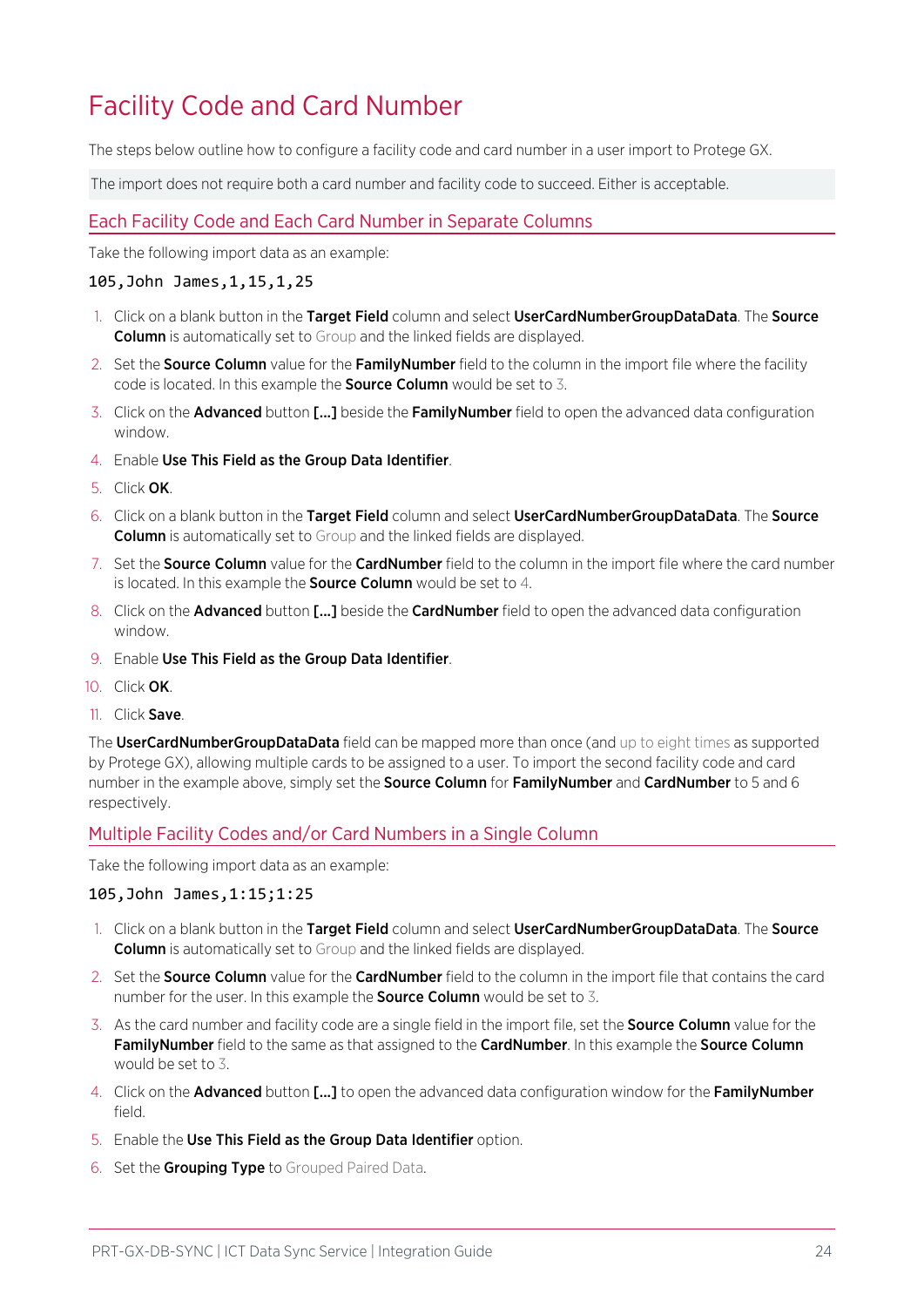- Set the Group Delimiter to a semicolon (; ). This states that each group of card data is separated by a semicolon.
- Set the **Pair Delimiter** to a colon  $( : )$ . This states that the field within the group are paired by a colon.
- Set the Index to 1. This states that the Target Field (in this example, the FamilyNumber) is the first value in the pair.
- 7. Click OK.
- 8. You will see that the Result Value field contains the facility number only.
- 9. Click on the **Advanced** button [...] to open the advanced data configuration window for the **CardNumber** field.
- 10. Enable the Use This Field as the Group Data Identifier option.
- 11. Set the Grouping Type to Grouped Paired Data.
	- Set the Group Delimiter to a semicolon (; ). This states that each group of card data is separated by a semicolon.
	- Set the Pair Delimiter to a colon (: ). This states that the fields within the group are paired by a colon.
	- Set the Index to 2. This states that the Target Field (in this example, the CardNumber) is the second value in the pair.
- 12. Click OK.
- 13. Click Save.

In this scenario there can be up to eight pairs of data separated by a colon (eight card numbers are supported in Protege GX).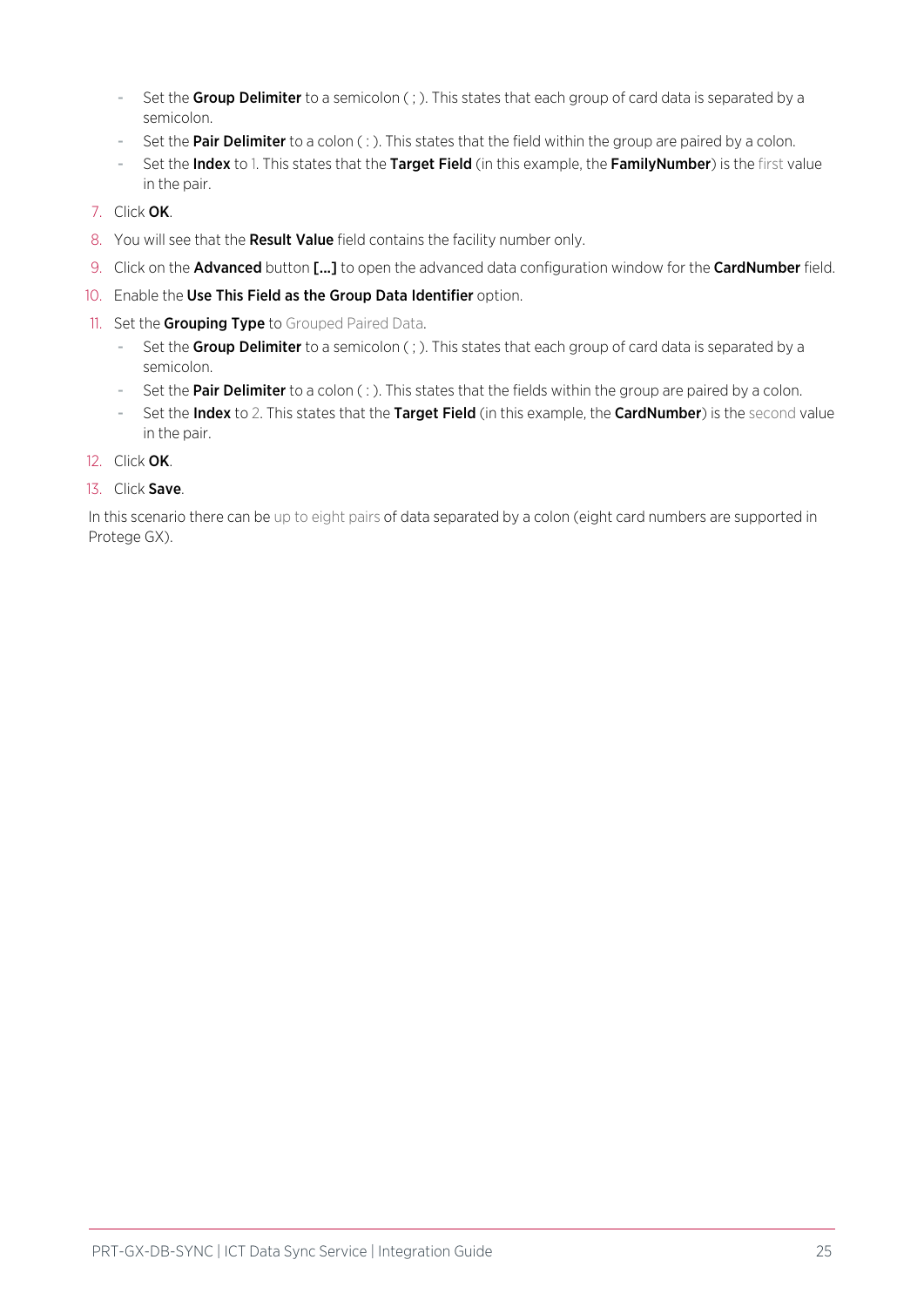## <span id="page-25-0"></span>Credential Types

The steps below outline how to set up the data mapping to assign credential types to users for import to Protege GX.

Take the following import data as an example where a license plate is being imported as a credential type:

#### 105,John James,ABC123

- 1. Click on a blank button in the Target Field column and select UserCredentialGroupDataData. The Source **Column** is automatically set to Group and the linked fields are displayed.
- 2. To define the credential type to which the data is going to be imported to, set the **Source Column** of the UserCredentialType to Not From Import File.
- 3. Click on the Advanced button [...] to open the advanced data configuration window for UserCredentialType.
- 4. In the Default Value field, enter the name of an existing credential type to which the data is be imported to. In this example we would set the **Default Value** to License Plate.
- 5. Select the Target Field Record Type option and set the dropdown to Credential Types.
- 6. Enable the Use This Field as the Group Data Identifier option.
- 7. Click OK.
- 8. Set the **Source Column** value for the **UserCredential** field to the column in the import file that contains the data to be assigned to the credential type. In this example the **Source Column** would be set to 3.
- 9. Click Save.

The UserCredentialGroupDataData field can be mapped more than once, allowing multiple credentials to be assigned to a user. Simply repeat the steps above and set the **Source Column** accordingly.

If the user credential data is grouped in a single column in the import file, refer to the Advanced Configuration section (see [page 14\)](#page-13-2).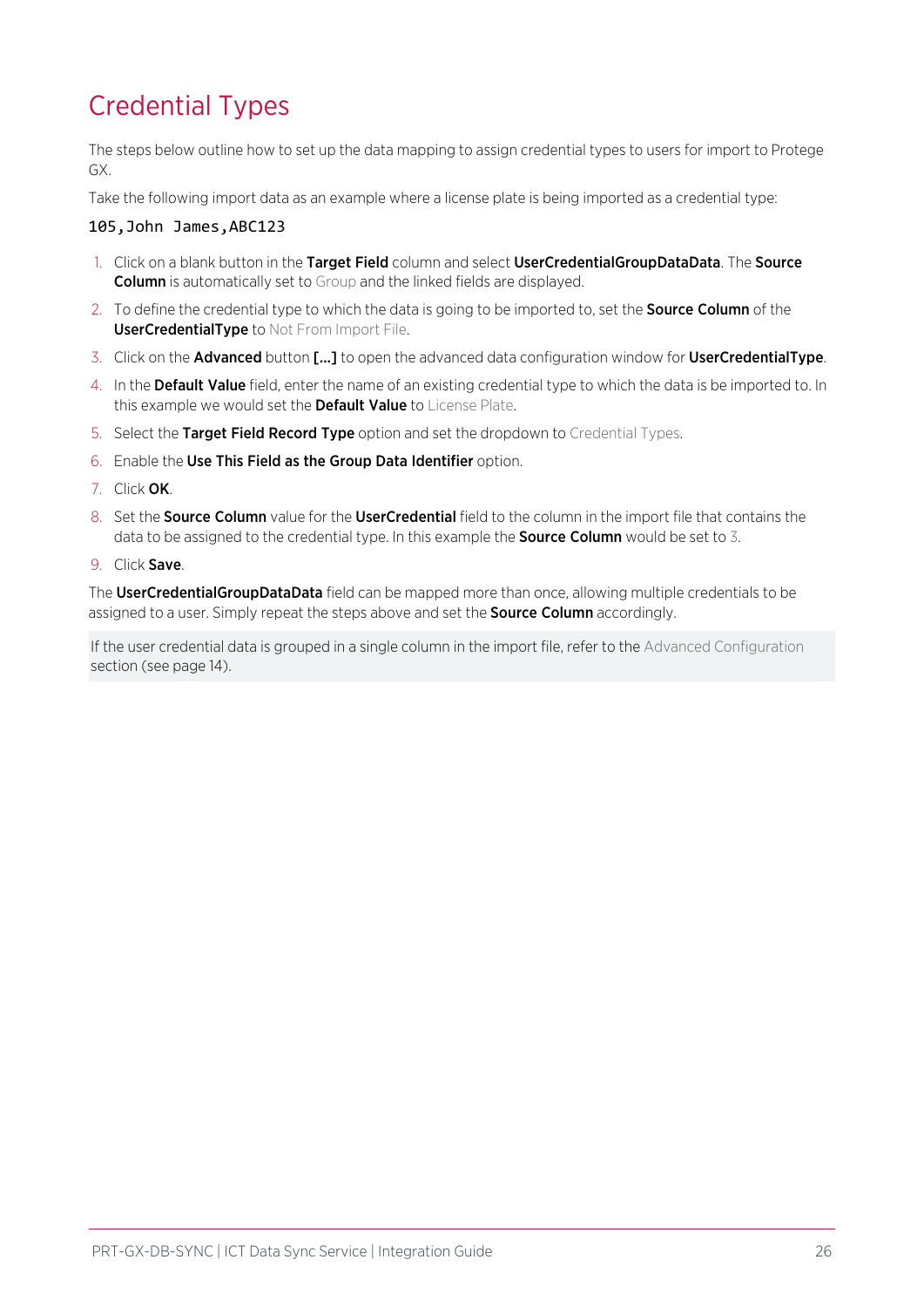## <span id="page-26-0"></span>Custom Fields

Custom fields are a powerful component of Protege GX that allow customization of user data and related programming. Being able to import custom data provides an effective link to other systems and operations. The steps below outline how to map import data to Protege GX custom fields.

Any custom field that you want to import to must already exist within Protege GX before importing.

- 1. Click an available Target Field button and select UserCustomFieldGroupDataData. The Source Column is automatically set to Group and the linked fields are displayed.
- 2. To specify importing the data to a custom field, set the **Source Column** of the **CustomFieldID** target field to Not From Import File.
- 3. Click the Advanced button [...] to open the advanced data configuration window for the CustomFieldID target field.
- 4. Set the **Default Value** to the name of the Protege GX custom field to import to.

This must **exactly** match the name of the custom field in Protege GX or the data cannot be imported.

- 5. Enable the Use This Field as the Group Data Identifier option.
- 6. Enable the Target Field Record Type option and set the dropdown to Custom Fields.
- 7. Next, configure the **CustomFieldType** to define the type of data held in the custom field, and the way new data will be imported.

For information on custom field type configuration, refer to Custom Field Formatting (see [below\)](#page-26-1).

8. Click OK.

The UserCustomFieldGroupDataData field can be mapped more than once, allowing multiple custom fields to be assigned to a user. Simply repeat the steps above and set the **Source Column** accordingly.

<span id="page-26-1"></span>If user custom field data is grouped in a single column in the import file, refer to the Advanced Configuration section (see [page 14\)](#page-13-2).

### Custom Field Formatting

When importing data to custom fields in Protege GX, the data sync service needs to know what type of data is held in each custom field.

| <b>Protege GX</b><br><b>Custom Field Type</b> | <b>ICT Data Sync Service</b><br><b>Custom Target Field</b> | <b>ICT Data Sync Service</b><br><b>Custom Field Type Default Value</b> |
|-----------------------------------------------|------------------------------------------------------------|------------------------------------------------------------------------|
| Text                                          | CustomFieldTextData                                        | $\Omega$                                                               |
| Numerical                                     | CustomFieldNumericalData                                   |                                                                        |
| Time                                          | CustomFieldDateTimeData                                    | 2                                                                      |
| Date                                          | CustomFieldDateTimeData                                    | 3                                                                      |
| Time and Date                                 | CustomFieldDateTimeData                                    | 4                                                                      |
| Option                                        | CustomFieldBooleanData                                     | 5                                                                      |
| Link                                          | CustomFieldTextData                                        | 6                                                                      |
| Dropdown Box                                  | CustomFieldNumericalData                                   | 7                                                                      |
| Image                                         | N/A                                                        | N/A                                                                    |

Refer to the table and configuration information below: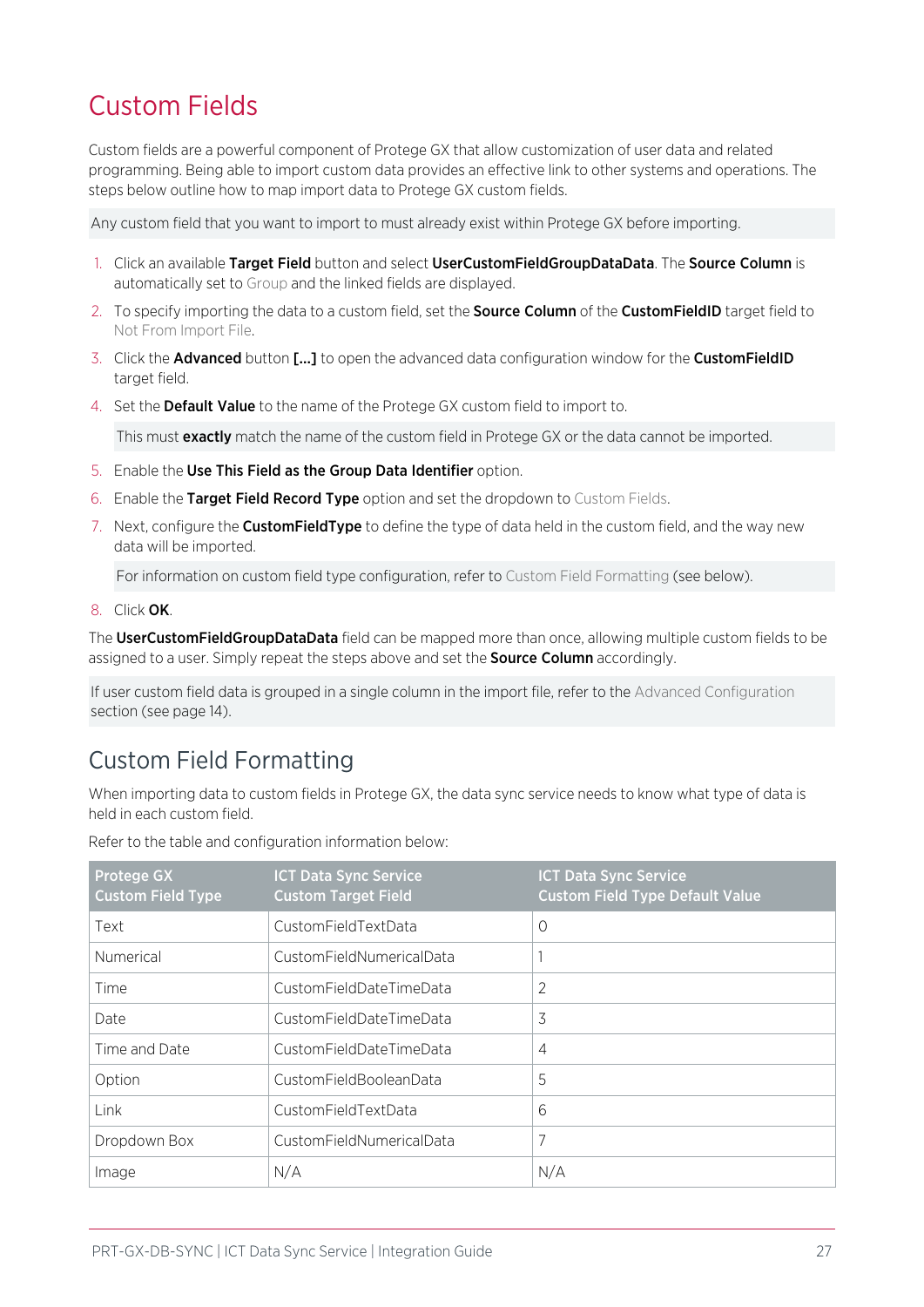#### Text

- 1. Set the **CustomFieldType** to Not From Import File and assign a **Default Value** of 0.
- 2. To assign a value to the custom field, set the **Source Column** value for the CustomFieldTextData field.

This should correspond to the column in the import file where the custom field is located.

### Numerical

Leading zeros are removed during the import. If leading zeros are required (e.g. for a phone number), you must use the CustomFieldTextData field.

- 1. Set the **CustomFieldType** to Not From Import File and assign a **Default Value** of 1.
- 2. To assign a value to the custom field, set the Source Column value for the CustomFieldNumericalData field.

This should correspond to the column in the import file where the custom field is located.

The numerical field is limited to a maximum value of 2147483647. The sync will fail if any record in the data set exceeds this value, so for longer numbers (such as some phone numbers) a text field must be used.

### Time and Date

- 1. Set the **CustomFieldType** to Not From Import File and assign a **Default Value** of 4.
- 2. To assign a value to the custom field, set the **Source Column** value for the **CustomFieldDateTimeData** field. This should correspond to the column in the import file where the custom field is located.
- 3. You must also set the **Date and Time Format** in the advanced data configuration window.

#### Time

If you are importing a time you must still enter the time and date in full. Protege GX will trim the date/time field and only place the required data into the custom field. Follow the directions in the Time and Date section but set the CustomFieldType Default Value to 2.

#### Date

If you are importing a date you must still enter the time and date in full. Protege GX will trim the date/time field and only place the required data into the custom field. Follow the directions in the Time and Date section but set the CustomFieldType Default Value to 3.

### Option

- 1. Set the **CustomFieldType** to Not From Import File and assign a **Default Value** of 5.
- 2. To assign a value to the custom field, set the **Source Column** value for the **CustomFieldBooleanData** field.

This should correspond to the column in the import file where the custom field is located.

#### Link

A link is added to a custom field in the same way that text data is. Refer to the section on importing a Text field.

The link used must use the format of www.google.com. You cannot include the prefix https:// in the link if you are required to access the URL using the link button in Protege GX.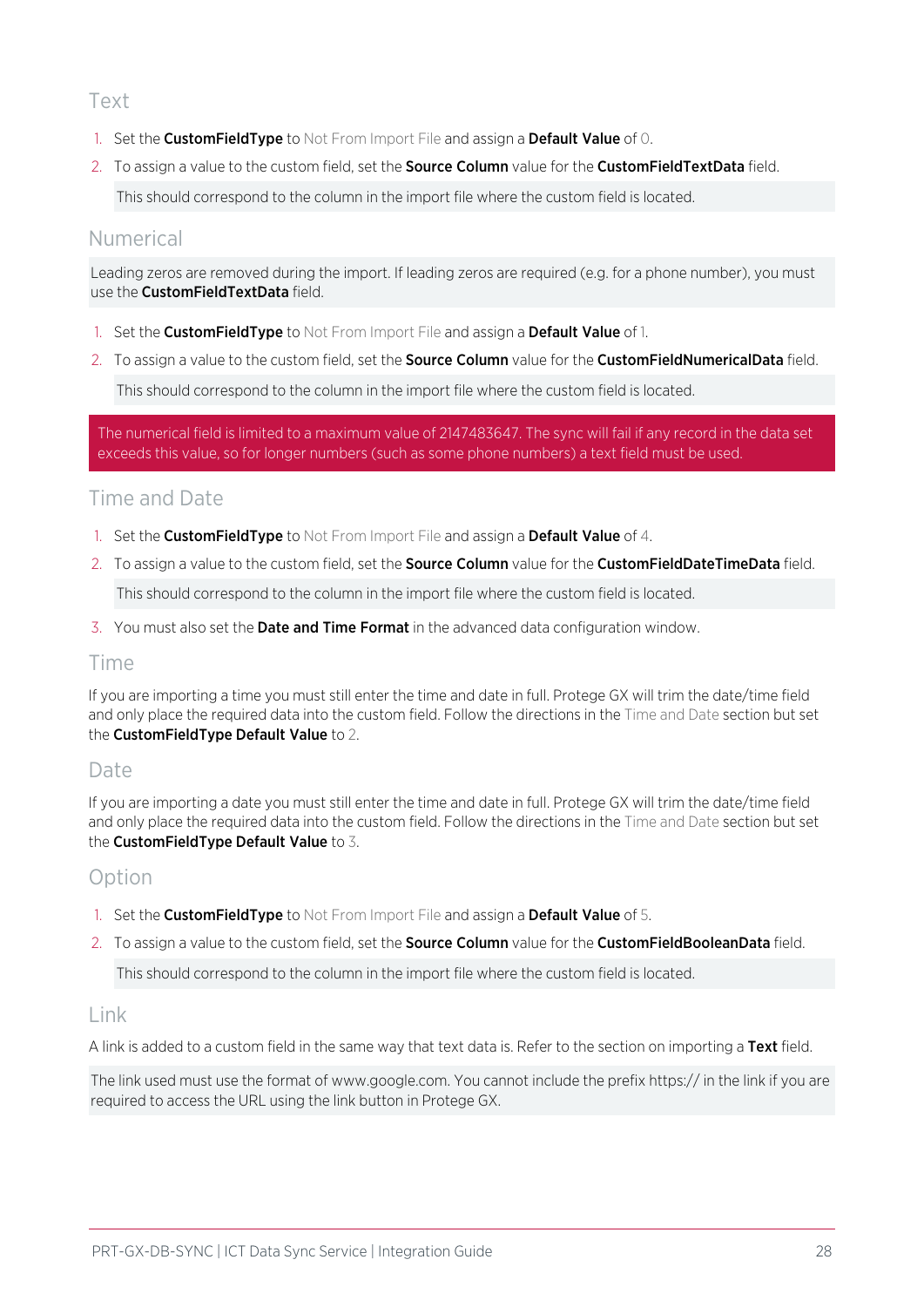### Dropdown Box

To import to a dropdown box into Protege GX, the dropdown box must already exist and contain all of the dropdown items that are to be assigned from the import file.

- 1. Set the CustomFieldType to Not From Import File and assign a Default Value of 7.
- 2. To assign a value to the dropdown, set the **Source Column** value for the **CustomFieldNumericData** field.

This should correspond to the column in the import file where the custom field is located.

- 3. In order for the dropdown field to import correctly, you must add the required conversions. Open the advanced data configuration window for the **CustomFieldNumericData** field. In the Conversions table, the Original Format is the Display Text in Protege GX, and the Resulting Format is the Value of the dropdown item in Protege GX.
- 4. You will see that the data mapping has been updated to show you that the **Original Value** maps to the correct Resulting Value based on the conversion.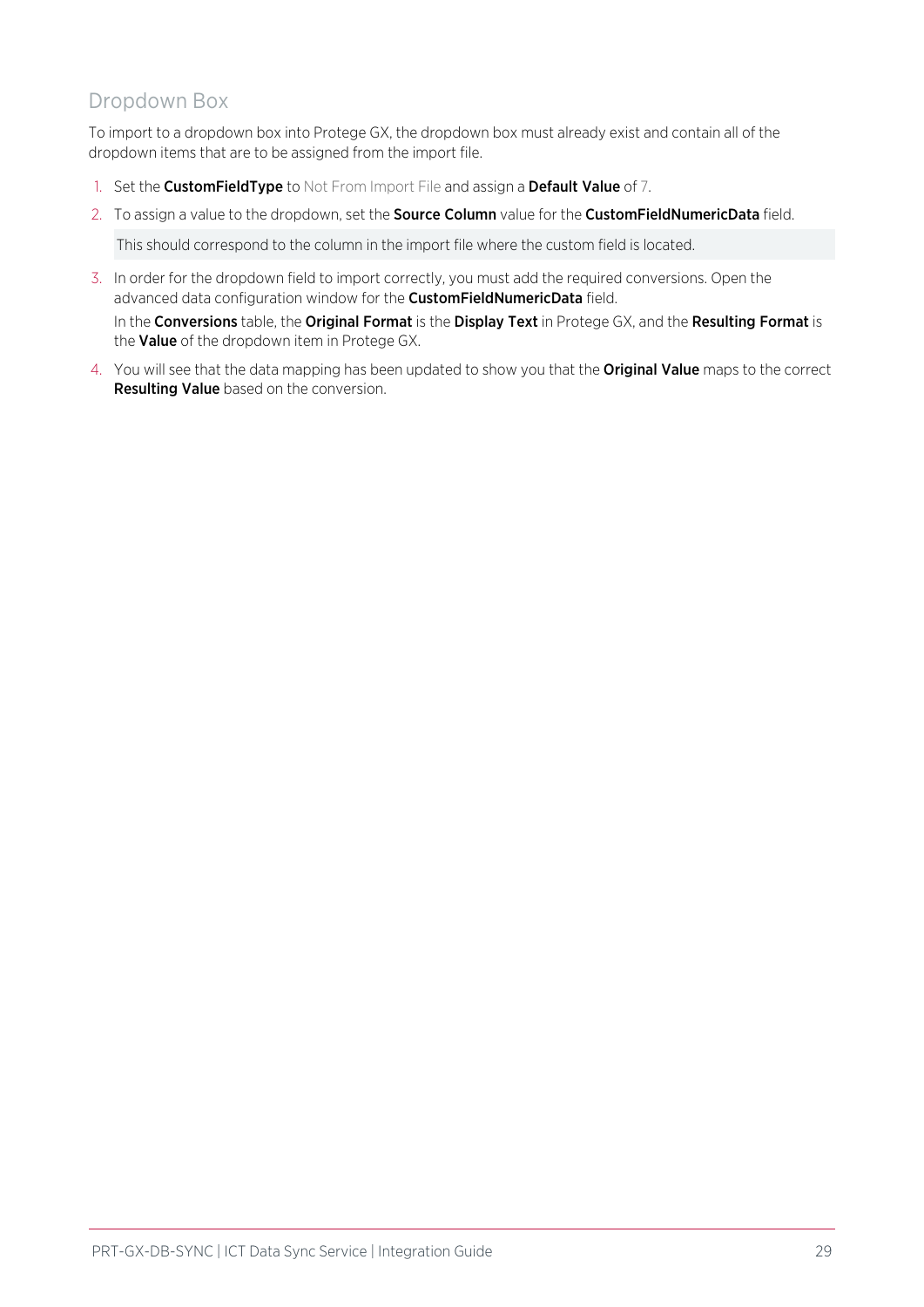## <span id="page-29-0"></span>Record Groups

The steps below outline how to map record groups. Note that the record group you wish to import to must already exist within Protege GX.

- 1. Click on a blank button in the Target Field column and select RecordGroup.
- 2. Set the **Source Column** value for the **RecordGroup** field to the column in the import file that contains the name of the record group.
- 3. Click the **Advanced** button [...] to open the advanced data configuration window for the RecordGroup field.
- 4. Enable the Target Field Record Type option and set the dropdown to Record Groups.
- 5. Click OK.
- 6. Click Save.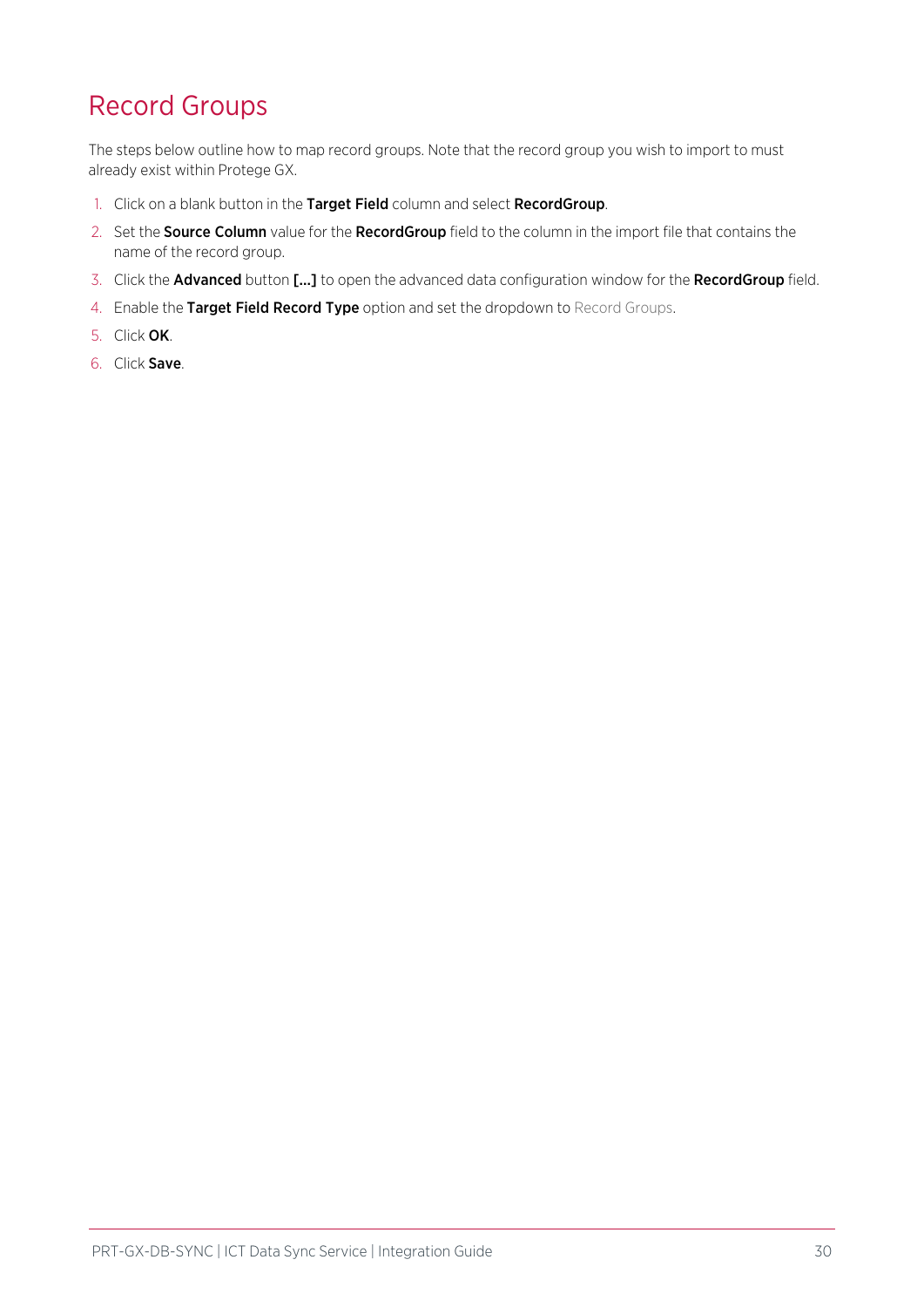## <span id="page-30-0"></span>User Photos

Photos can be imported and assigned to Protege GX users via the data sync service.

There are two methods which can be used for importing user photos:

- 1. From a single defined directory
- 2. From individual file paths

In both instances the **ImageID** field is added to the data sync data mapping to provide a link between the user record from the CSV import file and the image file to be assigned as the user's photo.

#### **Prerequisites**

- ⦁ ICT Data Sync Service version 2.0.10 or higher.
- ⦁ The data sync service must have access to any directory the photos are stored in.
- ⦁ Each photo image file must have a unique file name. This will be referenced to link the file to the user.
- ⦁ Only .jpg / .jpeg file formats are supported.
- ⦁ All other user field data mapping should be completed before mapping user photos.

#### Importing all Photos from a Single Directory

When the import file does not contain a column that holds the file path for each user image, user photos can be imported from a single defined directory.

- ⦁ All user photos must be stored in a folder named Photos (this is case sensitive).
- ⦁ The Photos folder must be in the data sync service installation directory: C:\Program Files (x86)\Integrated Control Technology\Data Sync Service\Photos



⦁ The CSV import file must contain a column which includes the file names, to reference each user's photo file in the specified directory folder. For example:

#### 105, Jim James

#### 106, Alex Reader

Add the ImageID field to the Data Mapping, and set the Source Column to the column in the import file that contains the files names of the images in the Photos folder.

In the above example the **Source Column** would be 1.

#### Importing Photos with Individual Paths

User photos can be imported from any directories that the data sync service has access to, if the CSV import file contains a column which includes the file path for each user image.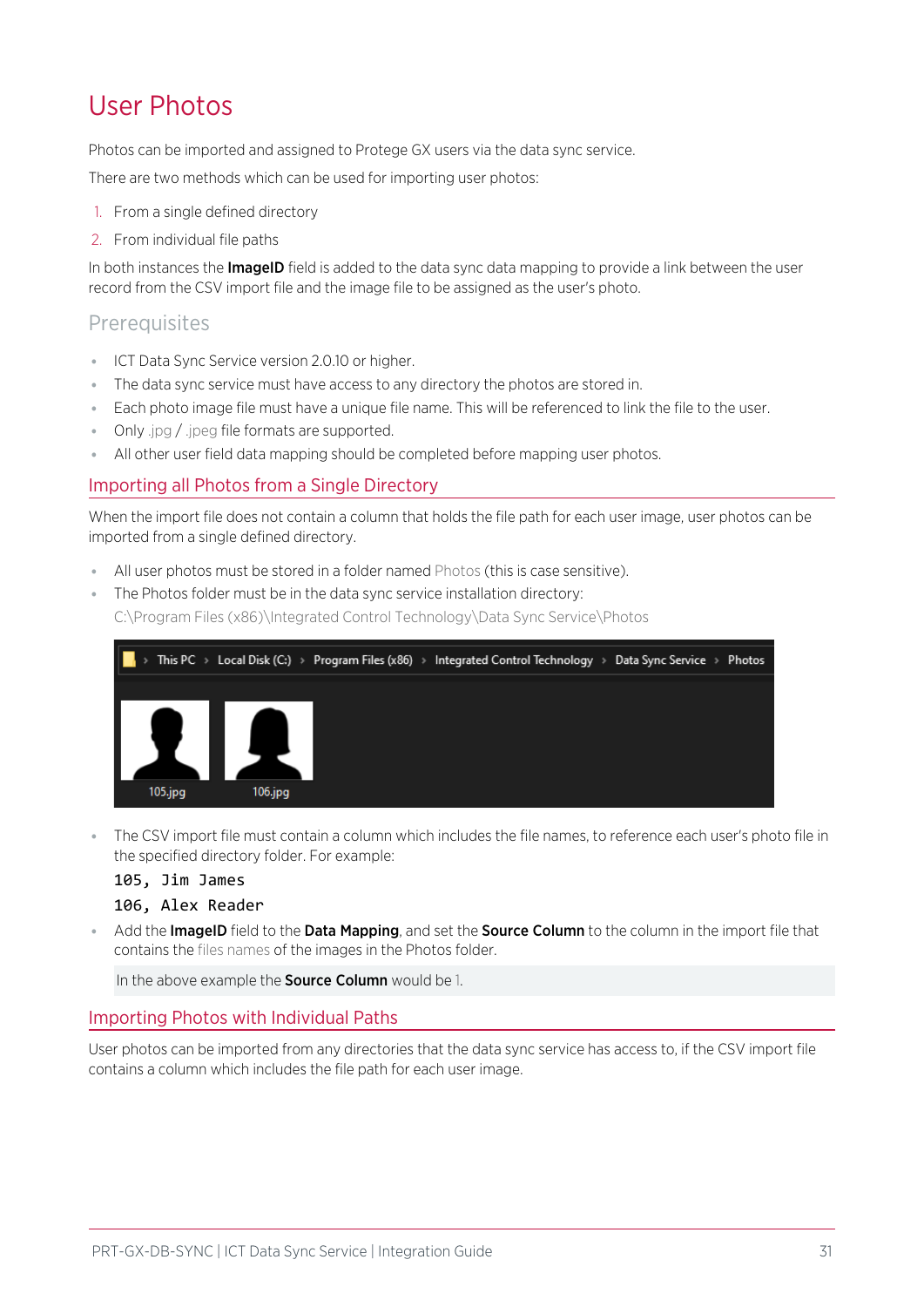- ⦁ The path to each image file can be formatted as any of:
	- A fully qualified path
	- A relative path
	- A UNC (Universal Naming Convention) path
- ⦁ A single DSS import can import files from multiple directories, but all file paths must be in the same column in the import file. For example:

#### Jim James,C:\DataSync\Images\105.jpg

#### Alex Reader,C:\Photos\Staff\AR\_Photo.jpg

Add the ImageID field to the Data Mapping, and set the Source Column to the column in the import file that contains the file paths to the images.

In the above example the **Source Column** would be 2.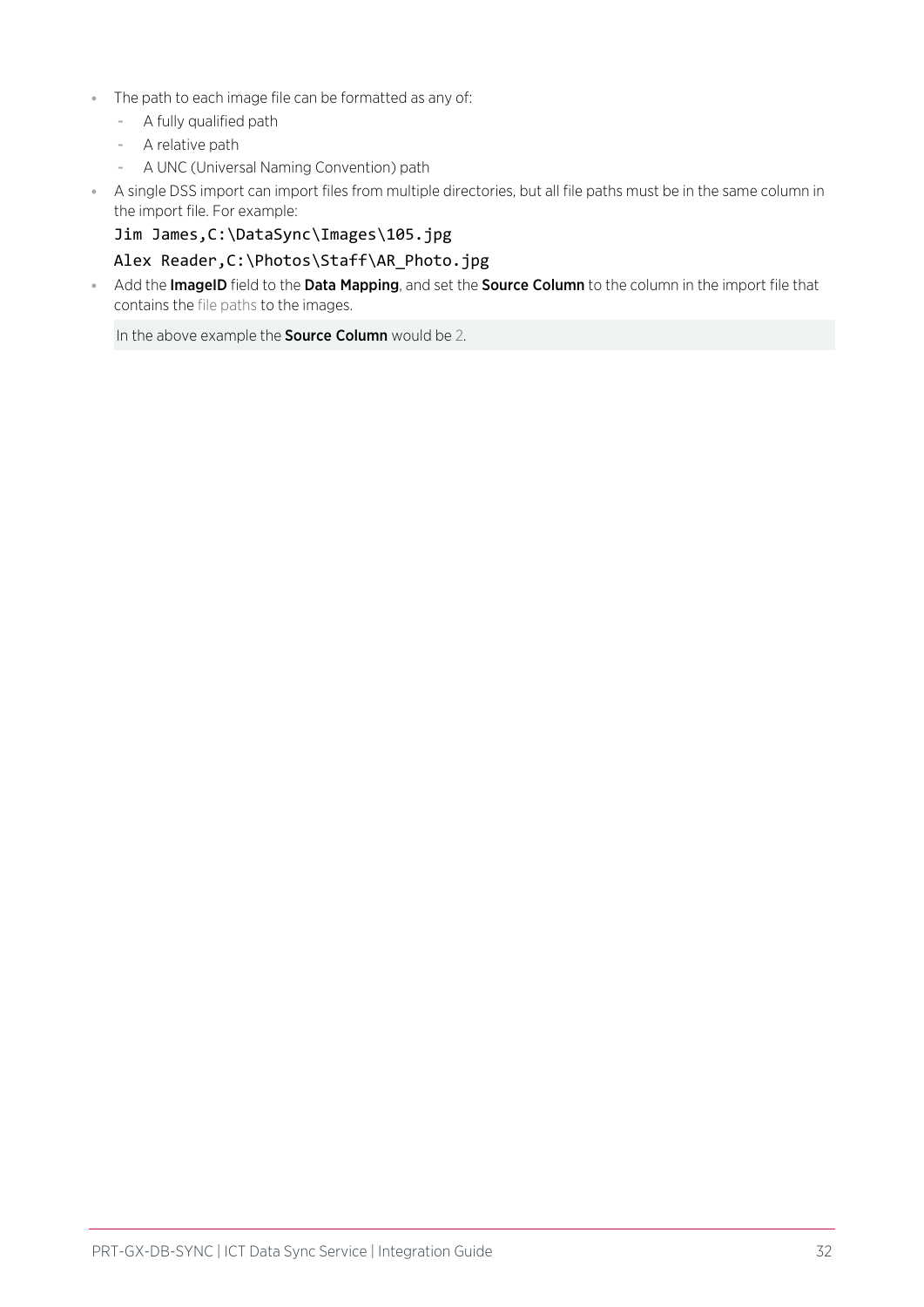## <span id="page-32-0"></span>Importing to a Specific Site

Data sync allows you to import users to different sites within a single import.

- 1. Click on a blank button in the TargetFields column and select SitelD.
- 2. Set the **Source Column** value for the **SiteID** field to the column in the import file that contains the name of the site.
- 3. Click the **Advanced** button [...] to open the advanced data configuration window for the **SiteID** field.
- 4. Enable the Target Field Record Type option and set the dropdown to Sites.
- 5. Click OK.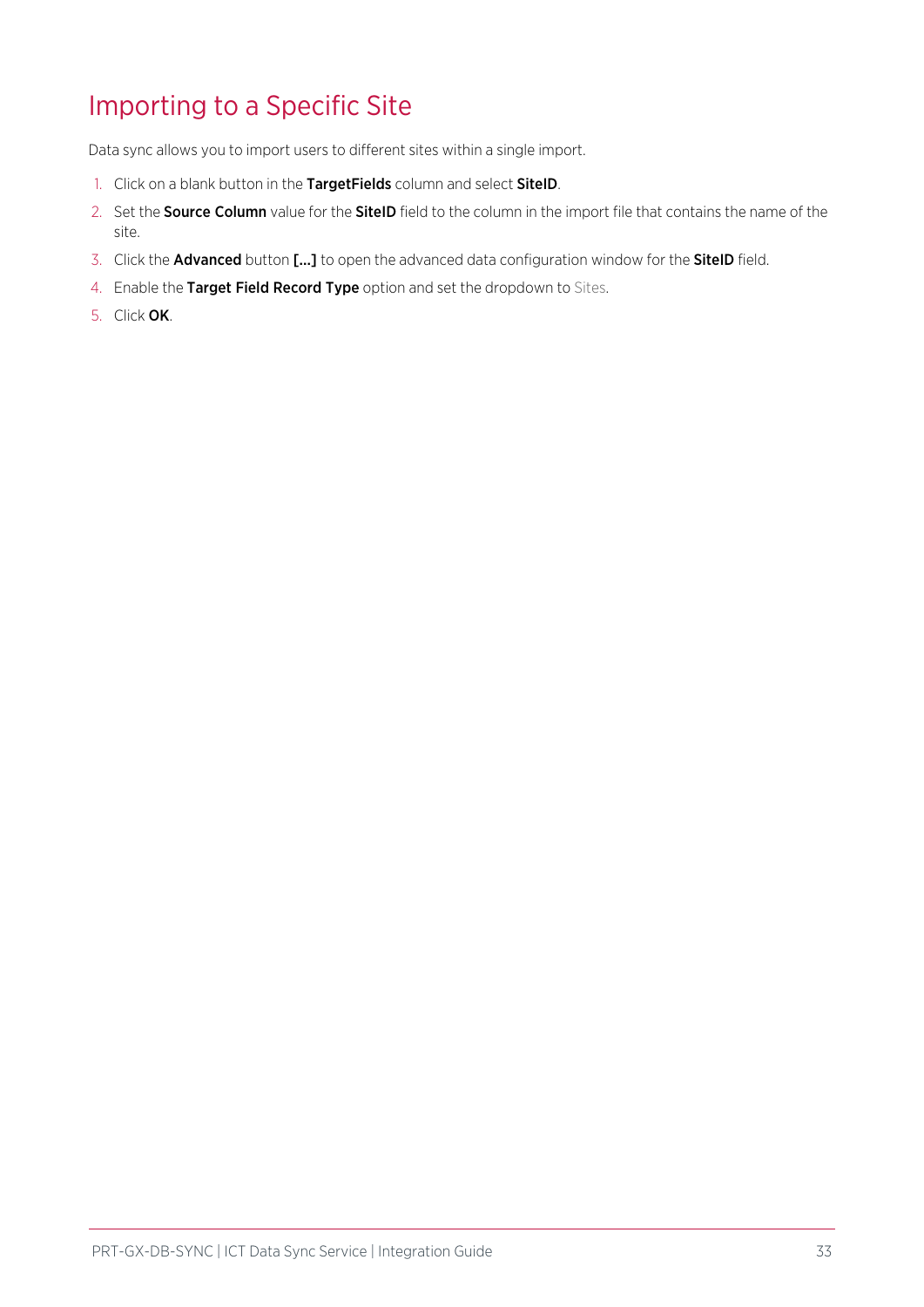# <span id="page-33-0"></span>Importing Schedules

If you were previously using the Protege GX Data Sync Service (version 1.X.X) and have upgraded to the ICT Data Sync Service, contact ICT Support before carrying out an import that includes schedules.

This section outlines how to import schedules into Protege GX.

- The **Name** is assigned as the **Unique Field** by default.
- ⦁ Just like the user import process, schedules can be imported to more than one site from a single import file:

Weekend Schedule 08:00 - 12:00,31/03/2019 08:00,31/03/2019 12:00

It is important to note that if the schedule import data exceeds the 8 periods allowed in a single schedule as enforced by Protege GX, only the first 8 periods in the import file will be imported. A warning will be logged advising that there are more than 8 periods and some have not been imported.

#### Importing a Schedule

- 1. Click on a blank button in the Target Field column and select the SitelD field.
- 2. Set the **Source Column** to the column in the import file that contains the name of the site the schedule is to be imported to.
- 3. Click the **Advanced** button [...] to open the advanced data configuration window.
- 4. Enable the Target Field Record Type option and set the dropdown to Sites.

#### Importing Schedules Where Periods Have a Date

- ⦁ Only periods within the next seven days are imported. If this is not the case, the period will not be imported and a warning will be logged.
- ⦁ Periods that are in the past will not be imported.
- ⦁ Each start time must have a corresponding end time mapped in order for the import to be successful.

For this example take an import file in the following format:

|  |  |  | Monday to Friday 08:00 - 16:30,25/03/2019 08:00,25/03/2019 16:30   |  |
|--|--|--|--------------------------------------------------------------------|--|
|  |  |  | Monday to Friday 08:00 - 16:30, 26/03/2019 08:00, 26/03/2019 16:30 |  |
|  |  |  | Monday to Friday 08:00 - 16:30,27/03/2019 08:00,27/03/2019 16:30   |  |
|  |  |  | Monday to Friday 08:00 - 16:30, 28/03/2019 08:00, 28/03/2019 16:30 |  |
|  |  |  | Monday to Friday 08:00 - 16:30, 29/03/2019 08:00, 29/03/2019 16:30 |  |
|  |  |  | Weekend Schedule 08:00 - 12:00,30/03/2019 08:00,30/03/2019 12:00   |  |
|  |  |  |                                                                    |  |

To set up the schedule import:

- 1. Set the Record to Sync to Schedules.
- 2. Enable the Group Data Before Import option in the Data Source section.
- 3. Click on a blank button in the Target Field column and select Name.
- 4. Set the **Source Column** to the column in the import file that contains the name of the schedule. In this example the **Source Column** would be set to 1.
- 5. Click on a blank button in the Target Field column and select StartTime1.
- 6. Set the Source Column to the column in the import file that contains the start time for the schedule period. In this example the **Source Column** would be set to 2.
- 7. Click the **Advanced** button [...] to open the advanced data configuration window.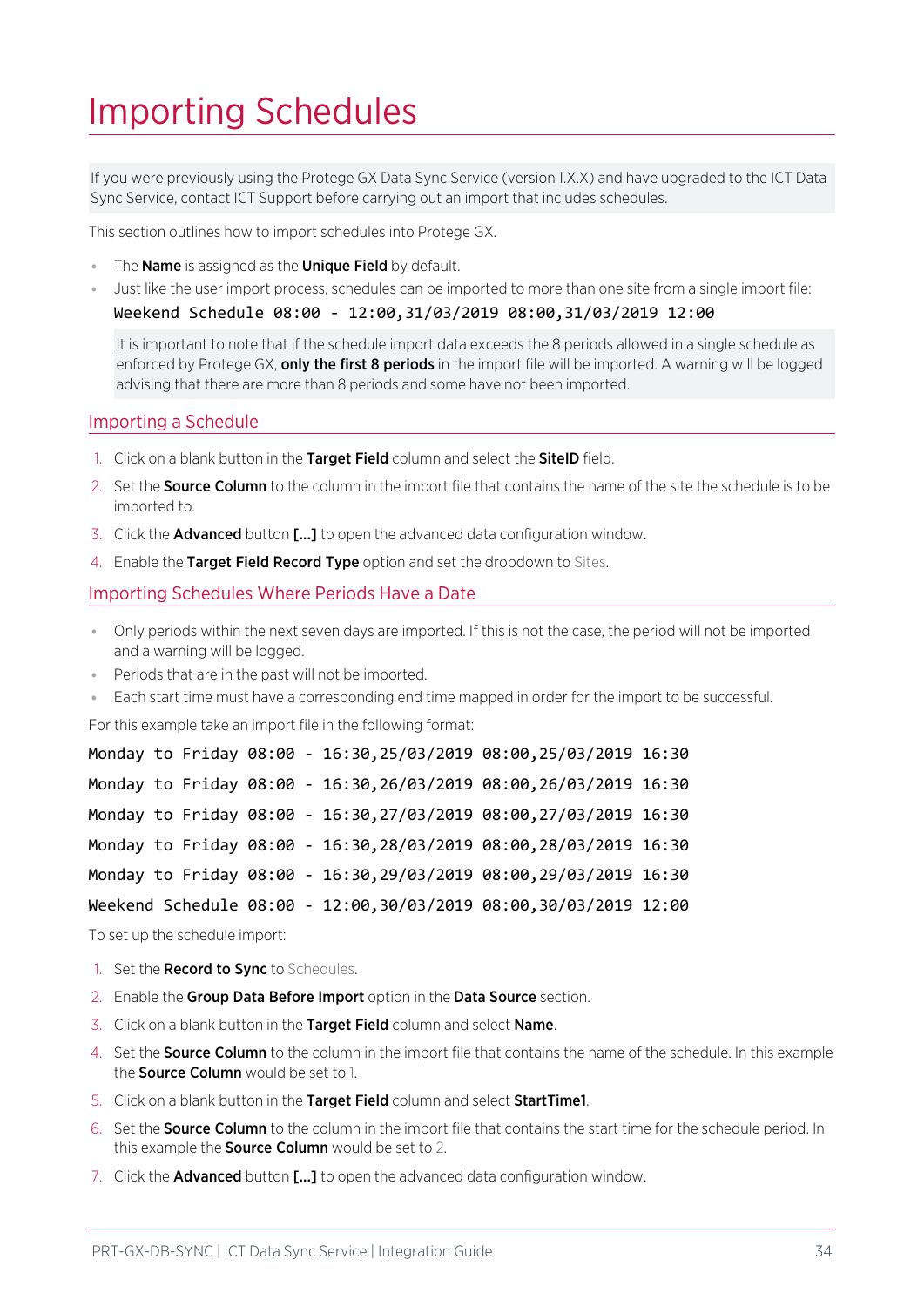- 8. Enable the Date and Time Format option and enter the date time format of the import data into the text box (by selecting from the dropdown or typing it in manually).
- 9. Click OK.
- 10. Click on a blank button in the Target Field column and select EndTime1.
- 11. Set the **Source Column** to the column in the import file that contains the end time for the schedule period. In this example the **Source Column** would be set to 3.
- 12. Click the **Advanced** button [...] to open the advanced data configuration window.
- 13. Enable the Date and Time Format option and enter the date time format of the import data into the text box (by selecting from the dropdown or typing it in manually).
- 14. Click OK.
- 15. Click Save.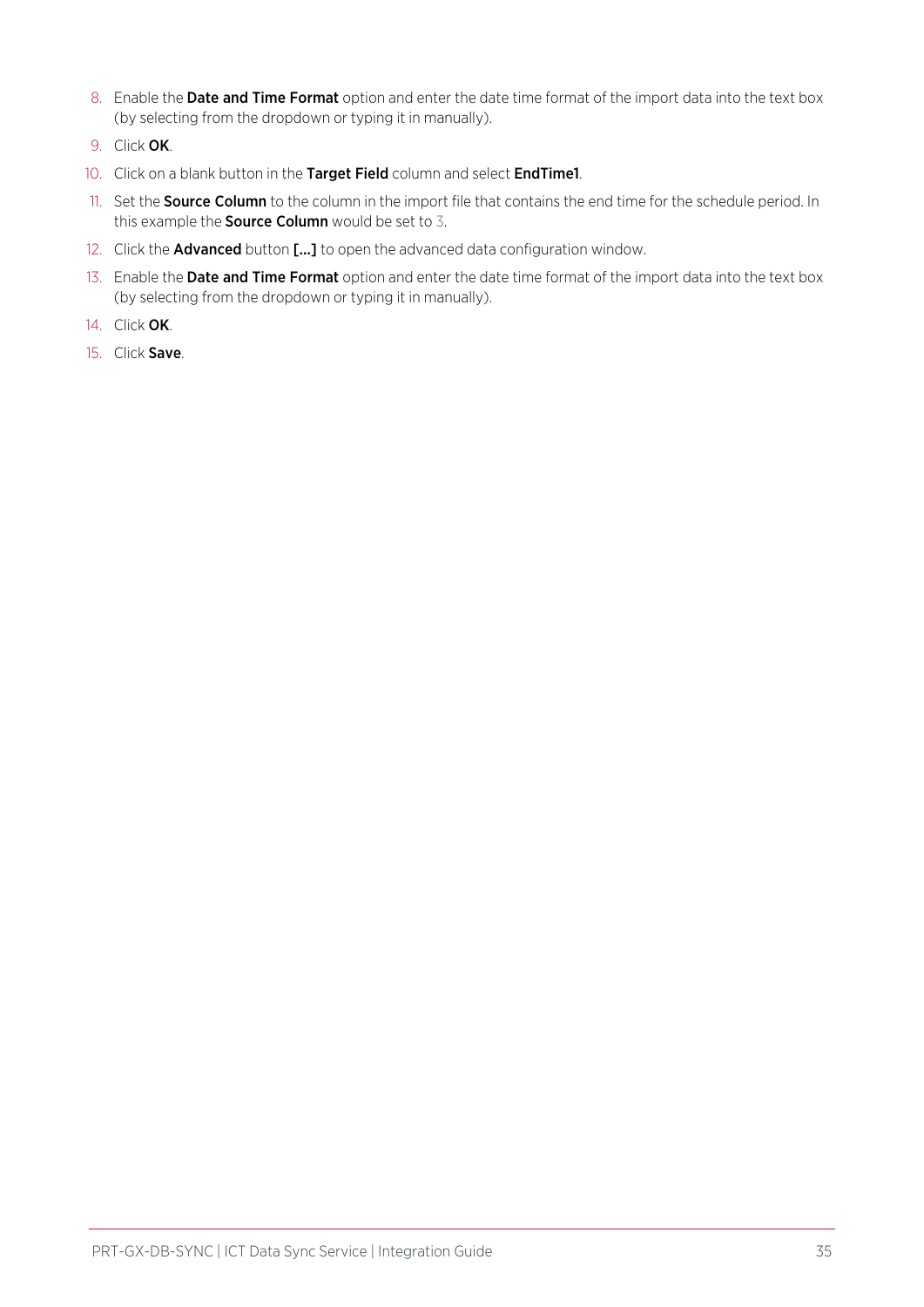# <span id="page-35-0"></span>Importing Controllers

This section outlines how to import controllers into Protege GX.

### Binary Blob

When importing controllers, binary blob data can also be imported and linked with controller records. The binary data can be imported from a file or as a data string. The file path or data string can be included in the import **data** source, or can be supplied in the advanced data configuration of the assigned target field.

When imported into Protege GX the controller will access and reference the linked binary blob data. This data cannot be viewed or edited in the user interface, but successful linking can be confirmed by checking the Download binary blob section of the controller programming. If a binary blob has been successfully linked to the controller the **Database data length (bytes)** field will display a value greater than zero, representing the associated binary bytes .

Importing binary data is available in ICT Data Sync Service version 2.0.10.7 or higher, and requires Protege GX version 4.3.285.18 or higher.

#### Importing a Controller

- 1. In the **Data Mapping** section, set the **Record to Sync** to Controllers.
- 2. Define the Data Source by selecting the File Directory where the source file(s) will be found, or specifying the **Import File** containing the controller records.
- 3. Click on the blank Target Field button corresponding to the Source Column that contains the controller name and select **Name** from the target fields list.

The **Name** is assigned as the **Unique Field** by default.

- 4. If not already correctly mapped, set the **Source Column** to the column in the import file that contains the name of the controller.
- 5. Map other target fields according to the source file data.
- 6. To link binary blob data, click on a blank Target Field button and select DownloadBinary.

The DownloadBinary target field is only available when the Record to Sync is set to Controllers.

If the binary blob file path or data string is contained within the import data source:

Set the Source Column to the column in the import file that contains the file path or data string.

If the binary blob file path or data string is not contained within the import file:

- Set the **Source Column** for the **DownloadBinary** target field to Not From Import File.
- Click the **Advanced** button [...] to open the advanced data configuration window.
- In the Default Value field, enter the file path to the binary blob file (either a full path or relative path) or the data string.
- Click OK.

Binary blob data can be added and updated, however deletion is currently not supported.

7. Click Save.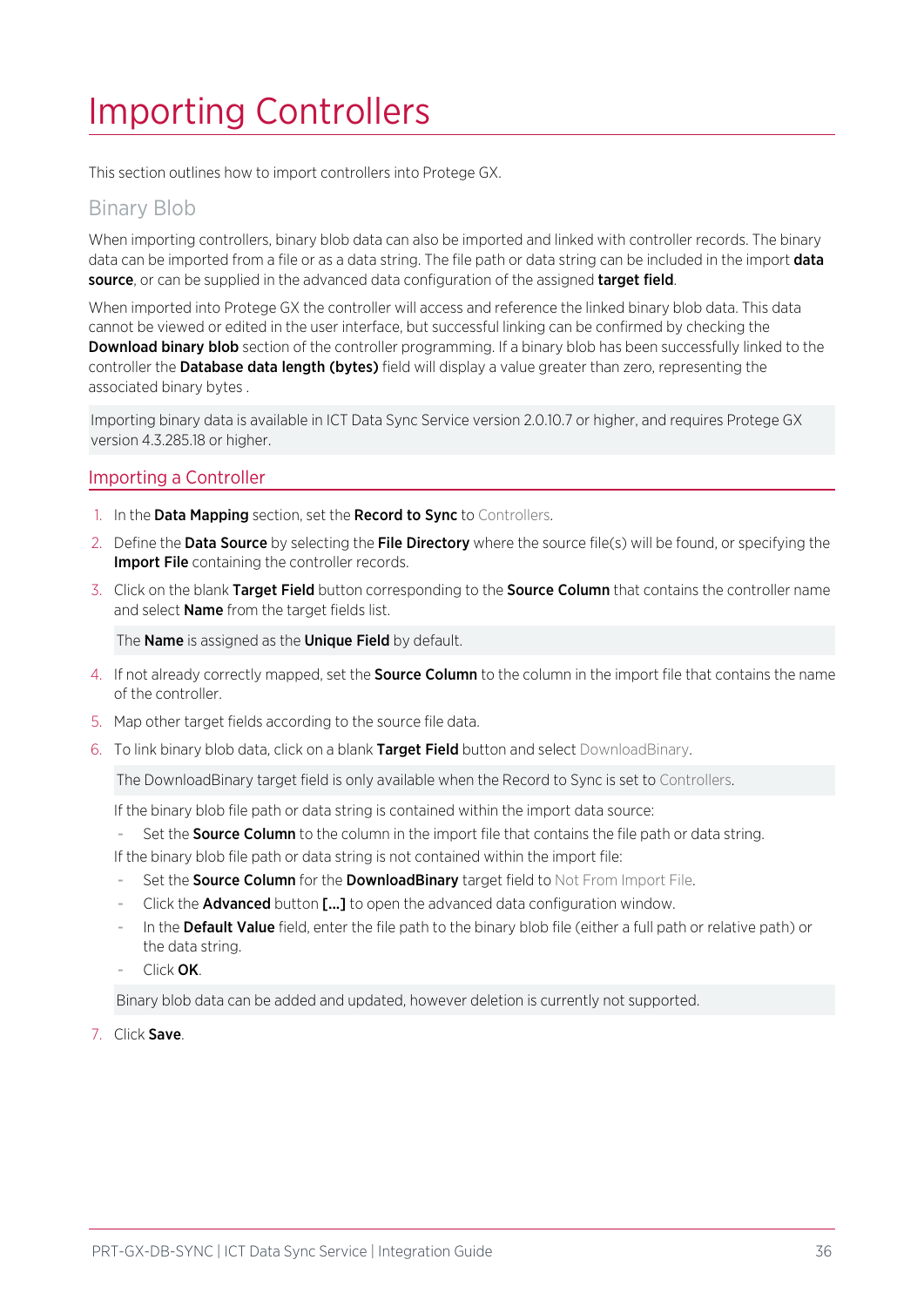# <span id="page-36-0"></span>Field Mapping Between Data Sync and Protege GX

The table below outlines the user based fields, their names in Protege GX, their names in data sync, and how to configure them for import.

By default, some fields are not visible as they are associated with an integration that is not enabled.

Some fields are absent from the table as these are fields that do not need to be mapped, currently cannot be synced, or are read-only in Protege GX.

| <b>SOAP Name</b>          | <b>Protege GX Display</b><br><b>Name</b> | <b>Protege GX</b><br><b>Menu Location</b> | <b>Protege GX</b><br><b>Option Type</b> |
|---------------------------|------------------------------------------|-------------------------------------------|-----------------------------------------|
| AcknowledgeSystemTroubles | Acknowledge system<br>troubles           | Users   Users  <br>Options                | Checkbox                                |
| ArmOn3BadgeEnabled        | Arm on 3 badge enabled                   | Programming  <br>Apartments  <br>Users    | Checkbox                                |
| AuditOpeningsInTheKey     | Audit openings in the<br>key             | Users  Users  <br>Salto                   | Checkbox                                |
| Badge3LatchDoor2Hours     | Badge 3 latch door 2<br>hours            | Programming  <br>Apartments  <br>Users    | Checkbox                                |
| Badge3LatchDoor4Hours     | Badge 3 latch door 4<br>hours            | Programming  <br>Apartments  <br>Users    | Checkbox                                |
| Badge3LatchDoor8Hours     | Badge 3 latch door 8<br>hours            | Programming  <br>Apartments  <br>Users    | Checkbox                                |
| Badge3LatchDoorToggle     | Badge 3 latch door<br>toggle             | Programming  <br>Apartments  <br>Users    | Checkbox                                |
| BadgeNumber               | Badge number                             | Users   Users  <br>Extended               | Textbox                                 |
| BadgeType                 | Badge type                               | Users   Users  <br>Extended               | Textbox                                 |
| Calendar                  | Calendar                                 | Users   Users  <br>Salto                  | Dropdown                                |
| CardNumber                | Card number                              | Users   Users  <br>Extended               | Textbox                                 |
| CardType                  | Card type                                | Users   Users  <br>Extended               | Textbox                                 |
| CardCanArmSystemOnly      | Code can arm system<br>only              | Programming  <br>Apartments  <br>Users    | Checkbox                                |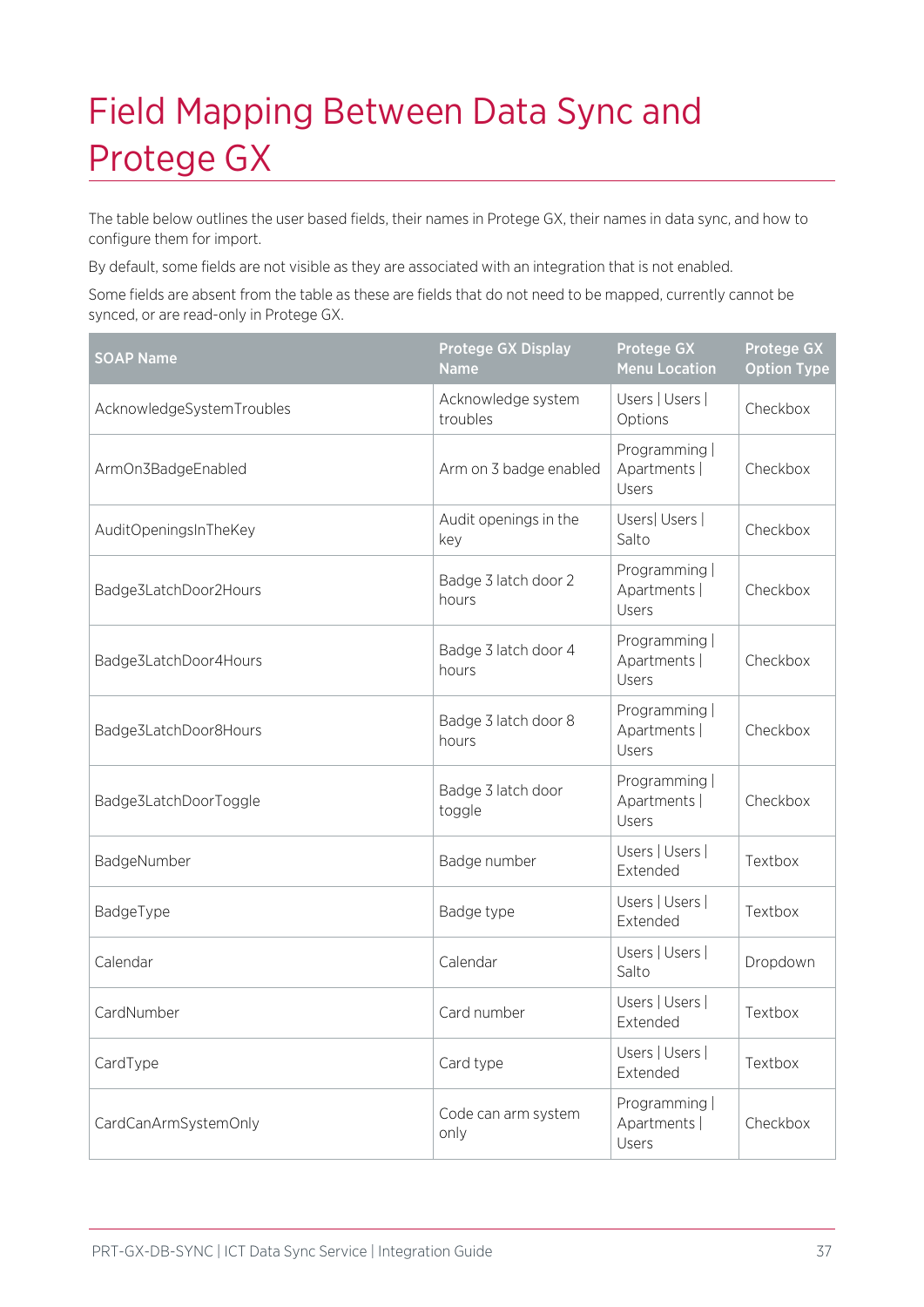| <b>SOAP Name</b>                  | <b>Protege GX Display</b><br><b>Name</b>      | <b>Protege GX</b><br><b>Menu Location</b> | <b>Protege GX</b><br><b>Option Type</b> |
|-----------------------------------|-----------------------------------------------|-------------------------------------------|-----------------------------------------|
| CustomField4                      | Custom field 4                                | Users   Users  <br>Extended               | Textbox                                 |
| CustomField5                      | Custom field 5                                | Users   Users  <br>Extended               | Textbox                                 |
| CustomNoteField1                  | Custom note field 1                           | Users   Users  <br>Extended               | Textbox                                 |
| CustomNoteField2                  | Custom note field 2                           | Users   Users  <br>Extended               | Textbox                                 |
| DateOfBadgeExpiration             | Date of badge expiration                      | Users   Users  <br>Extended               | DateTime                                |
| DaysOrHours                       | Period                                        | Users   Users  <br>Salto                  | Dropdown                                |
| DefaultLanguge                    | Default language                              | Users   Users  <br>General                | Dropdown                                |
| DeleteRecord                      | Deletes user from Protege GX when set to true |                                           |                                         |
| DisabledVisitorCard               | Visitor card disabled                         | Users   Users  <br>Visitor                | Checkbox                                |
| DisableUser                       | Disable user                                  | Users   Users  <br>Options                | Checkbox                                |
| DisableOnSingleBadgeEnabled       | Disable on single badge<br>enabled            | Programming  <br>Apartments  <br>Users    | Checkbox                                |
| DualCustodyMaster                 | Dual custody master                           | Users   Users  <br>Options                | Checkbox                                |
| DualCustodyProvider               | Dual custody provider                         | Users   Users  <br>Options                | Checkbox                                |
| Duress1                           | Duress                                        | Users   Users  <br><b>Biometrics</b>      | Checkbox                                |
| Duress2                           | Duress                                        | Users   Users  <br><b>Biometrics</b>      | Checkbox                                |
| <b>EmployeeFunction</b>           | Employee function                             | Users   Users  <br>Extended               | Textbox                                 |
| EnableRevalidationOfKeyExpiration | Enable revalidation of<br>key expiration      | Users   Salto                             | Checkbox                                |
| <b>EnrollmentDevice</b>           | Enrollment device                             | Users   Users  <br><b>Biometrics</b>      | Dropdown                                |
| ExpirationDateOfBadge             | Expiration date of badge                      | Users   Users  <br>Extended               | Textbox                                 |
| ExpiryDate                        | End date time field                           | Users   Users  <br>General                | DateTime                                |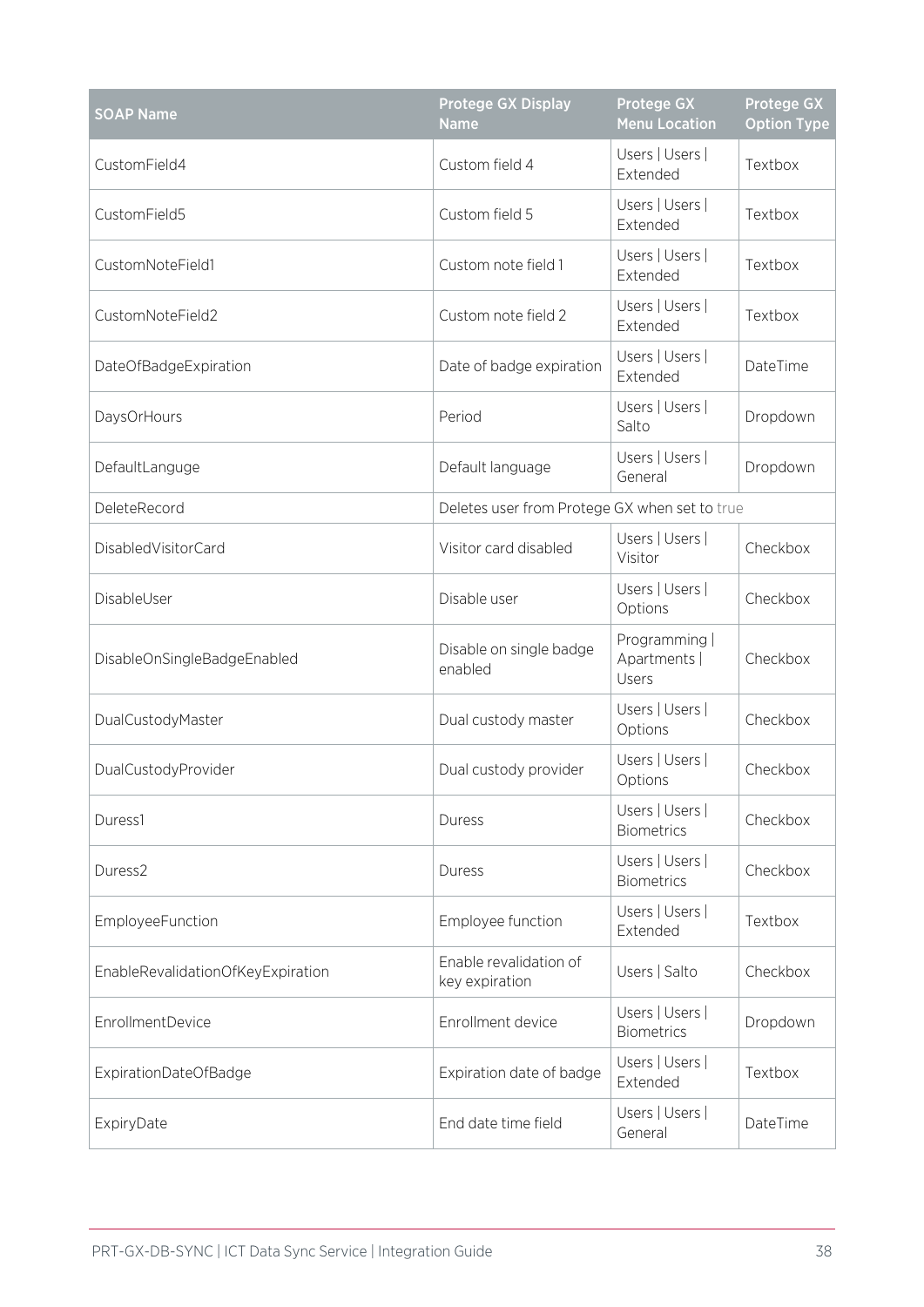| <b>SOAP Name</b>            | <b>Protege GX Display</b><br><b>Name</b>              | <b>Protege GX</b><br><b>Menu Location</b> | <b>Protege GX</b><br><b>Option Type</b> |
|-----------------------------|-------------------------------------------------------|-------------------------------------------|-----------------------------------------|
| ExpiryDateValid             | End date checkbox                                     | Users   Users  <br>General                | Checkbox                                |
| Finger1                     | Enable                                                | Users   Users  <br><b>Biometrics</b>      | Checkbox                                |
| Finger2                     | Enable                                                | Users   Users  <br><b>Biometrics</b>      | Checkbox                                |
| FirstName                   | First name                                            | Users   Users  <br>General                | Textbox                                 |
| GoDirectlyToTheMenuOnLogin  | Go directly to the menu<br>on login (no area control) | Users   Users  <br>Options                | Checkbox                                |
| <b>HLIEnableCartService</b> | Enable cart service                                   | Users   Users  <br>Options                | Checkbox                                |
| HLIEnableCIMOverride        | Enable CIM override                                   | Users   Users  <br>Options                | Checkbox                                |
| HLIEnableSplitGroup         | Enable split group<br>operation                       | Users   Users  <br>Options                | Checkbox                                |
| HLIEnableVertigo            | Enable Vertigo                                        | Users   Users  <br>Options                | Checkbox                                |
| HLIEnableVertigo2           | Enable Vertigo 2                                      | Users   Users  <br>Options                | Checkbox                                |
| HLIIsVIPUser                | User is a VIP                                         | Users   Users  <br>Options                | Checkbox                                |
| ImageID                     | Binary data of image                                  | Users   Users  <br>Photo                  | Image                                   |
| KabaKeyID                   | Cencon key ID                                         | Users   Users  <br>General                | Numeric                                 |
| KabaKeyInitialised          | Initialise key                                        | Users   Users  <br>General                | <b>Button</b>                           |
| KeyAssigned                 | Key assigned                                          | Users   Users  <br>Salto                  | Textbox                                 |
| LastName                    | Last name                                             | Users   Users  <br>General                | Textbox                                 |
| LicenseNumber               | License Number                                        | Users   Users  <br>Extended               | Textbox                                 |
| Name                        | Name                                                  | Users   Users  <br>General                | Textbox                                 |
| Name2                       | Name (second language)                                |                                           |                                         |
| NotificationAddress         | Notification email<br>address                         | Users   Users  <br>Visitor                | Dropdown                                |
| Office                      | Office                                                | Users   Users  <br>Salto                  | Checkbox                                |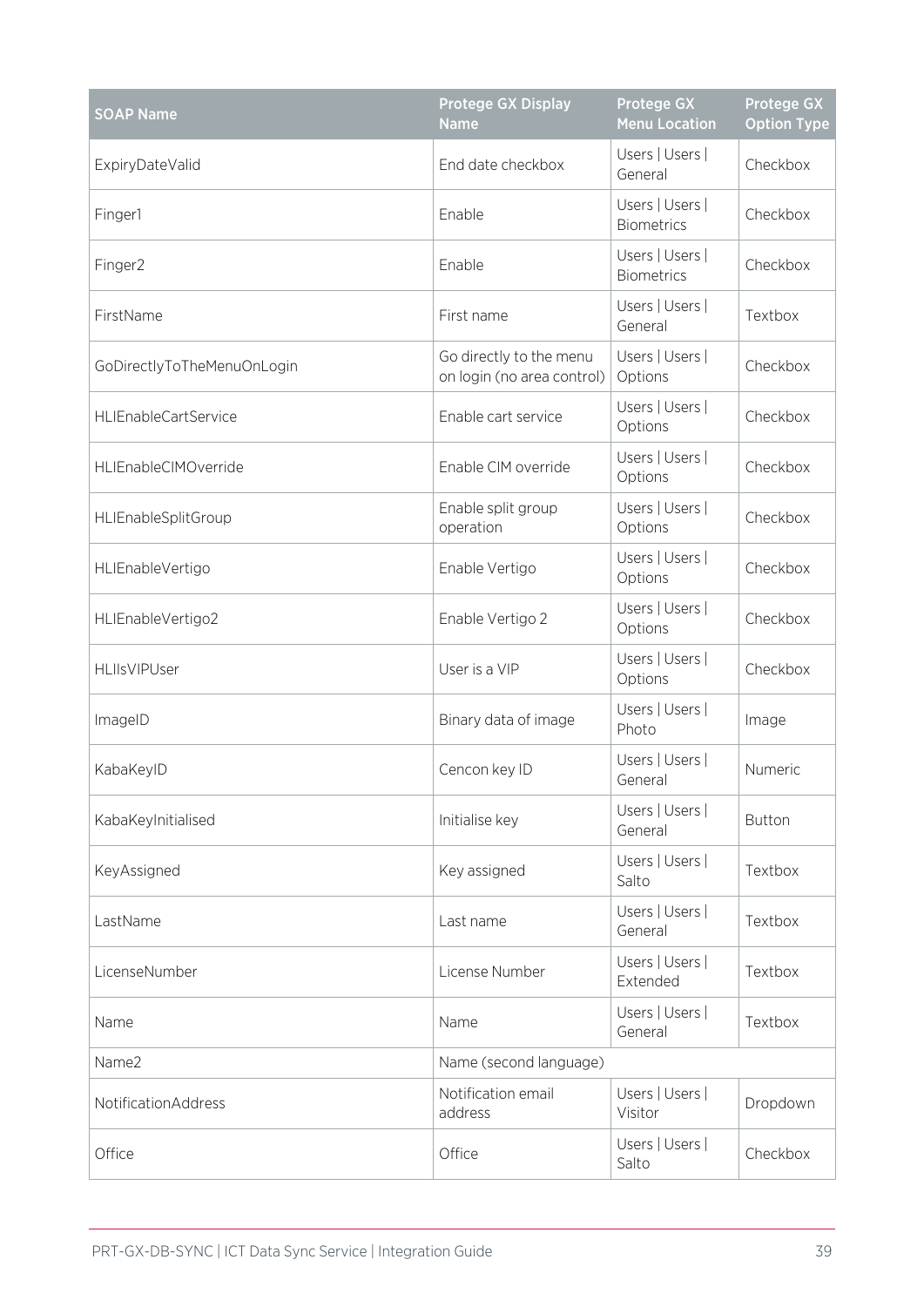| <b>SOAP Name</b>           | <b>Protege GX Display</b><br><b>Name</b>                               | Protege GX<br><b>Menu Location</b>        | <b>Protege GX</b><br><b>Option Type</b> |
|----------------------------|------------------------------------------------------------------------|-------------------------------------------|-----------------------------------------|
| OverrideLockdown           | User can override<br>lockdown                                          | Users   Users  <br>Salto                  | Checkbox                                |
| OverridePrivacy            | User can override<br>privacy                                           | Users   Users  <br>Salto                  | Checkbox                                |
| PhotoIDTemplate            | Card template                                                          | Users   Users  <br>Photo                  | Dropdown                                |
| PIN                        | PIN                                                                    | Users   Users  <br>Salto                  | Checkbox                                |
| PINNumber                  | PIN                                                                    | Users   Users  <br>General                | Numeric                                 |
| RearmAreaInStayMode        | Rearm area in stay mode                                                | Users   Users  <br>Options                | Checkbox                                |
| RecordGroup                | Record group                                                           | Users   Users  <br>General                | Dropdown                                |
| ReportingID                | Reporting ID                                                           | Users   Users  <br>General                | Numeric                                 |
| SalaryNumber               | Salary number                                                          | Users   Users  <br>Extended               | Textbox                                 |
| SaltoLockdownEnabled       | User can lockdown door                                                 | Users   Users  <br>Salto                  | Checkbox                                |
| SaltoOverrideLockdown      | User can override<br>lockdown                                          | Users   Users  <br>Salto                  | Checkbox                                |
| SaltoOverridePrivacy       | User can override<br>privacy                                           | Users   Users  <br>Salto                  | Checkbox                                |
| ServiceName                | Service name                                                           | Users   Users  <br>Extended               | Textbox                                 |
| ServiceNumber              | Service number                                                         | Users   Users  <br>Extended               | Textbox                                 |
| Showagreetingmessagetouser | Show a greeting<br>message to user                                     | Users   Users  <br>Options                | Checkbox                                |
| ShowAlarmMemoryOnLogin     | Show alarm memory on<br>login                                          | Users   Users  <br>Options                | Checkbox                                |
| Site                       | Site                                                                   | Users   Users  <br><b>Extended Fields</b> | DateTime                                |
| SitelD                     | Can be mapped when syncing data in a single file to<br>multiple sites. |                                           |                                         |
| StartDate                  | Start date time field                                                  | Users   Users  <br>General                | DateTime                                |
| StartDateValid             | Start date checkbox                                                    | Users   Users  <br>General                | Checkbox                                |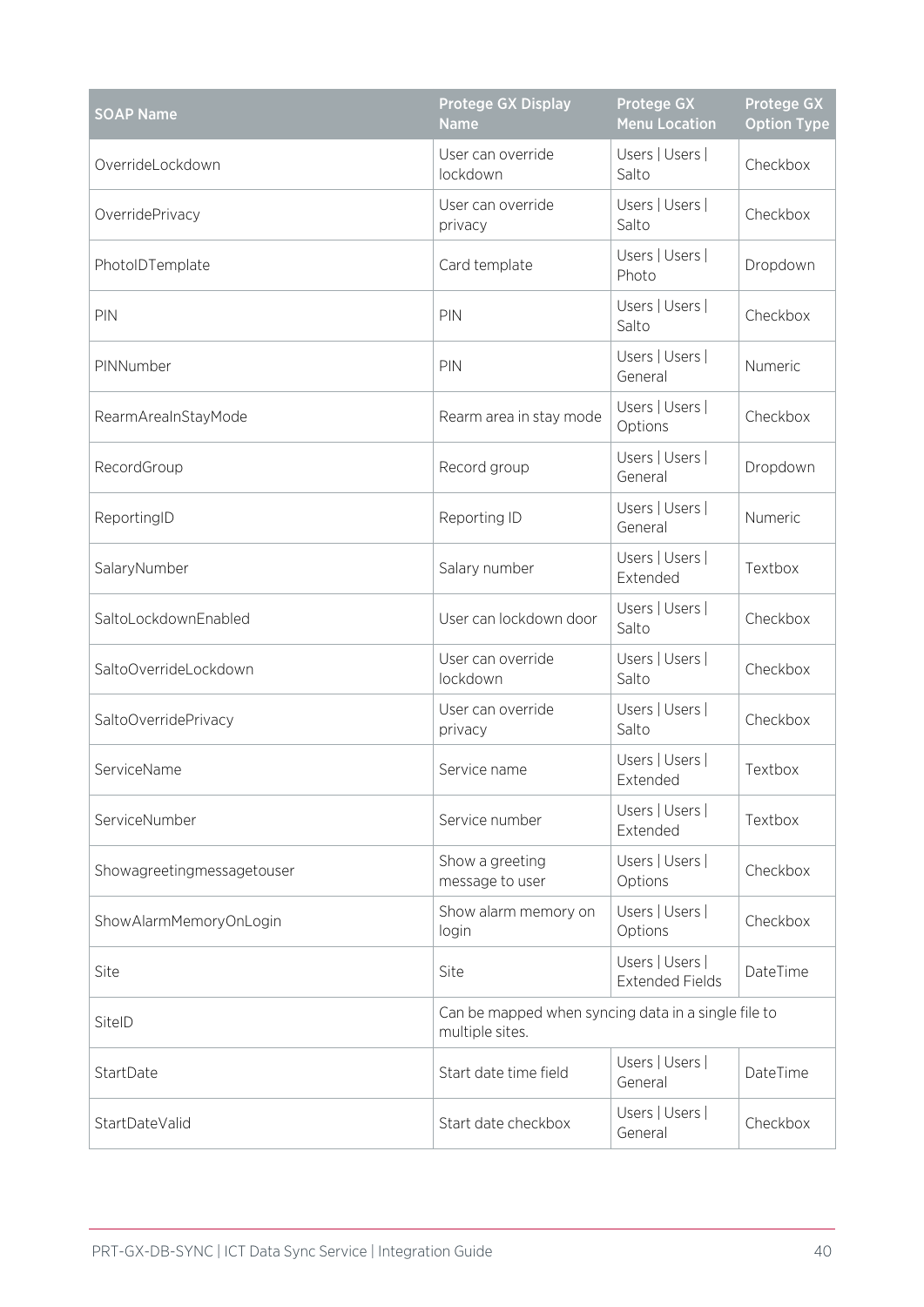| <b>SOAP Name</b>                               | <b>Protege GX Display</b><br><b>Name</b>                    | <b>Protege GX</b><br><b>Menu Location</b> | <b>Protege GX</b><br><b>Option Type</b> |
|------------------------------------------------|-------------------------------------------------------------|-------------------------------------------|-----------------------------------------|
| SupportVMS                                     | User supports visitors                                      | Users   Users  <br>Visitor                | Checkbox                                |
| TreatUserPINLess1AsDuress                      | Treat user PIN plus 1 as<br>duress                          | Users   Users  <br>Options                | Checkbox                                |
| TurnOffthePrimaryArealfUserHasAccessOnLogin    | Turn off the primary area<br>If user has access on<br>login | Users   Users  <br>Options                | Checkbox                                |
| TurnOfftheUserAreaonLoginifUserhasaccess       | Turn off the user area on<br>login if user has access       | Users   Users  <br>Options                | Checkbox                                |
| Union                                          | Union                                                       | Users   Users  <br>Extended               | Textbox                                 |
| UpdatePeriod                                   | Update period                                               | Users   Users  <br>Salto                  | Numeric                                 |
| UseAntipassback                                | Use antipassback                                            | Users   Users  <br>Salto                  | Checkbox                                |
| UseExtendedOpeningTime                         | Use extended opening<br>time                                | Users   Users  <br>Salto                  | Checkbox                                |
| UserAccessLevelGroupData                       |                                                             |                                           |                                         |
| UserAccessLevelGroupDataData                   |                                                             |                                           |                                         |
| UserAccessLevelGroupDataID                     | Automatically assigned                                      |                                           |                                         |
| Site                                           | Automatically assigned                                      |                                           |                                         |
| UserAccessLevel                                | Name                                                        | Users   Users  <br>Access levels          | Read-Only                               |
| UserAccessLevelStart                           | Expiry start                                                | Users   Users  <br>Access levels          | DateTime                                |
| UserAccessLevelEnd                             | Expiry end                                                  | Users   Users  <br>Access levels          | DateTime                                |
| UserAccessLevelExpire<br>$\qquad \qquad \circ$ | Access level expires                                        | Users   Users  <br>Access levels          | Checkbox                                |
| UserArea                                       | User area                                                   | Users   Users  <br>General                | Dropdown                                |
| UserAreaGroupGroupData                         |                                                             |                                           |                                         |
| UserAreaGroupGroupDataData                     |                                                             |                                           |                                         |
| UserAreaGroupGroupDataID<br>$\bullet$          | Automatically assigned                                      |                                           |                                         |
| UserID<br>$\bullet$                            | Automatically assigned                                      |                                           |                                         |
| Site                                           | Automatically assigned                                      |                                           |                                         |
| UserAreaGroup                                  | Name                                                        | Users   Users  <br>Area groups            | Read-Only                               |
| UserCanAcknowledgeAlarmMemory                  | User can acknowledge<br>alarm memory                        | Users   Users  <br>Options                | Checkbox                                |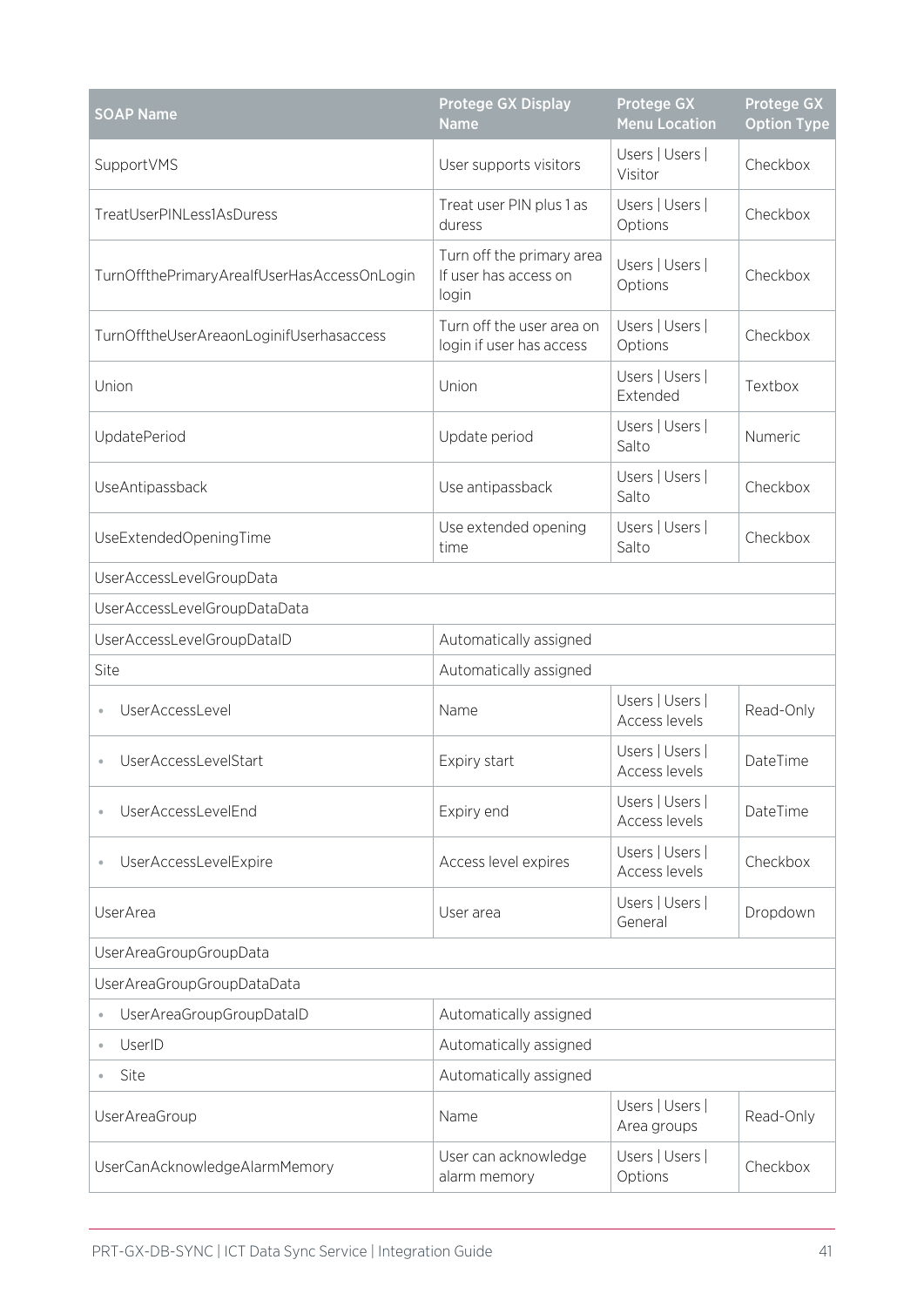| <b>SOAP Name</b>                          | <b>Protege GX Display</b><br><b>Name</b>   | Protege GX<br><b>Menu Location</b>     | <b>Protege GX</b><br><b>Option Type</b> |
|-------------------------------------------|--------------------------------------------|----------------------------------------|-----------------------------------------|
| UserCanLogInRemotely                      | User can edit user<br>settings from keypad | Users   Users  <br>Options             | Checkbox                                |
| UserCanModifyOtherUsers                   | User can modify other<br>users             | Programming  <br>Apartments  <br>Users | Checkbox                                |
| UserCanModifyTheirOwnCode                 | User can modify their<br>own code          | Programming  <br>Apartments  <br>Users | Checkbox                                |
| UserCardNumberGroupData                   |                                            |                                        |                                         |
| UserCardNumberGroupDataData               |                                            |                                        |                                         |
| CardLastUsed<br>$\bullet$                 | Automatically assigned                     |                                        |                                         |
| CardLastUsedValid<br>$\bullet$            | Automatically assigned                     |                                        |                                         |
| CardInactivityPeriodInMinutes<br>$\oplus$ | Inactivity period                          | Users   Users  <br>General             | Numeric                                 |
| CardInactivityPeriodIsActive<br>$\oplus$  | Inactivity period                          | Users   Users  <br>General             | Checkbox                                |
| CardInactivityPeriodAction                | Inactivity period<br>(minutes/hours/days)  | Users   Users  <br>General             | Dropdown                                |
| UserCardNumberGroupDataID<br>$\oplus$     | Automatically assigned                     |                                        |                                         |
| Site<br>$\bullet$                         | Automatically assigned                     |                                        |                                         |
| FamilyNumber                              | Facility code                              | Users   Users  <br>General             | Numeric                                 |
| CardNumber                                | Card number                                | Users   Users  <br>General             | Numeric                                 |
| CardDisabled                              | Disabled                                   | Users   Users  <br>General             | Checkbox                                |
| UserCredentialGroupData                   |                                            |                                        |                                         |
| UserCredentialGroupDataData               |                                            |                                        |                                         |
| DBUserCredentialGroupDatalD<br>$\oplus$   | Automatically assigned                     |                                        |                                         |
| UserCredentialGroupDatalD<br>$\oplus$     | Automatically assigned                     |                                        |                                         |
| Site<br>$\oplus$                          | Automatically assigned                     |                                        |                                         |
| <b>UserCredential</b><br>$\oplus$         | Credential                                 | Users   Users  <br>General             | Textbox                                 |
| UserCredentialType<br>$\circ$             | Credential type                            | Users   Users  <br>General             | Dropdown                                |
| FollowedByNext<br>$\qquad \qquad \circ$   | Disabled                                   | Users   Users  <br>General             | Checkbox                                |
| UserCustomFieldGroupData                  |                                            |                                        |                                         |
| UserCustomFieldGroupDataData              |                                            |                                        |                                         |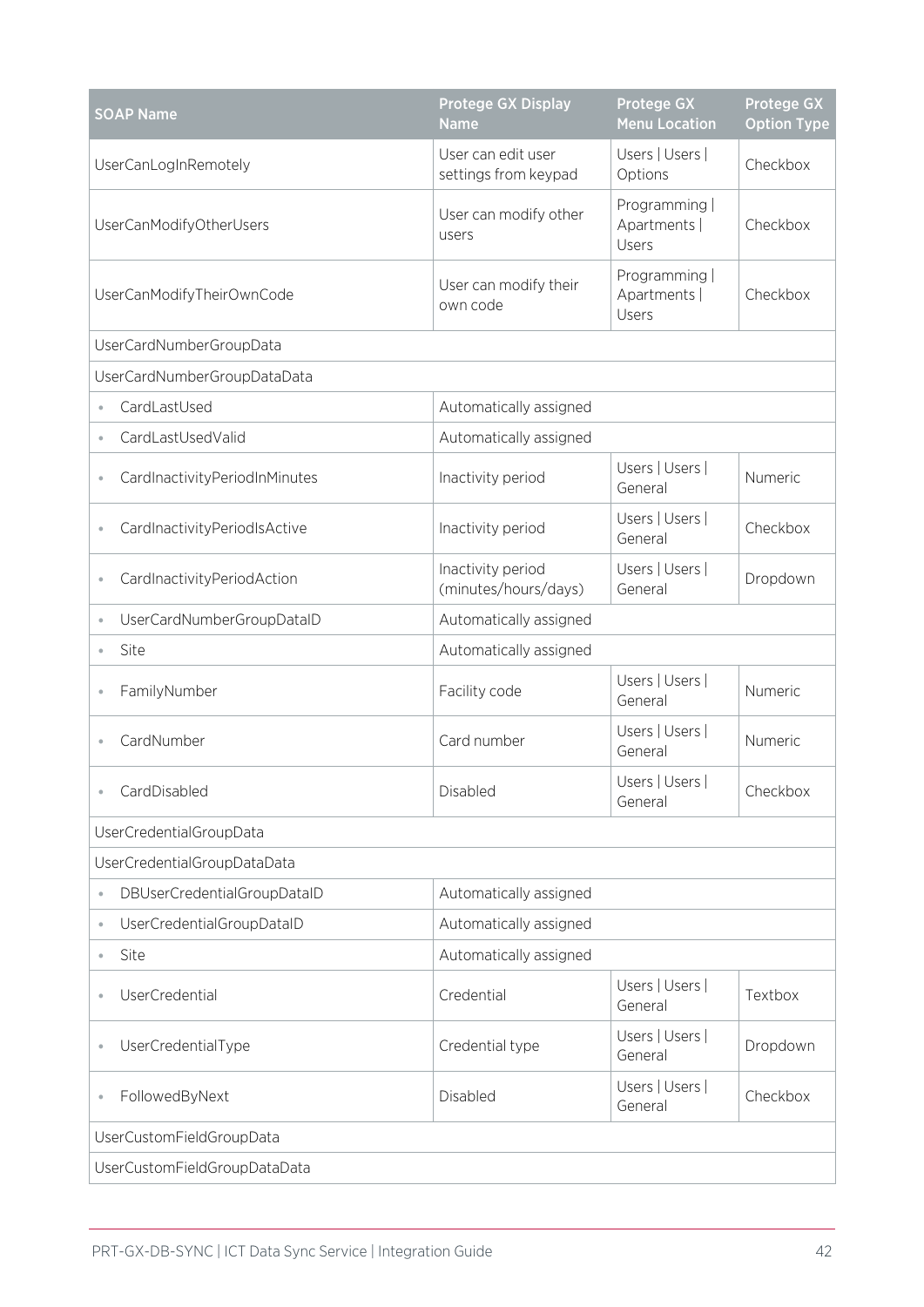| <b>SOAP Name</b>                             | <b>Protege GX Display</b><br><b>Name</b>                  | <b>Protege GX</b><br><b>Menu Location</b> | <b>Protege GX</b><br><b>Option Type</b> |
|----------------------------------------------|-----------------------------------------------------------|-------------------------------------------|-----------------------------------------|
| UserCustomFieldGroupDataID                   | Automatically assigned                                    |                                           |                                         |
| Site<br>$\bullet$                            | Automatically assigned                                    |                                           |                                         |
| CustomFieldID<br>$\oplus$                    |                                                           |                                           |                                         |
| CustomFieldType<br>$\bullet$                 |                                                           |                                           |                                         |
| CustomFieldTextData<br>$\bullet$             | ID of the custom field                                    |                                           |                                         |
| CustomFieldDateTimeData<br>$\circ$           |                                                           |                                           |                                         |
| CustomFieldBooleanData<br>$\circ$            |                                                           |                                           |                                         |
| Userhassuperrightsandcanoverrideantipassback | User has super rights and<br>can override<br>antipassback | Users   Users  <br>Options                | Checkbox                                |
| UserInactivityDeletionPeriodAction           | Delete Period<br>(Minutes/Hours/Days)                     | Users   Users  <br>General                | Dropdown                                |
| UserInactivityDeletionPeriodInMinutes        | Delete period                                             | Users   Users  <br>General                | Numeric                                 |
| UserInactivityDeletionPeriodIsActive         | Delete period                                             | Users   Users  <br>General                | Checkbox                                |
| UserInactivityPeriodAction                   | Disable period<br>(minutes/hours/days)                    | Users   Users  <br>General                | Dropdown                                |
| UserInactivityPeriodInMinutes                | Disable period                                            | Users   Users  <br>General                | Numeric                                 |
| UserInactivityPeriodIsActive                 | Disable period                                            | Users   Users  <br>General                | Checkbox                                |
| UserisaDuressUser                            | User is a duress user                                     | Users   Users  <br>Options                | Checkbox                                |
| UserKabaLockGroupData                        |                                                           |                                           |                                         |
| UserKabaLockGroupDataData                    |                                                           |                                           |                                         |
| UserKabaLockGroupDataID<br>$\bullet$         | Automatically assigned                                    |                                           |                                         |
| UserKabaLock<br>$\oplus$                     | Name                                                      | Users   Users  <br>Cencon locks           | Read-Only                               |
| UserKabaLockSerialNumber<br>$\oplus$         | Lock serial number                                        | Users   Users  <br>Cencon locks           |                                         |
| UserKabaLockGroupGroupData                   |                                                           |                                           |                                         |
| UserKabaLockGroupGroupDataData               |                                                           |                                           |                                         |
| UserKabaLockGroupGroupDataID<br>$\oplus$     | Automatically assigned                                    |                                           |                                         |
| Site<br>$\circ$                              | Automatically assigned                                    |                                           |                                         |
| UserKabaLockGroup                            | Name                                                      | Users   Users  <br>Cencon lock<br>groups  | Read-Only                               |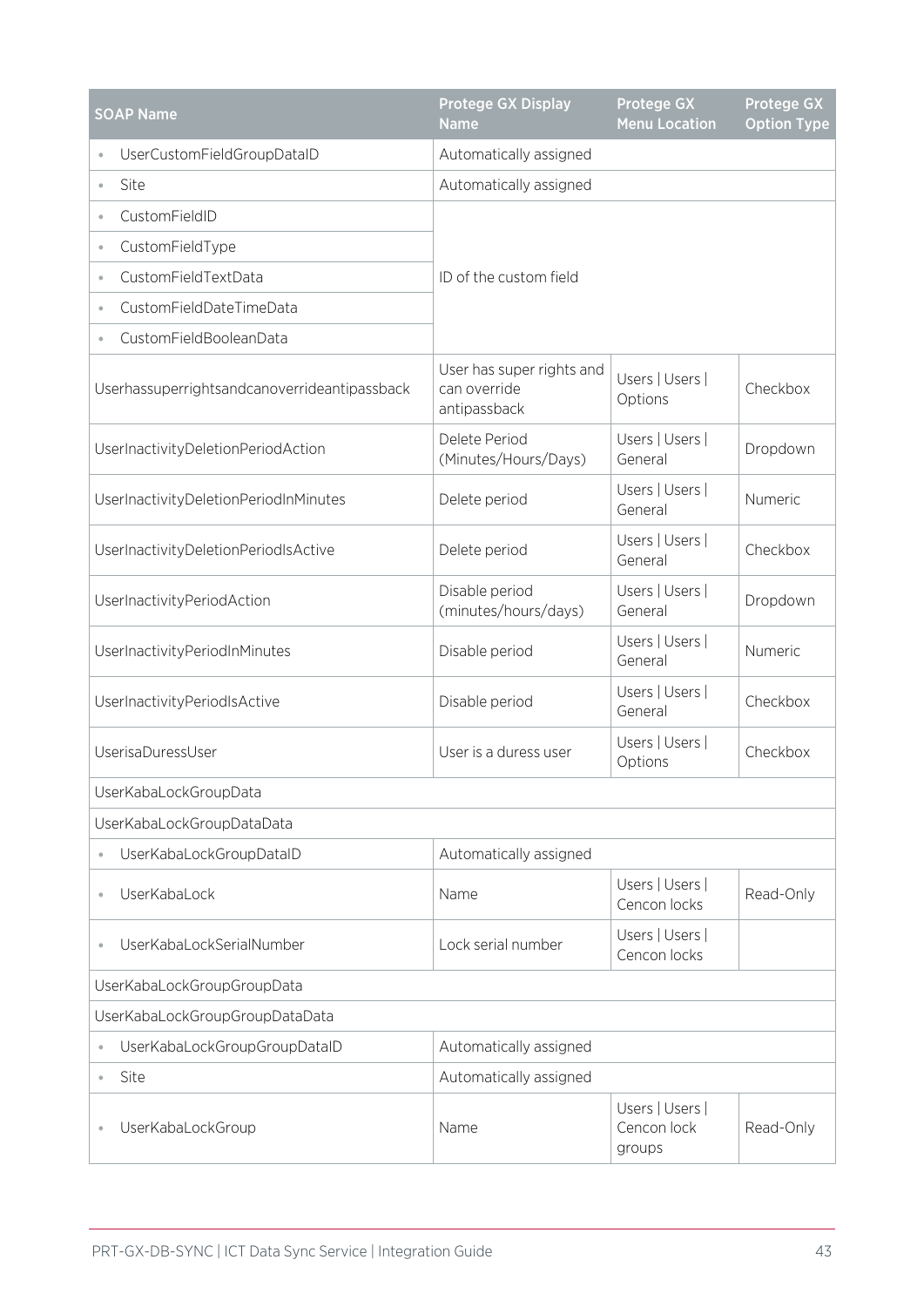| <b>SOAP Name</b>                          | Protege GX Display<br><b>Name</b>                | <b>Protege GX</b><br><b>Menu Location</b>     | <b>Protege GX</b><br><b>Option Type</b> |
|-------------------------------------------|--------------------------------------------------|-----------------------------------------------|-----------------------------------------|
| UserKeyWatcherID                          | Third party user ID (Key<br>cabinet integration) | Users   Users  <br>General                    | Textbox                                 |
| UserLoiterExpiryCountEnabled              | User loiter expiry count<br>enabled              | Users   Users  <br>Options                    | Checkbox                                |
| UserOperatesADAFunction                   | User operates extended<br>door access function   | Users   Users  <br>Options                    | Checkbox                                |
| UserPhotoPlaceHolderHeightPixels          | Pixels __ high                                   | Users   Users  <br>Photos (Photo<br>Settings) | Numeric                                 |
| UserPhotoPlaceHolderWidthPixels           | Pixels __ wide                                   | Users   Users  <br>Photos (Photo<br>Settings) | Numeric                                 |
| UserRoomGroupData                         |                                                  |                                               |                                         |
| UserRoomGroupDataData                     |                                                  |                                               |                                         |
| UserRoomGroupDataID<br>$\bullet$          |                                                  |                                               |                                         |
| Site<br>$\bullet$                         |                                                  |                                               |                                         |
| UserRoom<br>$\bullet$                     |                                                  |                                               |                                         |
| ArrivalDateTime<br>$\oplus$               |                                                  |                                               |                                         |
| DepartureDateTime<br>$\bullet$            |                                                  |                                               |                                         |
| TempUserName<br>$\oplus$                  |                                                  |                                               |                                         |
| UserSaltoDoor                             |                                                  |                                               |                                         |
| UserSaltoDoorGroup                        |                                                  |                                               |                                         |
| UserSaltoDoorGroupData                    |                                                  |                                               |                                         |
| UserSaltoDoorGroupDataData                |                                                  |                                               |                                         |
| UserSaltoDoorGroupDataID<br>$\bullet$     | Automatically assigned                           |                                               |                                         |
| Site<br>$\circ$                           | Automatically assigned                           |                                               |                                         |
| UserSaltoDoor<br>$\oplus$                 | Name                                             | Users   Salto door<br>groups                  | Read-Only                               |
| Schedule<br>$\qquad \qquad \circ$         | Schedule                                         | Users   Users  <br>Salto door<br>groups       | Dropdown                                |
| UserSaltoDoorGroupGroupData               |                                                  |                                               |                                         |
| UserSaltoDoorGroupGroupDataData           |                                                  |                                               |                                         |
| UserSaltoDoorGroupGroupDataID<br>$\oplus$ | Automatically assigned                           |                                               |                                         |
| Site<br>$\bullet$                         | Automatically assigned                           |                                               |                                         |
| UserSaltoDoorGroup<br>$\circ$             | Name                                             | Users   Users  <br>Salto door<br>groups       | Read-Only                               |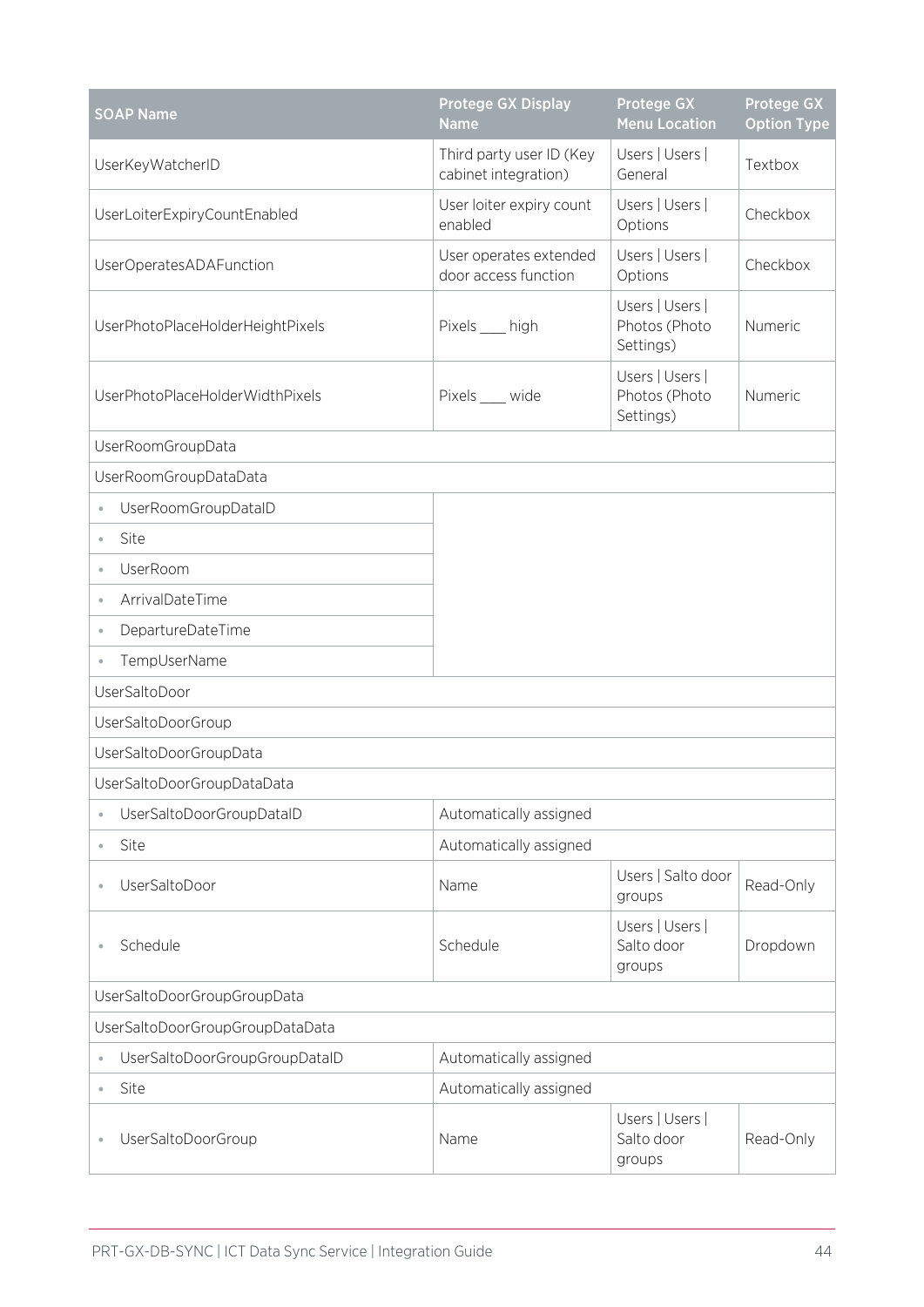| <b>SOAP Name</b>           | <b>Protege GX Display</b><br><b>Name</b> | <b>Protege GX</b><br><b>Menu Location</b> | Protege GX<br><b>Option Type</b> |
|----------------------------|------------------------------------------|-------------------------------------------|----------------------------------|
| Schedule<br>$\bullet$      | Schedule                                 | Users   Users  <br>Salto door<br>groups   | Dropdown                         |
| UserSaltoOutput<br>$\circ$ |                                          |                                           |                                  |
| VisitorAccessLevel         | Visitor access level                     | Users   Users  <br>Visitor                | Dropdown                         |
| VisitorNotificationMode    | Visitor notification mode                | Users   Users  <br>Visitor                | Dropdown                         |
| VMSCheckedIn               | Checked in                               | Users   Users  <br>Visitor                | DateTime                         |
| <b>VMSCheckedOut</b>       | Checked out                              | Users   Users  <br>Visitor                | DateTime                         |
| VMSExpectedLeaveDate       | Expected departure                       | Users   Users  <br>Visitor                | DateTime                         |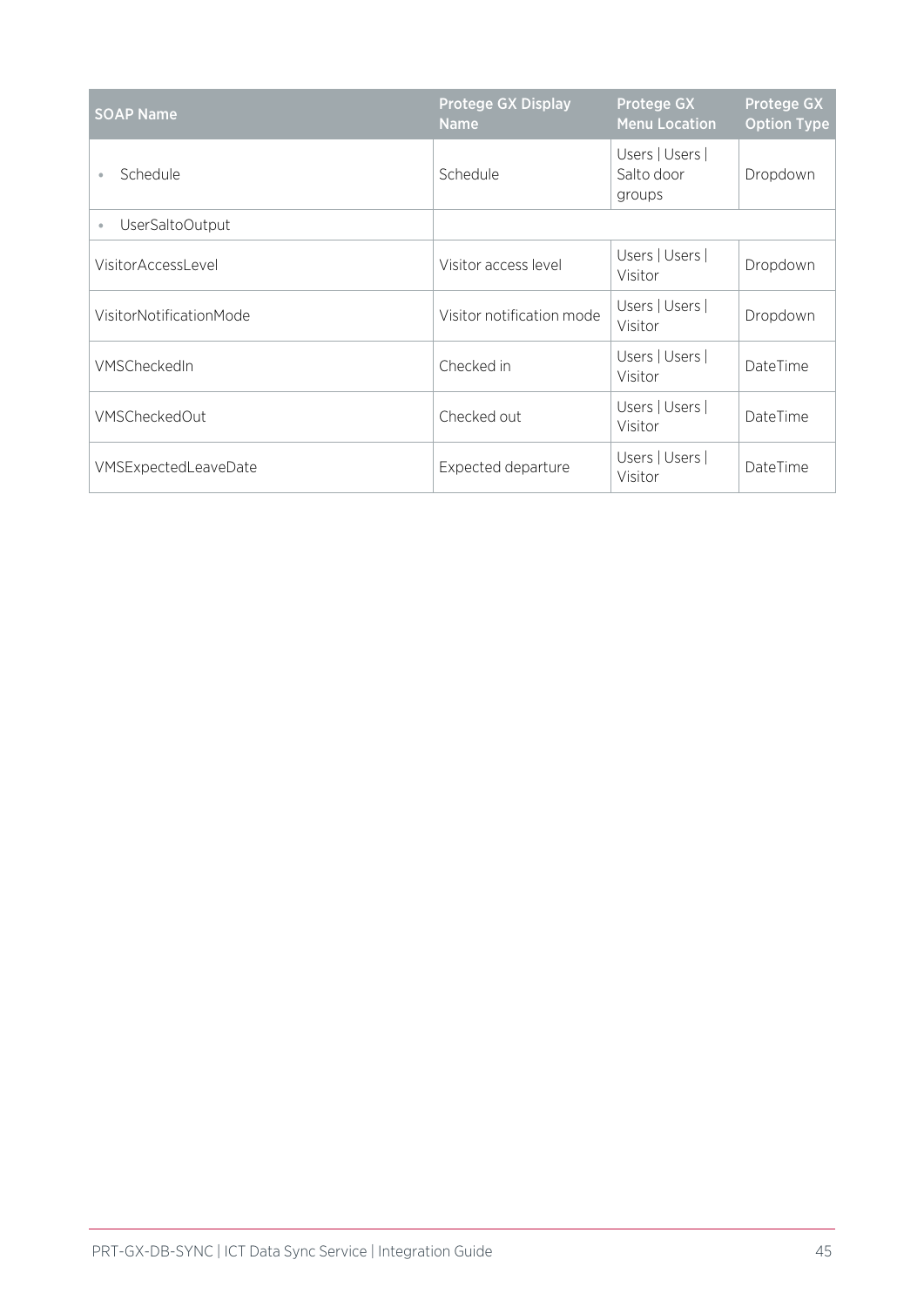# <span id="page-45-0"></span>Error Messages

## <span id="page-45-1"></span>Configuration Errors

Configuration errors are displayed at the bottom of the ICT Data Sync Service Configuration Tool window and relate to operator-assigned settings and options. Some of the errors that relate to populating fields are displayed beside the field that is configured incorrectly.

To view more information about the error, hover the mouse over the red error icon.

The table below provides a list of inline errors and solutions to the corresponding errors.

| <b>Error Message</b>                                                                                              | Cause                                                                                                                                | Solution                                                                                                                                                                                                            |
|-------------------------------------------------------------------------------------------------------------------|--------------------------------------------------------------------------------------------------------------------------------------|---------------------------------------------------------------------------------------------------------------------------------------------------------------------------------------------------------------------|
| A Data Sync Service license is<br>not enabled on this SSN<br>therefore the sync is limited<br>to 10 records only. | A purchased data sync<br>service license cannot be<br>found.                                                                         | This may be due to the product being unlicensed<br>or a missing license update in Protege GX.                                                                                                                       |
| Failed to find Operator where<br>Username = $\blacksquare$                                                        | An existing Protege GX<br>operator with the username<br>entered cannot be found.                                                     | Check that the operator <b>Username</b> has been<br>entered correctly and is an existing operator in<br>Protege GX.                                                                                                 |
| Incorrect username or<br>password, or the operator<br>does not have access.                                       | Failed to locate a valid<br>operator in Protege GX.                                                                                  | Either the Username or Password for the<br>operator is incorrect, or the operator does not<br>have the correct role assigned in Protege GX<br>(Global   Operators).                                                 |
| The "Show PIN numbers for<br>Users" option for the Data<br>Sync Operator ( __ ) must be<br>switched ON.           | The operator with the<br>entered <b>Username</b> does not<br>have the Show PIN numbers<br>for users option enabled in<br>Protege GX. | In Protege GX, navigate to Global   Operators<br>and select the operator mentioned in brackets in<br>the error message. Enable the Show PIN<br>numbers for users option.                                            |
| The "Import File" cannot be<br>left blank. If you do not wish<br>to use this option, deselect<br>the checkbox.    | The Import Filename option<br>has been enabled but the<br>corresponding textbox has<br>been left blank.                              | Disable this option if you do not wish to use it.<br>If you wish to use this option, select an import file<br>by either entering the filename in the checkbox<br>of using the file browser.                         |
| You must select at least one<br>Unique Field.                                                                     | A Unique Field has not been<br>selected.                                                                                             | For the configuration to save successfully, you<br>must select at one or more unique fields.                                                                                                                        |
| File Directory __ is empty.                                                                                       | The file path entered in the<br>File Directory points to a<br>folder which does not<br>contain any files.                            | Ensure that the selected File Directory contains<br>at least one file with only files of the same format.<br>Additionally, the files must be of a format that are<br>accepted by data sync such as CSV, TXT or XML. |
| File Directory __ does not<br>exist.                                                                              | The file path is incorrect.                                                                                                          | This may be due to a spelling error, or the<br>directory having been deleted.                                                                                                                                       |
| "File Format" selection is<br>incorrect                                                                           | The option selected in the<br>File Format field is incorrect<br>for the type of data in the<br>import file(s).                       | Select the file format that matches the import file<br>$(s)$ .                                                                                                                                                      |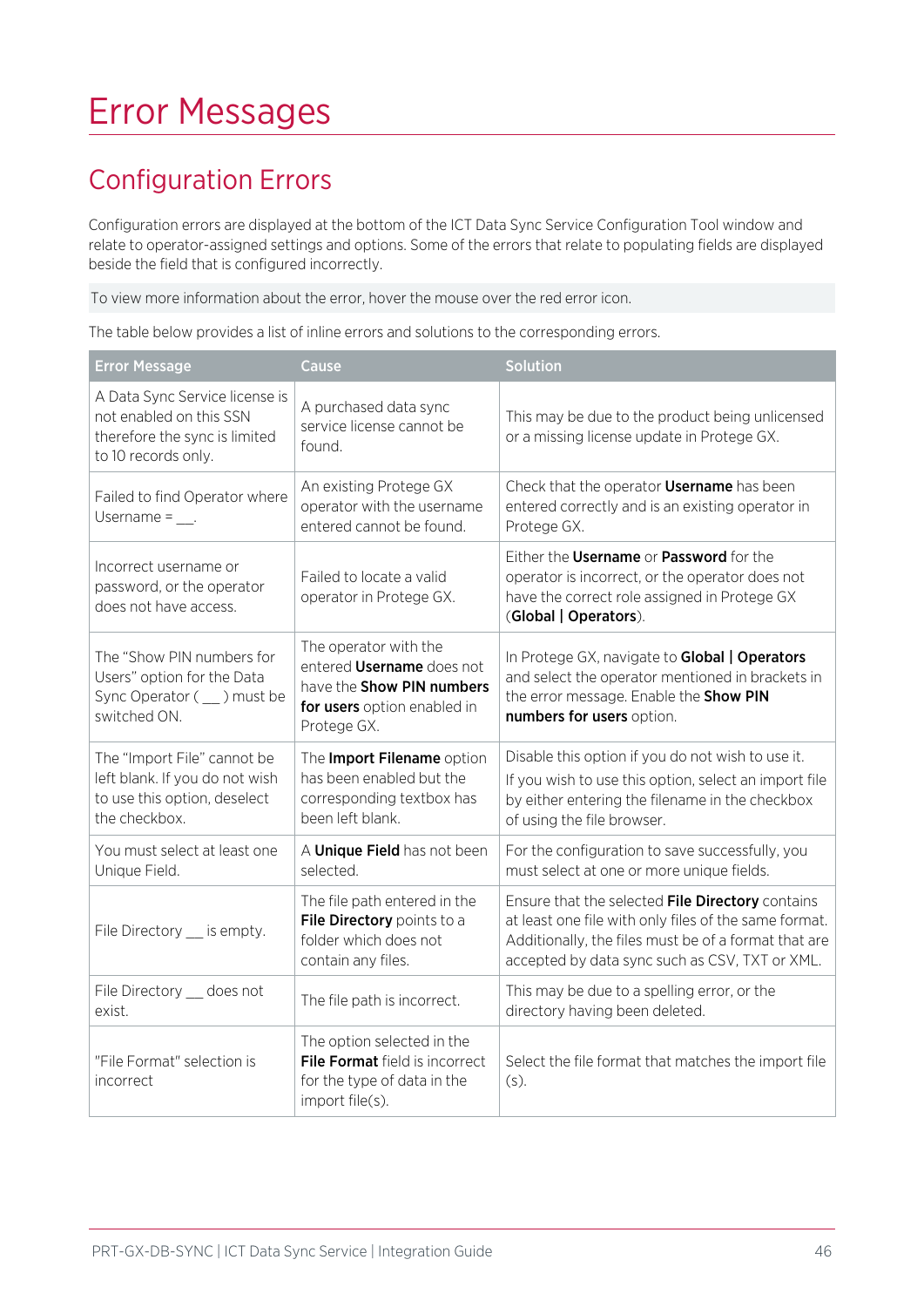| <b>Error Message</b>                                                                                                                      | Cause                                                                                                                           | <b>Solution</b>                                                                                                                                                      |
|-------------------------------------------------------------------------------------------------------------------------------------------|---------------------------------------------------------------------------------------------------------------------------------|----------------------------------------------------------------------------------------------------------------------------------------------------------------------|
| File not found for "Import File<br>Name" setting".                                                                                        | For example, the selected<br>File Directory does not<br>contain a file with the<br>specified name.                              | Ensure that the selected File Directory contains a<br>file with the name entered in the Import<br>Filename field.<br>This error can arise from a spelling error.     |
| Source Column does not<br>exist in this row.                                                                                              | The selected source column<br>cannot be found.                                                                                  | There are a mismatched number of columns in<br>the import file and mapped columns in data sync.                                                                      |
| Select a Target Field to<br>proceed.                                                                                                      | The Advanced button []<br>has been selected before a<br>Target Field has been<br>assigned.                                      | You must assign a Target Field before<br>attempting to set up the advanced configuration.                                                                            |
| Please provide a valid start<br>point for your data import. If<br>you do not wish to use this<br>option, deselect the<br>checkbox.        | The Start Import option has<br>been enabled but the<br>corresponding textbox has<br>been left blank.                            | Disable this option if you do not wish to use it.<br>If you wish to use this option, enable it and enter<br>the desired text in the textbox.                         |
| Please provide a valid end<br>point for your data import. If<br>you do not wish to use this<br>option, deselect the<br>checkbox.          | The <b>End Import</b> option has<br>been enabled but the<br>corresponding textbox has<br>been left blank.                       | Disable the option if you do not wish to use it.<br>If you wish to use this option, enable it and enter<br>the desired text in the textbox.                          |
| Please provide text that is to<br>be skipped. If you do not wish<br>to use this option, deselect<br>the checkbox.                         | The Skip Rows That Contain<br>option has been enabled but<br>the corresponding textbox<br>has been left blank.                  | Disable the option if you do not wish to use it.<br>If you wish to use this option, enable it and enter<br>the desired text in the textbox.                          |
| The "Validate Import Files<br>Contain" field cannot be left<br>blank. If you do not wish to<br>use this option, deselect the<br>checkbox. | The Validate Import Files<br><b>Contain</b> option has been<br>enabled but the<br>corresponding textbox has<br>been left blank. | Disable the option if you do not wish to use it.<br>If you wish to use this option, enable it and enter<br>the desired text in the textbox.                          |
| No file(s) containing text __<br>found for "Validate Import<br>Files Contain" setting.                                                    | The text entered in the Check<br>Import File Contains field<br>cannot be found in any of the<br>import files.                   | Ensure that the correct import files have been<br>placed in the File Directory selected.<br>If you do not wish to use this option, disable it to<br>clear the error. |
| The column delimiter cannot<br>be left blank                                                                                              | The File Format has been<br>assigned but the Column<br>Delimiter has been left blank.                                           | You must enter a <b>Column Delimiter</b> for data sync<br>to read the import file. Either select a value from<br>the dropdown or enter it in the textbox.            |
| The column delimiter<br>contains an invalid regular<br>expression: __                                                                     | The Column Delimiter<br>entered in incorrect for the<br>data in the import file(s).                                             | Check what the column delimiter is in the import<br>file(s). For more information, see Data Source<br>(page 11).                                                     |
| The row delimiter cannot be<br>left blank.                                                                                                | The File Format has been<br>assigned but the Row<br>Delimiter has been left blank.                                              | You must enter a row delimiter for data sync to<br>read the import file. Either select a value from the<br>dropdown or enter it in the textbox.                      |
| The row delimiter contains an<br>invalid regular expression:                                                                              | The Row Delimiter entered<br>in incorrect for the data in<br>the import file(s).                                                | Check what the row delimiter is in the import file<br>(s). For more information, see Data Source<br>(page 11).                                                       |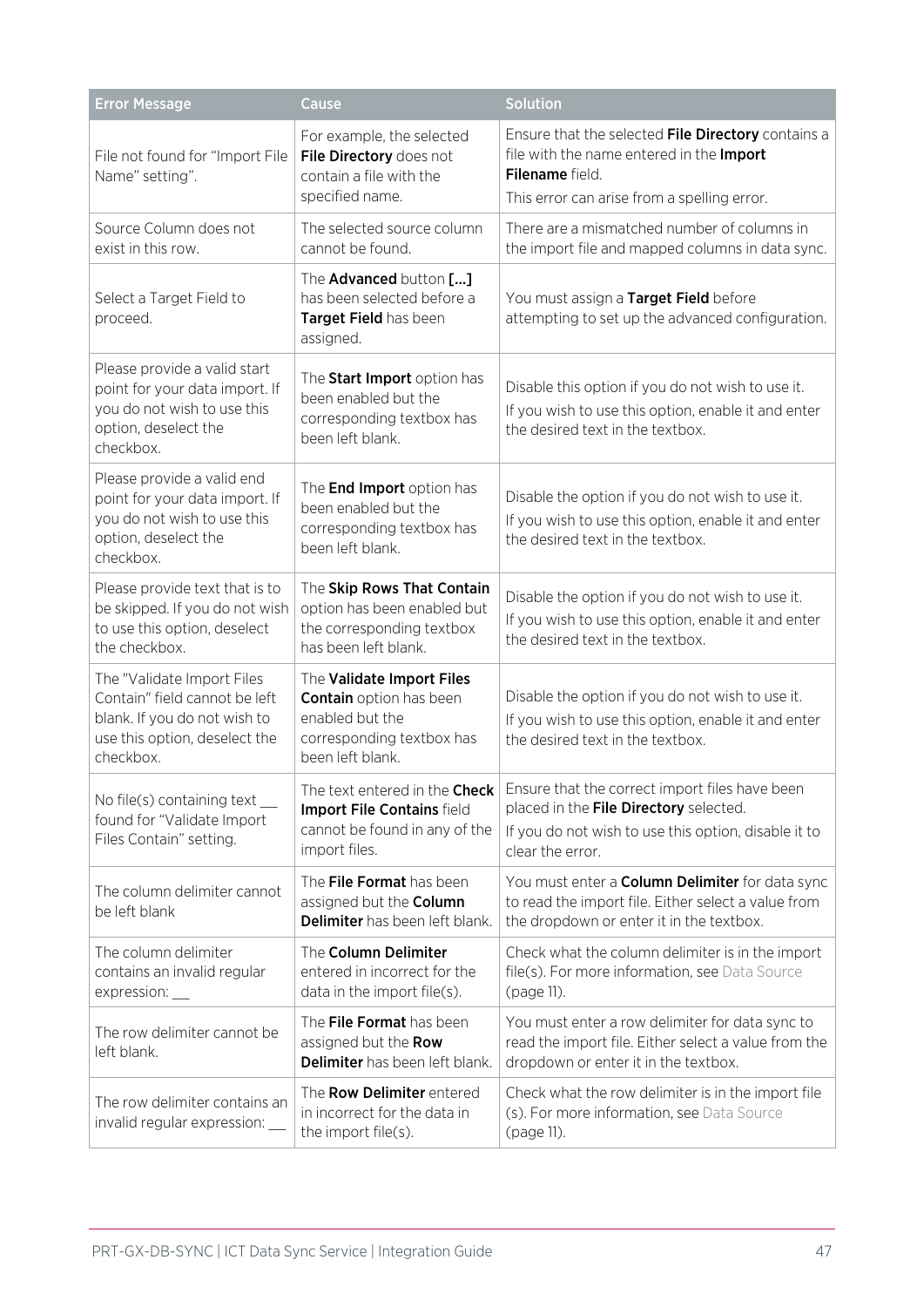| <b>Error Message</b>                                                                          | Cause                                   | <b>Solution</b>                                                                                                                           |
|-----------------------------------------------------------------------------------------------|-----------------------------------------|-------------------------------------------------------------------------------------------------------------------------------------------|
| Row is blank, non-existent $\begin{bmatrix} 1 \\ 1 \end{bmatrix}$<br>or the setup is invalid. | the Start At Row setting is<br>invalid. | The numeric value selected in Check that the number of rows in the import file<br>is greater than the number selected for this<br>option. |

## <span id="page-47-0"></span>Popup Messages

The popup messages are used to inform you that something has been configured incorrectly and must be immediately corrected to proceed.

| Message                                    | <b>Explanation</b>                                                                                                                                                                                                     |
|--------------------------------------------|------------------------------------------------------------------------------------------------------------------------------------------------------------------------------------------------------------------------|
| $^{\prime}$ is not a valid                 | This appears when you attempt to add a Target Field in grey which is a heading only.                                                                                                                                   |
| selection as it is only a                  | Click OK to return to the Target Fields window. If you wish to add group data, select                                                                                                                                  |
| group heading.                             | the green heading which will add the entire group of data to the mapping.                                                                                                                                              |
| Do you want to delete<br>" "field mapping? | This appears when you remove the selection in the File Directory field. If you do not<br>wish to delete the current mapping, click No. If you click Yes, the current configuration<br>will be deleted for that record. |
| '_' is not a valid                         | This appears when you attempt to add a Target Field that is a part of a group of data                                                                                                                                  |
| selection as it is part of                 | that is an invalid selection. You must add the entire group data if you wish to map to a                                                                                                                               |
| a group. Did you meant                     | field within the group. Click Yes to add the group data to the mapping, or click No to                                                                                                                                 |
| to select GroupData?                       | return to the Target Fields window.                                                                                                                                                                                    |

## <span id="page-47-1"></span>Import Errors

Import errors can arise during the sync process. Some of the more common errors and how to solve them are provided in the table below.

| Level | <b>Message</b>                                                                                                                                                                                     | <b>Explanation</b>                                                                                                                                            |
|-------|----------------------------------------------------------------------------------------------------------------------------------------------------------------------------------------------------|---------------------------------------------------------------------------------------------------------------------------------------------------------------|
| Error | The "Use this Field as the<br>Group Data Identifier"<br>option in the Advanced<br>Data Configuration<br>window must be enabled<br>for at least one child field<br>of' 'that has a unique<br>value. | See the Group Data Options heading in the Advanced Data<br>Configuration section (see page 14).                                                               |
| Error | Import file __ cannot be<br>found in directory                                                                                                                                                     | The file selected in the <b>Import Filename</b> field cannot be located in the<br>directory provided in the File Directory field.                             |
| Error | _ will not be synced as<br>the Unique Field(s) for<br>the following row is blank:                                                                                                                  | The column that has been configured as the <b>Unique Field</b> is blank for<br>the row stated in the error message.                                           |
| Error | The "FindID" option in the<br>Advanced Data<br>Configuration is not<br>configured for the SitelD<br>field.                                                                                         | A SitelD has been mapped as a Target Field but the Target Field<br><b>Record Type</b> in the advanced data configuration window has not been<br>set to Sites. |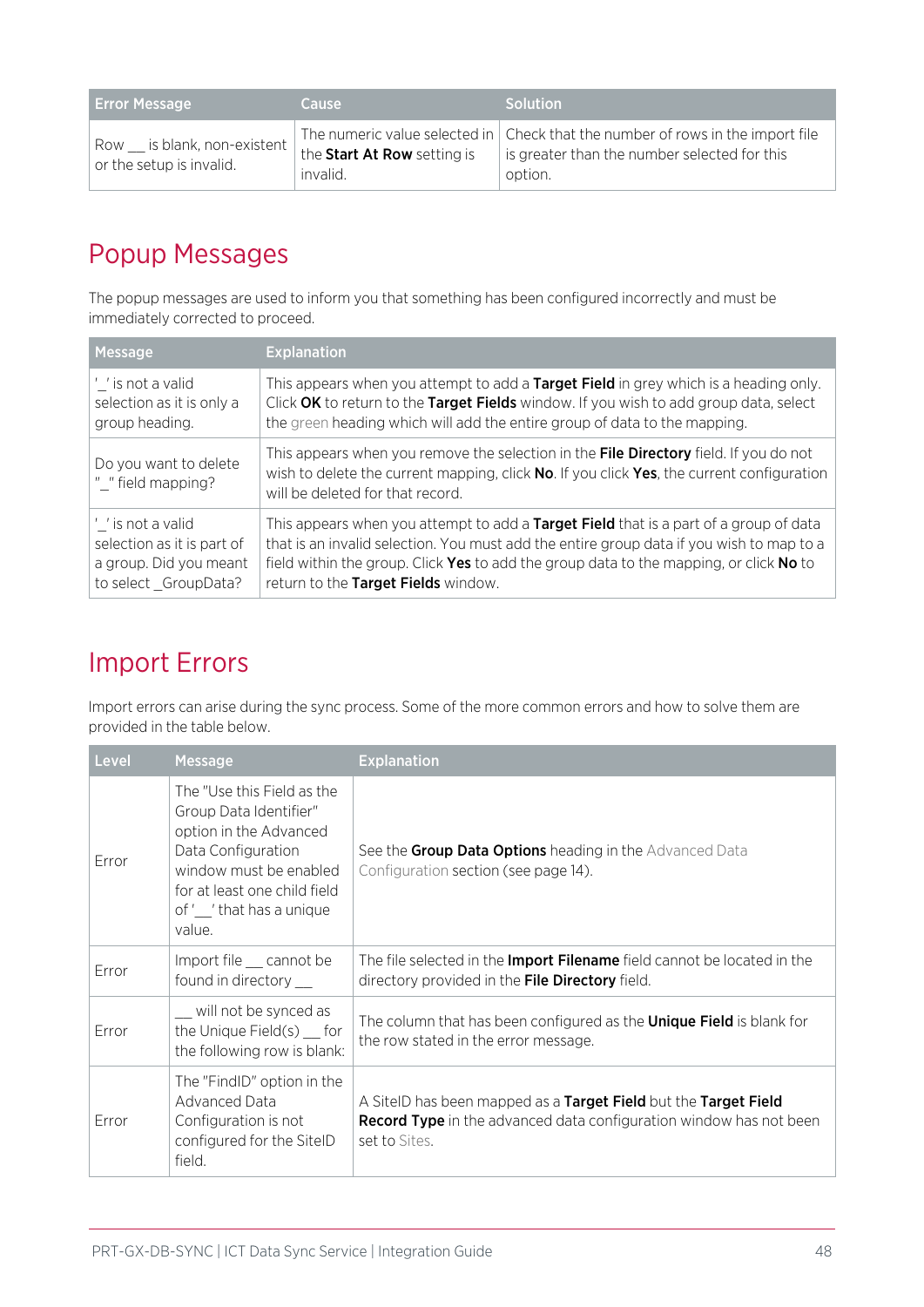| Level   | <b>Message</b>                                                                                                                                       | <b>Explanation</b>                                                                                                                                                                                                                                                                                                                                                                                                      |
|---------|------------------------------------------------------------------------------------------------------------------------------------------------------|-------------------------------------------------------------------------------------------------------------------------------------------------------------------------------------------------------------------------------------------------------------------------------------------------------------------------------------------------------------------------------------------------------------------------|
| Error   | Cannot find Site where<br>Name = $\_\_$                                                                                                              | The value mapped to the <b>SitelD</b> is not an existing valid site in Protege<br>GX.                                                                                                                                                                                                                                                                                                                                   |
| Error   | Cannot find Controller<br>where Name $=$ __                                                                                                          | The value mapped to the <b>ControllerID</b> is not an existing valid controller<br>in Protege GX.                                                                                                                                                                                                                                                                                                                       |
| Error   | The ControllerID field<br>must be mapped for                                                                                                         | The <b>ControllerID</b> has not been mapped - it must be set to the controller<br>that the record is to be assigned to.                                                                                                                                                                                                                                                                                                 |
| Error   | The HostControllerRef<br>field must be mapped for                                                                                                    | The HostControllerRef has not been mapped - it must be set to the<br>controller that the record is to be assigned to.                                                                                                                                                                                                                                                                                                   |
| Error   | The "FindID" option in the<br>Advanced Data<br>Configuration is not<br>configured for the<br>ControllerID.                                           | The ControllerID has been mapped as a Target Field but the Target<br>Field Record Type in the advanced data configuration window has not<br>been set to Controllers.                                                                                                                                                                                                                                                    |
| Error   | Cannot find ID for<br>where Name $=$                                                                                                                 | An item with the <b>Name</b> as mapped in the import file cannot be located<br>in Protege GX. For example, Cannot find ID for Access Levels where<br>Name = Warehouse indicates that an access level named Warehouse<br>cannot be found in Protege GX. Check that the access level exists in<br>Protege GX and is assigned to the correct site as mapped in data sync.                                                  |
| Error   | Failed to add record __<br>where $\_\$ = $\_\_$                                                                                                      | The AddRecord request sent to SOAP has returned false. For more<br>information, see SOAP Error Codes (next page).                                                                                                                                                                                                                                                                                                       |
| Error   | Failed to update __ where<br>$ =$ $-$                                                                                                                | The UpdateRecord request sent to SOAP has returned false. For more<br>information, see SOAP Error Codes (next page).                                                                                                                                                                                                                                                                                                    |
| Warning | Duplicate ID found: has<br>been overwritten.                                                                                                         | Advises the user the record has been overwritten because a record with<br>a duplicate Unique ID has been found in the import file.                                                                                                                                                                                                                                                                                      |
| Warning | Found more than one __<br>where Name = $\quad$ . The<br>first instance (ID _) will<br>be used.                                                       | The Find ID option has been assigned for a field that contains more than<br>one record by the name in that field. For example, this error may occur<br>when there are two access levels by the same name. Data sync cannot<br>determine which access level the field is referring to and so the first<br>instance of the access level by that name is used.                                                             |
| Warning | Some rows have not been<br>added correctly - import<br>file(s) will not be deleted.                                                                  | Occurs when the Delete Import File When Import Completed option is<br>selected and for some other reason (check the other events in the event<br>viewer) one or more rows were not imported and as a result the import<br>file will not be deleted. The import file will only be deleted when every<br>record is imported successfully.                                                                                 |
| Warning | User PINs will not be<br>synced as the Global<br>setting "Encrypt User<br>PINs" is switched ON in<br>Protege GX.                                     | Occurs when the PINNumber field is mapped while Encrypt User PINs<br>is enabled. The encrypted PINs feature prevents operators from viewing<br>or assigning PINs. Data sync cannot assign a PINNumber when this<br>option is enabled as there is no way to return the system generated PIN<br>while obeying the inherent security feature. Note that all fields with the<br>exception of PINNumber can still be synced. |
| Warning | User PINs will be updated<br>on every sync as the Site<br>setting "Require Dual<br>Credential for Keypad<br>Access" is switched ON in<br>Protege GX. | Occurs when the PINNumber field is mapped while Require dual<br>credential for keypad access is enabled. When this feature is enabled,<br>operators are not permitted to view user PINs. Because data sync views<br>the existing PIN as "****' this does not match the numeric PIN in the<br>import file, which triggers an update of the user. A warning will be<br>logged at the beginning of the sync.               |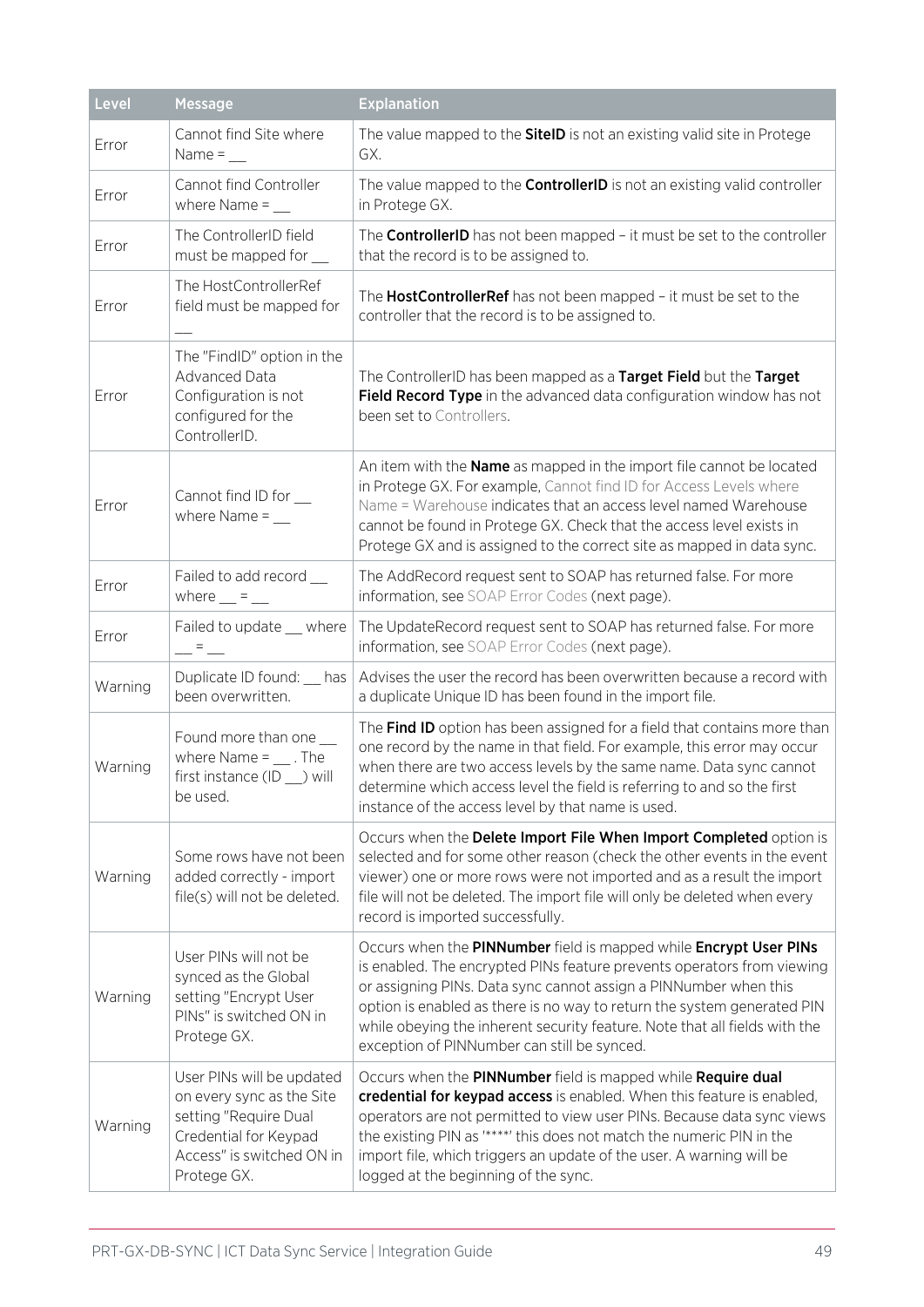| Level   | <b>Message</b>                                                                                                                             | <b>Explanation</b>                                                                                                                                                                                                                                                                                                                                                                                                                                                                       |
|---------|--------------------------------------------------------------------------------------------------------------------------------------------|------------------------------------------------------------------------------------------------------------------------------------------------------------------------------------------------------------------------------------------------------------------------------------------------------------------------------------------------------------------------------------------------------------------------------------------------------------------------------------------|
| Warning | User PINs will be updated<br>on every sync as the<br>Operator setting "Show<br>PIN numbers for Users" is<br>switched OFF in Protege<br>GX. | Occurs when the PINNumber field is mapped while Encrypt user PINs<br>and Require dual credential for keypad access are disabled, and Show<br>PIN numbers for users is disabled for the data sync operator. Because<br>the data sync operator is not permitted to view user PINs, data sync<br>views the existing PIN as "****', which does not match the numeric PIN in<br>the import file and triggers an update of the user. A warning will be<br>logged at the beginning of the sync. |

## <span id="page-49-0"></span>SOAP Error Codes

The Failed to add record to table error indicates that the SOAP service has been unable to import one or more users to the target system.

The data sync service identifies which SOAP error has occurred by providing the error code:

| Code            | <b>Description</b>                                                |
|-----------------|-------------------------------------------------------------------|
| $-6$            | Download server is not running                                    |
| 1               | Duplicate facility/card number on user                            |
| $\overline{2}$  | Deleting event failure (SQL execution error)                      |
| 3               | Duplicate PIN                                                     |
| 4               | Duplicate record related to Active Directory                      |
| 5               | Access denied                                                     |
| 7               | License failure                                                   |
| $\,8\,$         | Connection lost/not logged on                                     |
| 10 <sup>°</sup> | Clear controller firmware version failed                          |
| $11*$           | XML parsing error or empty data in XML string                     |
| 13              | Failed to connect to database                                     |
| 14              | Database initialization failed                                    |
| 15              | Database report of query failed                                   |
| 47              | Duplicate booking (related to Cencon)                             |
| 50              | Data is associated with an invalid record group                   |
| 53              | Failed to get parent record                                       |
| 108             | Error in creating download server object or server is not running |
| 201             | Event report result set not found                                 |
| 202             | Failed to get Event ID range                                      |
| 10000           | Duplicate credential                                              |
| 10001           | Smart readers over license limitation (Wiegand)                   |
| 10002           | Smart readers over license limitation (RS485)                     |
| 10003           | Smart readers over license limitation (Salto SALLIS)              |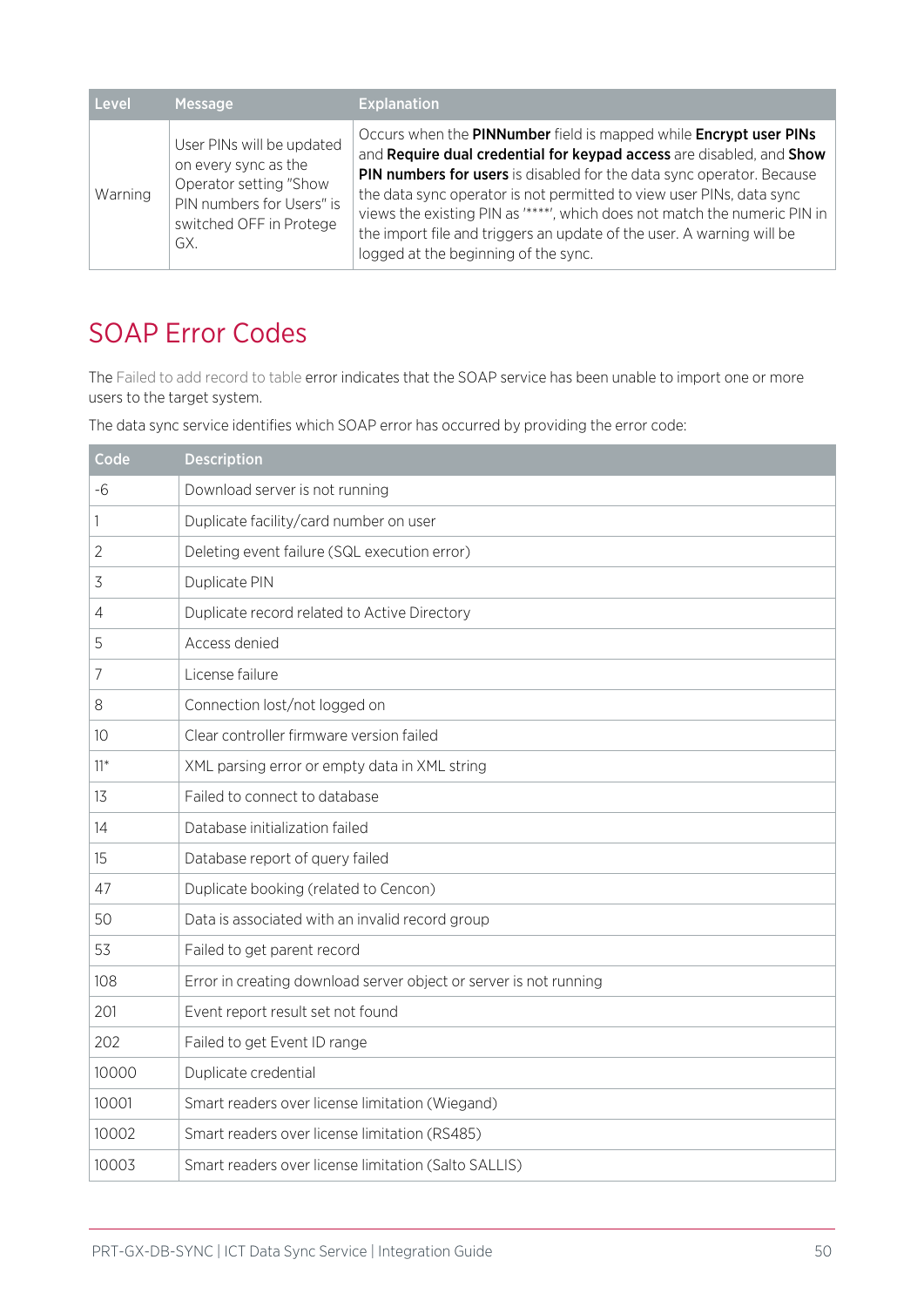| Code     | <b>Description</b>                                                                                         |
|----------|------------------------------------------------------------------------------------------------------------|
| 10004    | Smart readers over license limitation (Aperio)                                                             |
| 10005    | Smart readers over license limitation (Third Party Generic)                                                |
| 16777216 | Data parse error                                                                                           |
| 16777217 | Date/Time parse error                                                                                      |
| 16777218 | Integer parse error                                                                                        |
| 33554432 | PIN policy error                                                                                           |
| 33554433 | PIN length is less than minimum length                                                                     |
| 33554434 | PIN exceeds maximum sequential digits                                                                      |
| 33554435 | PIN length is less than minimum length and exceeds maximum sequential digits                               |
| 33554436 | PIN exceeds maximum repetitive digits                                                                      |
| 33554437 | PIN length is less than minimum length and exceeds maximum repetitive digits                               |
| 33554438 | PIN exceeds maximum sequential digits and maximum repetitive digits                                        |
| 33554439 | PIN length is less than minimum length, exceeds maximum sequential digits and maximum<br>repetitive digits |

\*Error Code 11 arises from the XML data being incomplete due to the advanced data configuration being incorrect. In many cases this is from the Find ID or Date Time options being incorrectly configured in Advanced Configuration (see [page 14\)](#page-13-2).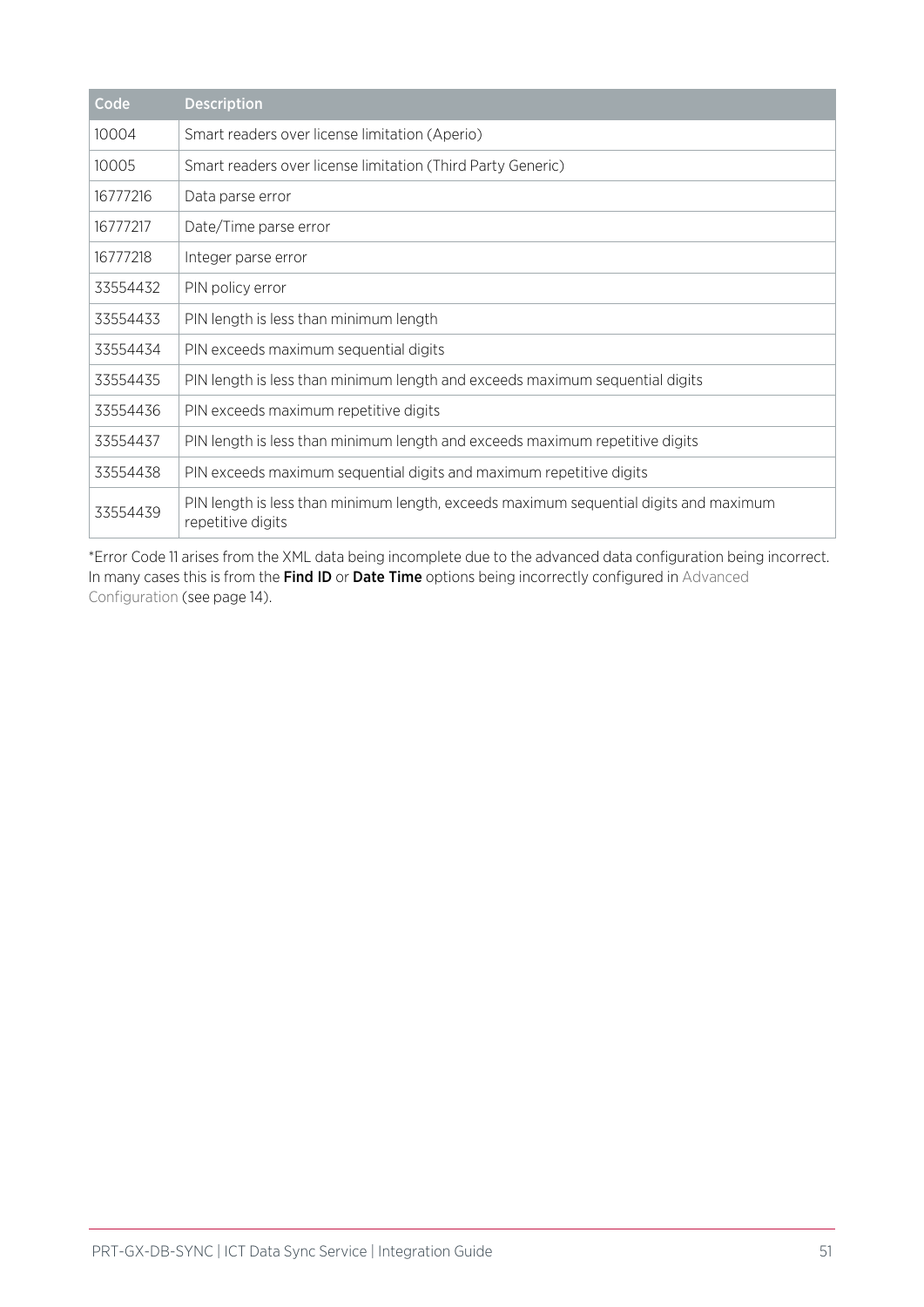# <span id="page-51-0"></span>Disclaimer and Warranty

Disclaimer: Whilst every effort has been made to ensure accuracy in the representation of this product, neither Integrated Control Technology Ltd nor its employees shall be liable under any circumstances to any party in respect of decisions or actions they may make as a result of using this information. In accordance with the ICT policy of enhanced development, design and specifications are subject to change without notice.

For warranty information, see our Standard Product [Warranty.](https://www.ict.co/Standard-Product-Warranty)